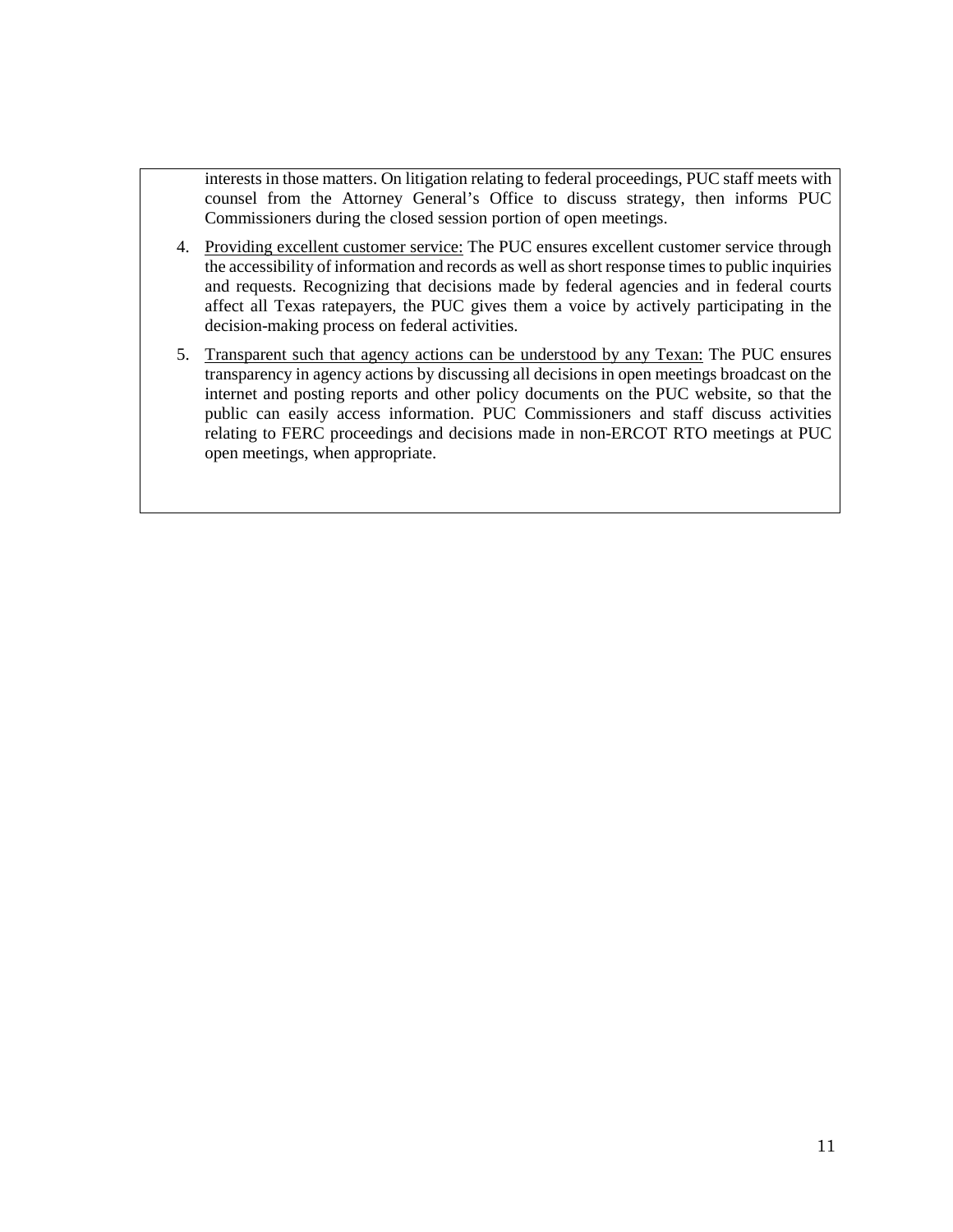# **OPERATIONAL GOAL V**

Ensure public trust in infrastructure by fostering a culture of security internally and among regulated utilities. Fostering resiliency to the myriad threats to the reliable delivery of utility services whether those threats be physical, cyber, manmade, or natural.

#### **ACTION ITEMS**

- 1. Emergency Response. The PUC Emergency Management Response Team serves in the State Operations Center during an emergency where it provides coordination and information from regulated utilities. The PUC works with the Office of the Governor to provide enforcement discretion of PUC rules and suspension of relevant statutes to protect public safety and ensure the timely restoration of utility services after a disaster.
- 2. Internal PUC Security. The PUC has partnered with the Department of Public Safety, the Department on Information Resources, and the Texas Facilities Commission to identify and correct security weaknesses. Pursuing the goal of a properly trained professional workforce, the PUC holds training for PUC staff in measures needed to take to create a more secure workspace and holding employees accountable for lapses in security.
- 3. Security among regulated utilities. The PUC works with ERCOT and the Texas Reliability Entity, a regional entity within the North American Electric Reliability Corporation (NERC), which enforces and coordinates regional reliability standards to the bulk power system, to ensure that standards for physical and cyber security are maintained by regulated electric utilities. Efficient rate regulation for utilities allows timely recovery of security investments. Participation in information sharing networks, such as the Electricity Information Sharing and Analysis Center, helps enhance situational awareness of threats to the electric grid and facilitate solutions.

#### **SUPPORTING STATEWIDE OBJECTIVES**

- 1. Accountable to tax and fee payers of Texas. Expenditures related to emergency response are reported to the Office of the Governor and the Legislative Budget Board. Contracts for security-related expenses are conducted under standard state purchasing guidelines and applicable rules and statute.
- 2. Efficient by producing maximum results with no waste of taxpayer funds and by identifying any function or provision you consider redundant or not cost-effective. Ongoing coordination with the regulated utilities on emergency response and security preparedness helps ensure that there is not a needless duplication of effort while maintaining appropriate oversight.
- 3. Effective by successfully fulfilling core functions, achieving performance measures, and implementing plans to continuously improve. Security of the state's electric, water, and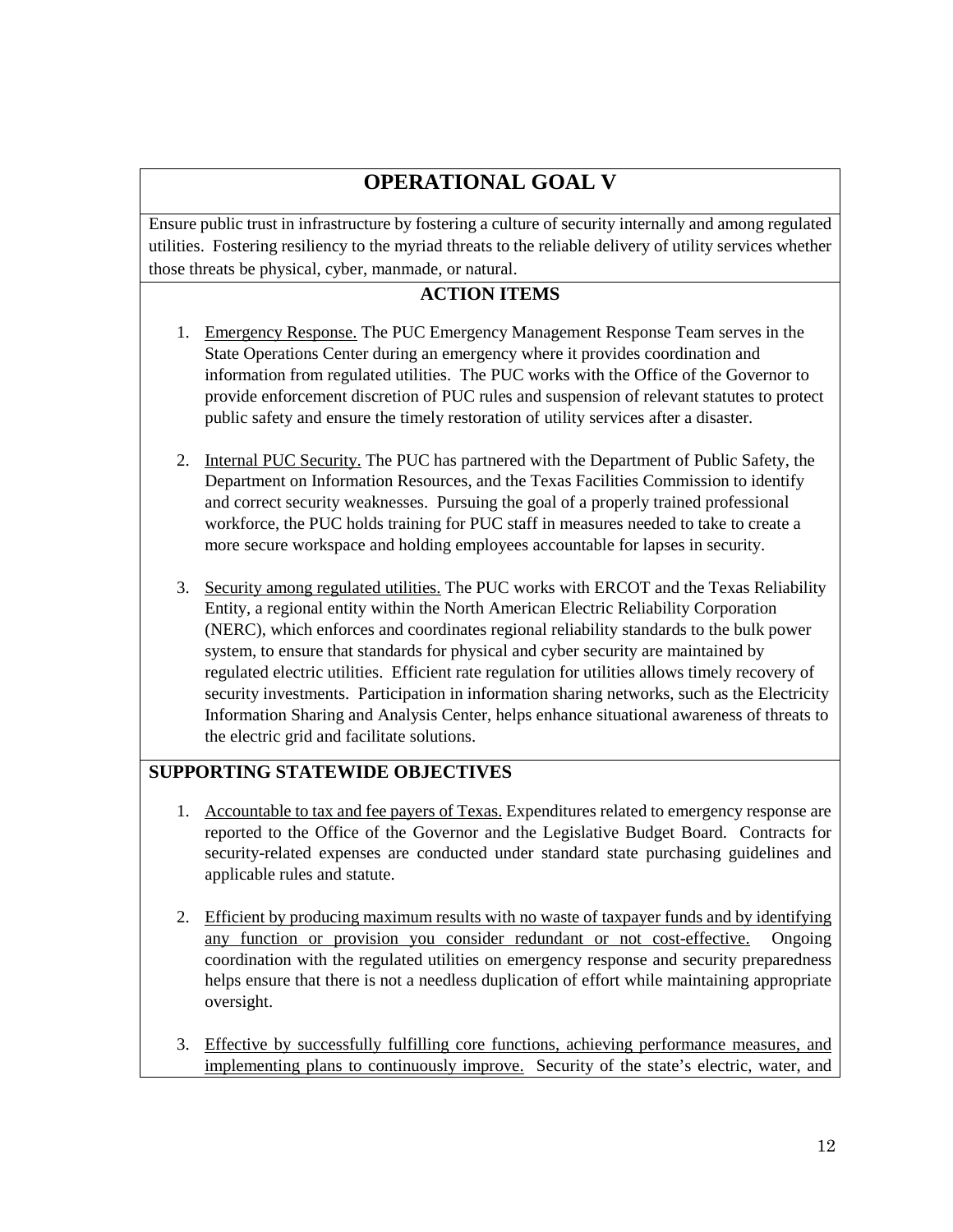telecommunications infrastructure is a top priority that must be accomplished as a prerequisite to any of the PUC's other functions including the regulation of public utilities.

- 4. Attentive to providing excellent customer service. Timeliness is key in recovery scenarios, with plans that emphasize the security of utility customer data and speed the restoration of utility services after an emergency. The PUC also maintains open channels of communications so that customer complaints relating to security and disaster response can be acknowledged and rapidly forwarded for resolution.
- 5. Transparent such that agency actions can be understood by any Texan. The PUC's emergency communications plans provides for stakeholder notification during an emergency. Non-emergency security matters are conducted in a collaborative manner with utility and customer stakeholders.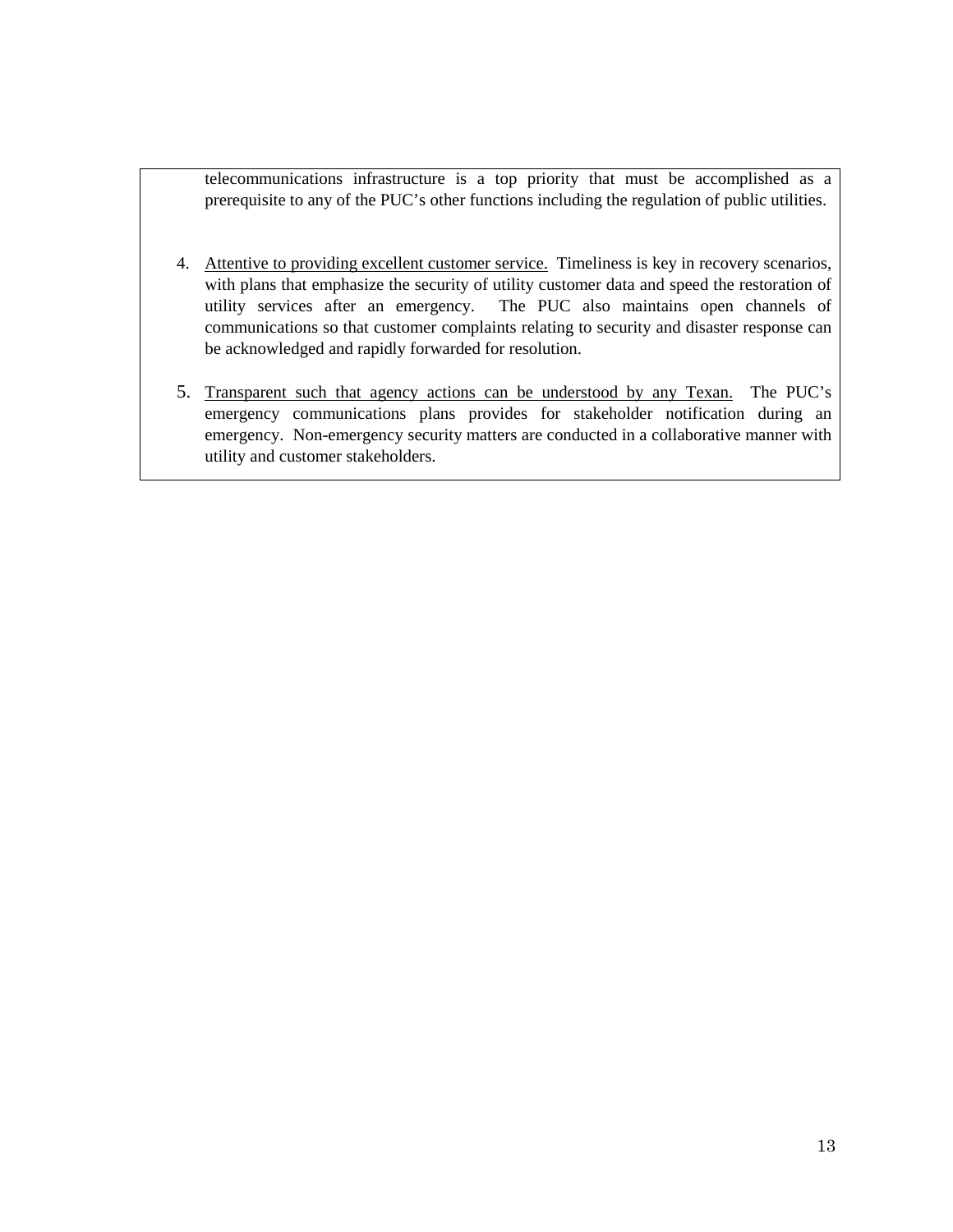| <b>Redundancy or</b>              | <b>Description</b>                   | Recommendation                                                                | <b>Benefit</b>                         |
|-----------------------------------|--------------------------------------|-------------------------------------------------------------------------------|----------------------------------------|
| Impediment                        |                                      |                                                                               |                                        |
| <b>Texas No-Call List</b>         | <b>PUC</b><br>The<br>is              | The PUC recommends deleting the                                               | FTC's<br>The                           |
|                                   | required to establish                | requirement that the PUC maintain a                                           | jurisdiction                           |
|                                   | maintain<br>and<br>a                 | state-specific no-call list. The Federal                                      | extends beyond                         |
| Citations:                        | statewide "No-Call                   | Trade Commission (FTC) maintains                                              | Texas to the                           |
|                                   | List" of residences                  | the National Do Not Call Registry,                                            | entire country.                        |
| §39.1025, Utilities Code          | that do not want to<br>receive       | which prohibits the same sales calls<br>that are prohibited if a number is on | Therefore,<br>the<br><b>FTC</b><br>can |
|                                   | telemarketing calls.                 | the Texas No-Call List. If the                                                | investigate and                        |
|                                   | Telemarketers may                    | requirement for the PUC to maintain                                           | assess penalties                       |
| Chapter 304, Subchapter B,        | obtain the list at a                 | a Texas-specific list was deleted, the                                        | against                                |
| <b>Business and Commerce Code</b> | cost of \$75 per                     | PUC would direct people to the sign                                           | violators<br>that                      |
|                                   | quarter. The statute                 | up on the national list, which                                                | make calls from                        |
|                                   | authorizes the PUC                   | provides more expansive protections.                                          | any<br>state.                          |
|                                   | investigate<br>to                    |                                                                               | Therefore,<br>the                      |
|                                   | alleged<br>violations                |                                                                               | protections                            |
|                                   | and<br>to<br>assess                  |                                                                               | afforded                               |
|                                   | administrative and                   |                                                                               | residences and                         |
|                                   | civil<br>penalties<br>violators.     |                                                                               | businesses<br>on                       |
|                                   | against<br><b>PUC</b><br>The<br>has  |                                                                               | the national list<br>are greater than  |
|                                   | exclusive                            |                                                                               | those on<br>the                        |
|                                   | jurisdiction if the                  |                                                                               | Texas-specific                         |
|                                   | violator<br>is<br>a                  |                                                                               | list. Removing                         |
|                                   | telecommunications                   |                                                                               | this                                   |
|                                   | provider.<br>The                     |                                                                               | requirement                            |
|                                   | Attorney General's                   |                                                                               | would allow the                        |
|                                   | Office<br>also<br>has                |                                                                               | <b>PUC</b><br>to                       |
|                                   | jurisdiction<br>to                   |                                                                               | reallocate                             |
|                                   | investigate possible                 |                                                                               | resources from                         |
|                                   | violations.<br>Additionally, a state |                                                                               | this activity.                         |
|                                   | agency that has                      |                                                                               |                                        |
|                                   | licensed an alleged                  |                                                                               |                                        |
|                                   | violator<br>may                      |                                                                               |                                        |
|                                   | conduct                              |                                                                               |                                        |
|                                   | investigations and                   |                                                                               |                                        |
|                                   | assess any penalties                 |                                                                               |                                        |
|                                   | for which it has                     |                                                                               |                                        |
|                                   | authorization. The                   |                                                                               |                                        |
|                                   | law also creates a                   |                                                                               |                                        |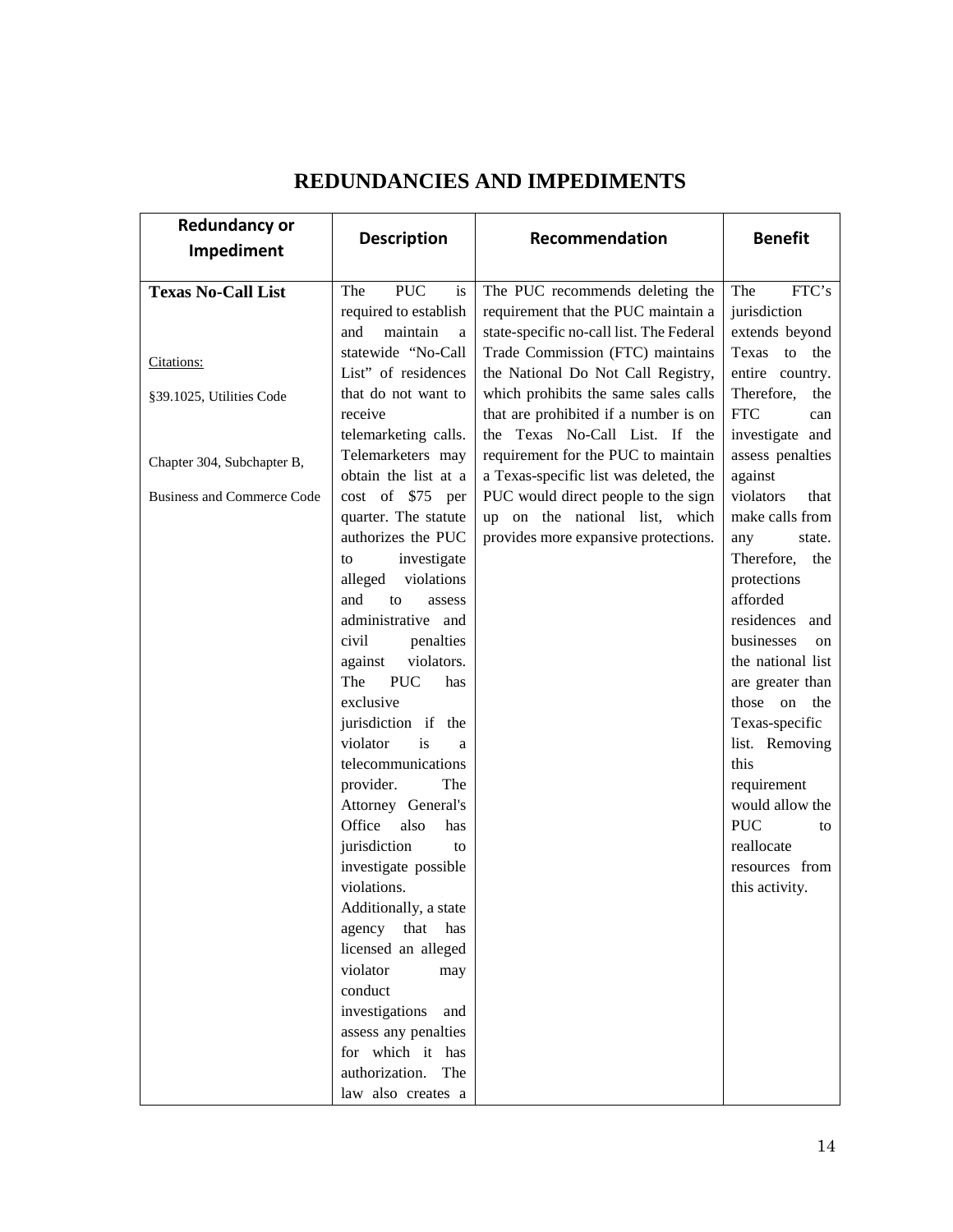|                                | right<br>private<br>of |                                                                              |                    |
|--------------------------------|------------------------|------------------------------------------------------------------------------|--------------------|
|                                | action in civil court  |                                                                              |                    |
|                                | for a customer that    |                                                                              |                    |
|                                | has been damaged       |                                                                              |                    |
|                                | through a violation    |                                                                              |                    |
|                                | of the statute.        |                                                                              |                    |
| <b>Streamlined</b>             | The Texas Utilities    | The PUC recommends amending the                                              | Water<br>and       |
|                                | Code authorizes the    | Texas Water Code to authorize the                                            | utilities<br>sewer |
| <b>Ratemaking for Water</b>    | PUC to<br>approve      | PUC to approve periodic rate                                                 | may experience     |
| <b>Utilities</b>               | periodic<br>rate       | adjustments, known as Distribution                                           | less regulatory    |
|                                | adjustments based      | <b>System Improvement Charge</b>                                             | lag<br>in          |
|                                | on changes in an       | (DSIC), for water and wastewater                                             | recovering         |
| Citations:                     | electric<br>utility's  | utilities to recover costs resulting                                         | costs associated   |
|                                | invested<br>capital.   | from changes in the invested capital<br>expenditures. This option, which is  | with<br>capital    |
| §13.187, Water Code            | The utility is not     | available in California,                                                     | expenditures.      |
|                                | required to file a     | Pennsylvania, and Florida, allows a                                          | Also,<br>fewer     |
|                                | rate case in order to  | utility to use a DISC surcharge on                                           | Class A and B      |
| §36.209 and §39.210, Utilities | recover these costs.   | customers' bills to accelerate the                                           | rate               |
| Code                           | The Water Code         | replacement of existing aging                                                | applications       |
|                                | does not authorize     | facilities that otherwise will occur if<br>the utility has to wait until the | may be filed       |
|                                | the PUC to approve     | completion of a rate case to begin                                           | with the PUC,      |
|                                | a similar adjustment   | receiving a return on its investment.                                        | which<br>would     |
|                                | water<br>for<br>and    |                                                                              | give the PUC       |
|                                | wastewater utilities.  |                                                                              | more flexibility   |
|                                |                        |                                                                              | allocating<br>in   |
|                                |                        |                                                                              | water resources    |
|                                |                        |                                                                              | alternative<br>to  |
|                                |                        |                                                                              | activities<br>if   |
|                                |                        |                                                                              | necessary.         |
|                                |                        |                                                                              |                    |
| <b>Gross Receipts</b>          | Public<br>utilities,   | The PUC recommends authorizing                                               | Authorizing the    |
| <b>Assessment</b>              | Retail<br>Electric     | the PUC to set the assessment rate at                                        | PUC to set the     |
|                                | Provider<br>(REPs),    | an amount necessary to produce                                               | assessment rate    |
|                                | and other entities     | equal<br>General<br>revenue<br>to<br>the                                     | would result in    |
|                                | subject to the PUC     | Revenue appropriation to the PUC.                                            | a significant fee  |
| Citations:                     | assessment             |                                                                              | reduction<br>for   |
| §§16.001-16.004, Utilities     | currently pay one-     |                                                                              | entities paying    |
| Code                           | sixth of one percent   |                                                                              | the assessment.    |
|                                | of gross receipts      |                                                                              | Based on the       |
|                                | from rates charged     |                                                                              | Comptroller's      |
|                                | the<br>ultimate<br>to  |                                                                              | Biennial           |
|                                | the<br>in<br>consumer  |                                                                              | Revenue            |
|                                | state (note: this does |                                                                              | Estimate,<br>the   |
|                                | not include water or   |                                                                              | amount<br>of       |
|                                | wastewater utilities)  |                                                                              | revenue            |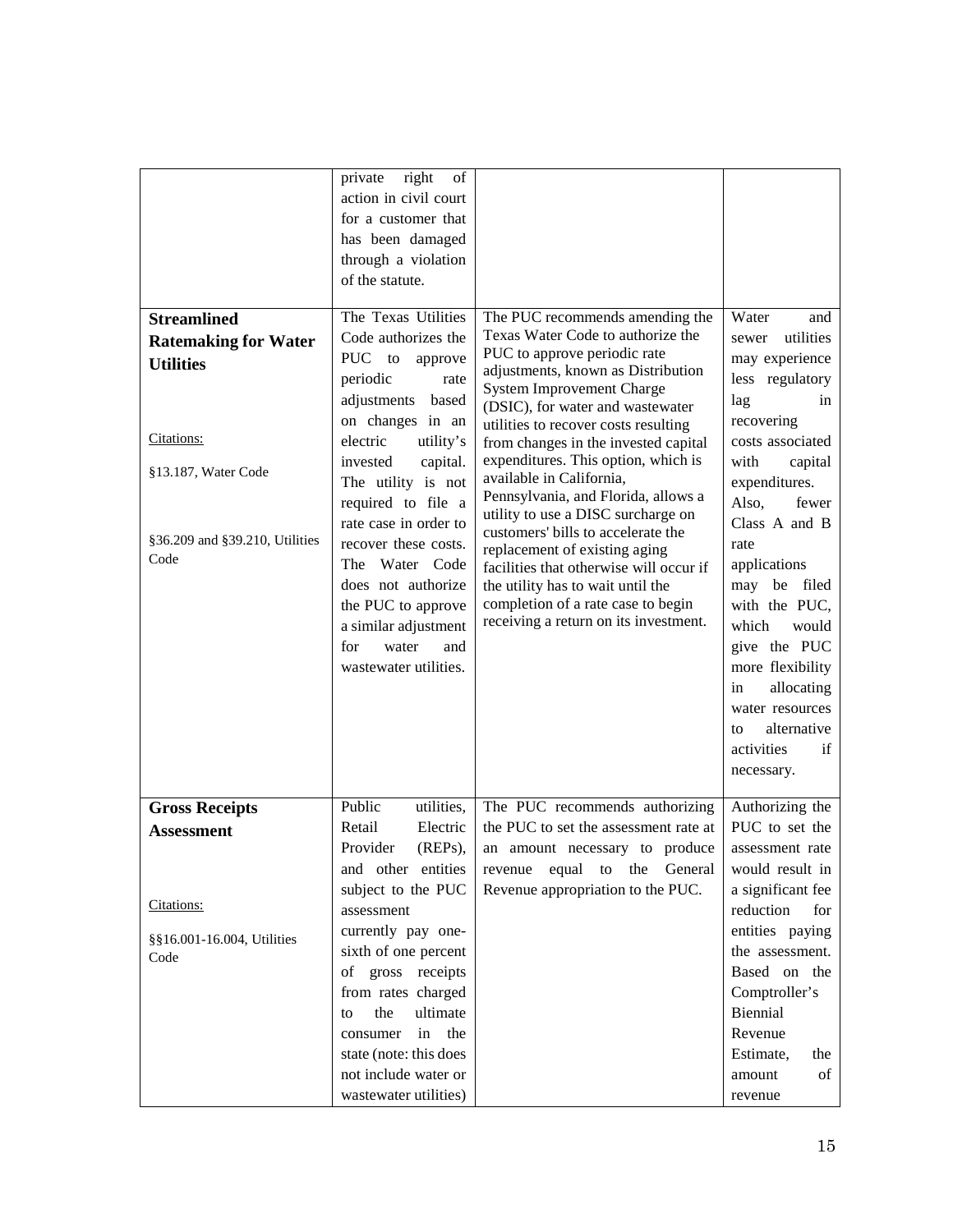|                           | defray<br>the<br>to      |                                     | collected from           |
|---------------------------|--------------------------|-------------------------------------|--------------------------|
|                           | expenses incurred        |                                     | this assessment          |
|                           | the<br>in                |                                     | will exceed the          |
|                           | administration<br>of     |                                     | PUC's                    |
|                           | the Public Utility       |                                     | authorized               |
|                           | Regulatory Act.          |                                     | General                  |
|                           |                          |                                     | Revenue                  |
|                           |                          |                                     |                          |
|                           |                          |                                     | appropriation            |
|                           |                          |                                     | by                       |
|                           |                          |                                     | approximately            |
|                           |                          |                                     | \$45.3 million in        |
|                           |                          |                                     | fiscal<br>year           |
|                           |                          |                                     | 2017.                    |
|                           |                          |                                     |                          |
| <b>Notice of Water or</b> | The Texas Water          | The PUC recommends that the         | Granting<br>the          |
| <b>Sewer Utility</b>      | Code<br>prescribes       | statute be amended to allow the PUC | PUC discretion           |
| <b>Proceedings</b>        | specific<br>notices      | to set rules regarding notice as    | have<br>to               |
|                           | requirements for a       | prescribed by the presiding officer | flexibility in the       |
|                           | number of water or       | under PUC Procedural Rule § 25.55.  | type<br>and              |
|                           | utility<br>sewer         |                                     | content<br>of            |
|                           | proceedings,             |                                     | notices required         |
|                           | particularly matters     |                                     | for<br>various           |
|                           | related<br>to            |                                     | proceedings              |
|                           | Certificates<br>of       |                                     | will<br>enable           |
|                           | Convenience<br>and       |                                     | efficient<br>more        |
|                           | Necessity.<br>In         |                                     | proceedings at           |
|                           | contrast, the Texas      |                                     | the PUC, and             |
|                           | <b>Utilities</b><br>Code |                                     | may lower costs          |
|                           | generally<br>permits     |                                     | water<br>to<br><b>or</b> |
|                           | the PUC<br>greater       |                                     | utilities<br>sewer       |
|                           | flexibility<br>with      |                                     | their<br>and             |
|                           | respect to the type      |                                     | ratepayers.              |
|                           | of notice given, and     |                                     |                          |
|                           | allows the PUC to        |                                     |                          |
|                           | notice<br>waive          |                                     |                          |
|                           | requirements<br>for      |                                     |                          |
|                           | The                      |                                     |                          |
|                           | good cause.              |                                     |                          |
|                           | prescriptive notice      |                                     |                          |
|                           | required in<br>the       |                                     |                          |
|                           | Water Code at times      |                                     |                          |
|                           | be<br>can<br>an          |                                     |                          |
|                           | impediment to the        |                                     |                          |
|                           | efficient processing     |                                     |                          |
|                           | of proceedings and       |                                     |                          |
|                           | times<br>can<br>at       |                                     |                          |
|                           | costs<br>increase<br>to  |                                     |                          |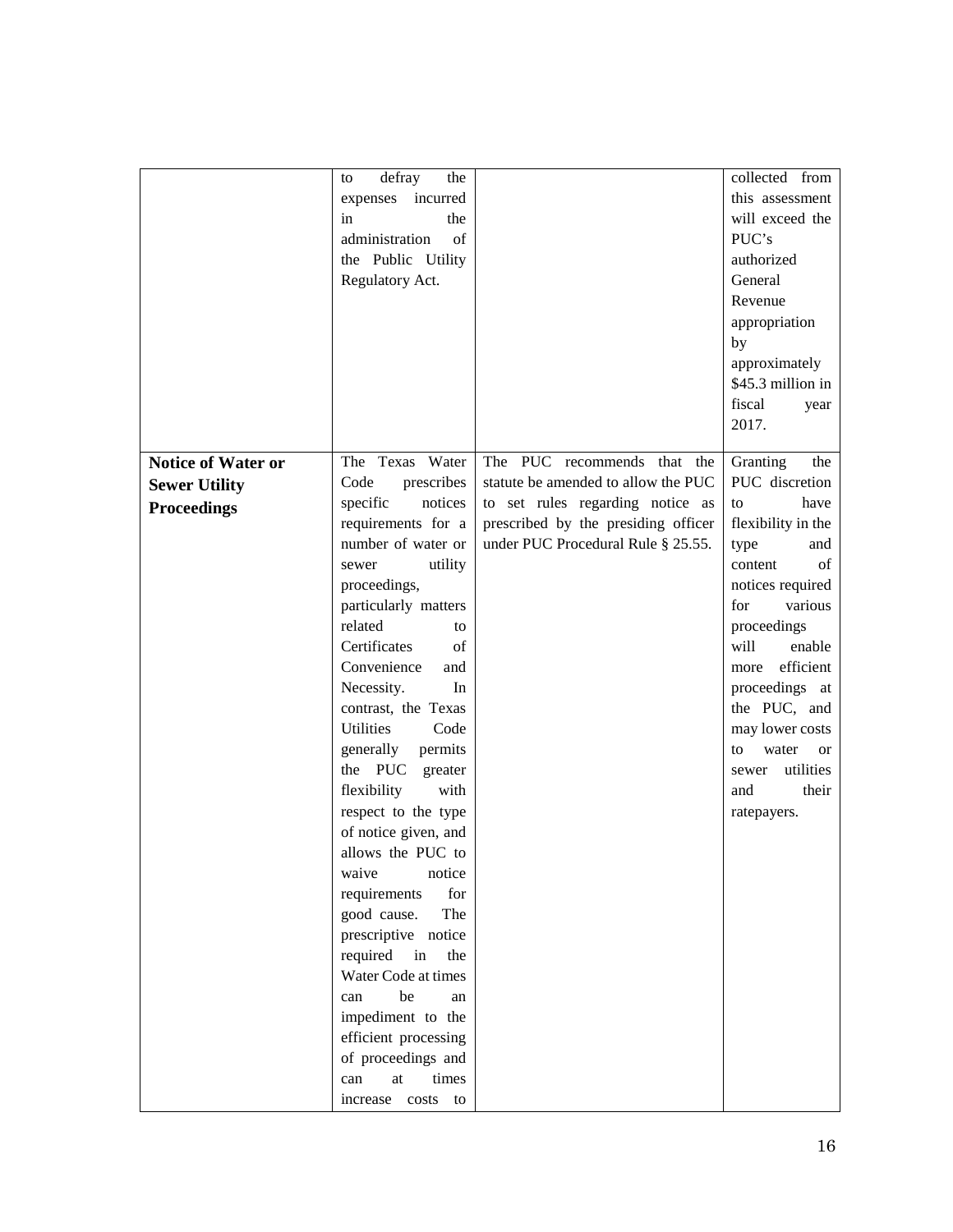|                               | utility<br>customers       |                                   |                 |
|-------------------------------|----------------------------|-----------------------------------|-----------------|
|                               |                            |                                   |                 |
|                               | unnecessarily.             |                                   |                 |
|                               |                            |                                   |                 |
| <b>Certain Certificate of</b> | Senate Bill                | The PUC recommends amending       | Having the      |
| <b>Convenience and</b>        | 1842(SB 1842)              | TWC $$13.258(a)$ to add the word  | application     |
| <b>Necessity (CCN)</b>        | was enacted by             | "utility" before the word         | under new       |
| <b>Amendments in an</b>       | the 85 <sup>th</sup> Texas | "commission". This will require   | TWC §13.258     |
| <b>Area Within the</b>        | Legislature                | that the application be filed and | filed and       |
| <b>Boundaries of a</b>        | regarding a water          | processed by the PUC.             | processed by    |
| <b>Political Subdivision</b>  | and sewer                  | Currently, as written, the        | the PUC         |
|                               |                            |                                   | would remove    |
|                               | utility's                  | application is filed with the     |                 |
| Citation:                     | application for a          | TCEQ and processed by the         | some of the     |
| §13.258. Water Code           | CCN amendment              | PUC.                              | regulatory      |
|                               | and use of a               |                                   | burden for a    |
|                               | municipal utility          |                                   | Class A utility |
|                               | district's                 |                                   | to file such an |
|                               | (MUD's) CCN                |                                   | application. It |
|                               | under contract.            |                                   | would also      |
|                               |                            |                                   | alleviate some  |
|                               | SB 1842 added              |                                   | of the          |
|                               | new TWC                    |                                   | coordination    |
|                               | §13.258 to allow           |                                   | involved        |
|                               | a Class A water            |                                   | between the     |
|                               |                            |                                   |                 |
|                               | or sewer utility to        |                                   | TCEQ and        |
|                               | apply to the               |                                   | PUC to          |
|                               | TCEQ for an                |                                   | complete the    |
|                               | amendment of a             |                                   | processing of   |
|                               | CCN held by a              |                                   | an application  |
|                               | MUD. Once                  |                                   | filed under     |
|                               | approved, the              |                                   | this statute.   |
|                               | Class A utility            |                                   |                 |
|                               | would have the             |                                   |                 |
|                               | same rights and            |                                   |                 |
|                               | powers under the           |                                   |                 |
|                               | CCN as the                 |                                   |                 |
|                               | MUD. The                   |                                   |                 |
|                               | statute excluded a         |                                   |                 |
|                               | CCN held by a              |                                   |                 |
|                               | MUD located                |                                   |                 |
|                               | inside the                 |                                   |                 |
|                               | corporate limits           |                                   |                 |
|                               | or extraterritorial        |                                   |                 |
|                               |                            |                                   |                 |
|                               | jurisdiction of the        |                                   |                 |
|                               | City of Houston.           |                                   |                 |
|                               |                            |                                   |                 |
|                               | The new TWC                |                                   |                 |
|                               | $§13.258$ requires         |                                   |                 |
|                               | the utility to file        |                                   |                 |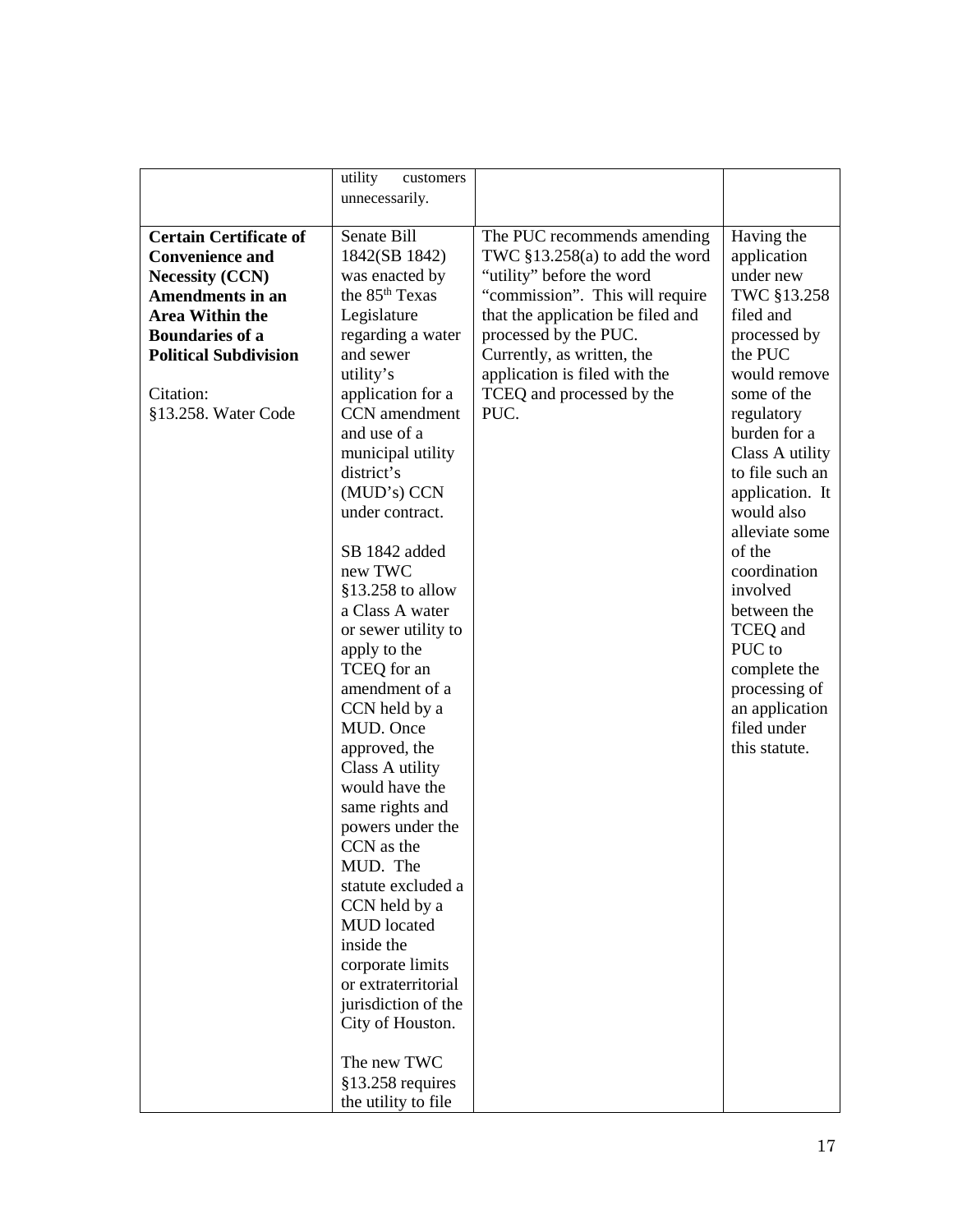| <b>Revocation or</b><br><b>Amendment of a CCN</b><br>Citation:<br>$\S$ §13.254(a-7) to (a-11) | the application<br>with the TCEQ,<br>but specifies in<br>subsections (d)<br>and (e), the<br>limited<br>information that<br>the PUC may<br>request and that<br>the PUC must<br>complete the<br>application in 60<br>days. In addition,<br>new TWC<br>§13.258(f)<br>specifies that the<br>PUC's decision<br>on the application<br>becomes final<br>and may not be<br>appealed.<br>This subsection<br>describes a notice<br>that must go to a<br>ratepayer for an<br>area that is not<br>currently served<br>and that is<br>seeking to be<br>released from a<br>CCN. | The PUC recommends repealing<br>TWC $$13.254$ (a-7) as it appears<br>to have been included in the<br>statute in error. The PUC also<br>recommends renumbering (a-8)<br>to $(a-11)$ of this subsection. | Removal of<br>$$13.254(a-7)$<br>would provide<br>clarity for<br>individuals<br>seeking to be<br>released from<br>a CCN. |
|-----------------------------------------------------------------------------------------------|-------------------------------------------------------------------------------------------------------------------------------------------------------------------------------------------------------------------------------------------------------------------------------------------------------------------------------------------------------------------------------------------------------------------------------------------------------------------------------------------------------------------------------------------------------------------|--------------------------------------------------------------------------------------------------------------------------------------------------------------------------------------------------------|-------------------------------------------------------------------------------------------------------------------------|
| <b>Billing Comparisons in</b>                                                                 | These sections                                                                                                                                                                                                                                                                                                                                                                                                                                                                                                                                                    | The PUC recommends amending                                                                                                                                                                            | Both the                                                                                                                |
| <b>Notice of Intent to</b><br><b>Change Rates for a</b>                                       | and<br>subparagraphs                                                                                                                                                                                                                                                                                                                                                                                                                                                                                                                                              | TWC $\S$ §13.187(a-1)(2)(A) and<br>$(B)$ to remove the 10,000 and                                                                                                                                      | 10,000 and<br>30,000 gallon                                                                                             |
| <b>Class A or Class B rate</b>                                                                | require a utility to                                                                                                                                                                                                                                                                                                                                                                                                                                                                                                                                              | 30,000 gallon comparisons. The                                                                                                                                                                         | usage amount                                                                                                            |
| application                                                                                   | provide notice                                                                                                                                                                                                                                                                                                                                                                                                                                                                                                                                                    | PUC also recommends amending                                                                                                                                                                           | for the billing                                                                                                         |
| Citation:                                                                                     | when the utility<br>files for a rate                                                                                                                                                                                                                                                                                                                                                                                                                                                                                                                              | TWC $$13.187(a-1)(3)$ to remove<br>the 10,000 gallon comparison for                                                                                                                                    | comparison<br>are higher                                                                                                |
| $\S$ §13.187(a-1)(2) and (a-                                                                  | change with the                                                                                                                                                                                                                                                                                                                                                                                                                                                                                                                                                   | sewer rate filing packages.                                                                                                                                                                            | than the                                                                                                                |
| $1(3)$ , TWC                                                                                  | PUC. The notice                                                                                                                                                                                                                                                                                                                                                                                                                                                                                                                                                   | Instead, the PUC recommends                                                                                                                                                                            | average                                                                                                                 |
| $$13.1871(b)(2)$ and                                                                          | must include a<br>billing                                                                                                                                                                                                                                                                                                                                                                                                                                                                                                                                         | amending the statute to allow the<br>PUC to establish the gallons to be                                                                                                                                | household<br>usage in                                                                                                   |
| $(b)(3)$ , TWC                                                                                | comparison that                                                                                                                                                                                                                                                                                                                                                                                                                                                                                                                                                   | used in the billing comparisons                                                                                                                                                                        | Texas. In                                                                                                               |
|                                                                                               | includes the                                                                                                                                                                                                                                                                                                                                                                                                                                                                                                                                                      | for the notice to change rates for                                                                                                                                                                     | addition,                                                                                                               |
|                                                                                               | existing water                                                                                                                                                                                                                                                                                                                                                                                                                                                                                                                                                    | a Class A utility.                                                                                                                                                                                     | customers                                                                                                               |
|                                                                                               | rate and the new                                                                                                                                                                                                                                                                                                                                                                                                                                                                                                                                                  |                                                                                                                                                                                                        | often see the                                                                                                           |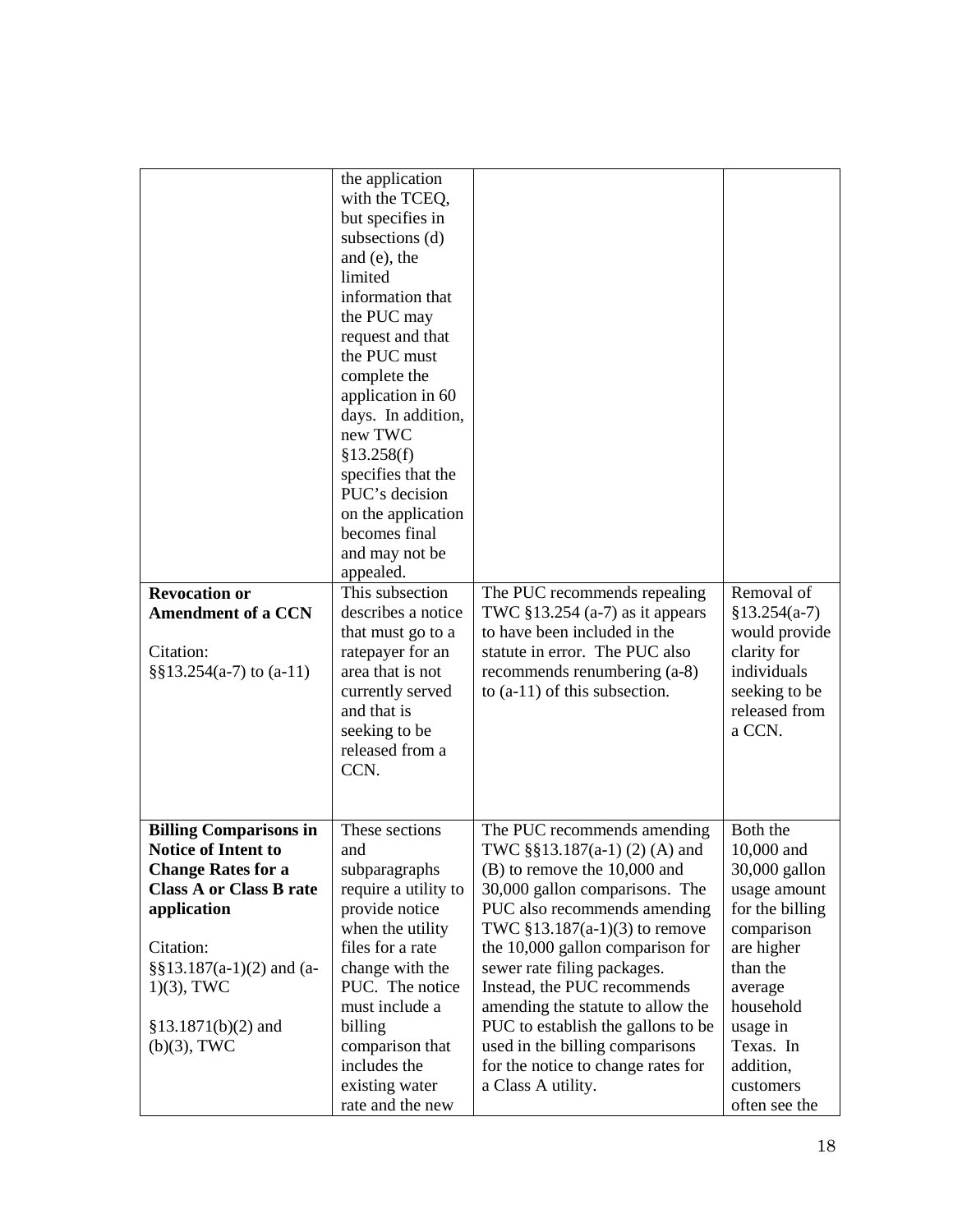| water rate<br>computed for use<br>of 10,000 and<br>30,000 gallons of<br>water. For sewer<br>rates, the utility<br>must show a<br>billing<br>comparison using<br>$10,000$ gallons of<br>use unless the<br>utility is<br>proposing a flat<br>rate for sewer<br>service. | Similarly, the PUC also<br>recommends amending TWC<br>$\S$ §13.1871(b)(2) and (b)(3) to<br>remove the required 10,000 and<br>30,000 gallon comparison and<br>allowing the PUC to establish the<br>gallonage used in the notice of<br>intent to change rates in a Class B<br>rate filing package. | comparison<br>calculations<br>for 10,000<br>and 30,000<br>gallons and<br>protest a rate<br>based on the<br>calculated<br>amounts;<br>however, once<br>the customer<br>sees the<br>proposed rate<br>calculation at<br>their actual<br>usage amount,<br>the customer<br>is not opposed<br>to the<br>increase. |
|-----------------------------------------------------------------------------------------------------------------------------------------------------------------------------------------------------------------------------------------------------------------------|--------------------------------------------------------------------------------------------------------------------------------------------------------------------------------------------------------------------------------------------------------------------------------------------------|-------------------------------------------------------------------------------------------------------------------------------------------------------------------------------------------------------------------------------------------------------------------------------------------------------------|
|                                                                                                                                                                                                                                                                       |                                                                                                                                                                                                                                                                                                  | These higher<br>gallon<br>comparisons<br>are also<br>contradictory<br>to promoting<br>conservation.                                                                                                                                                                                                         |
|                                                                                                                                                                                                                                                                       |                                                                                                                                                                                                                                                                                                  | Allowing the<br>PUC to<br>establish by<br>rule the<br>amounts to be<br>used in the<br>billing<br>comparison<br>would help<br>provide<br>flexibility for<br>notice that is<br>more in line<br>with usage in<br>the area and<br>would also<br>help with<br>promoting<br>conservation.                         |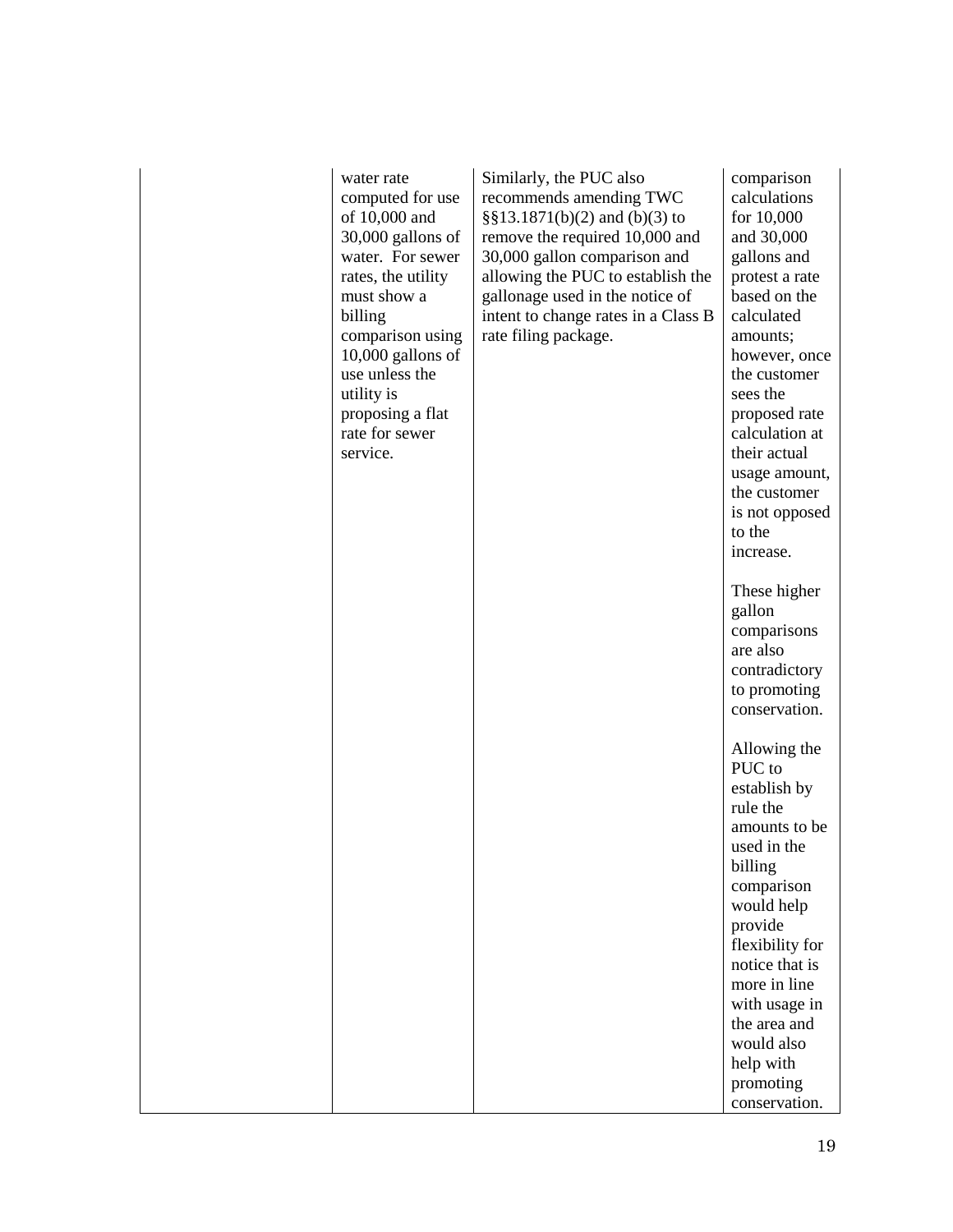# SUPPLEMENTAL SCHEDULES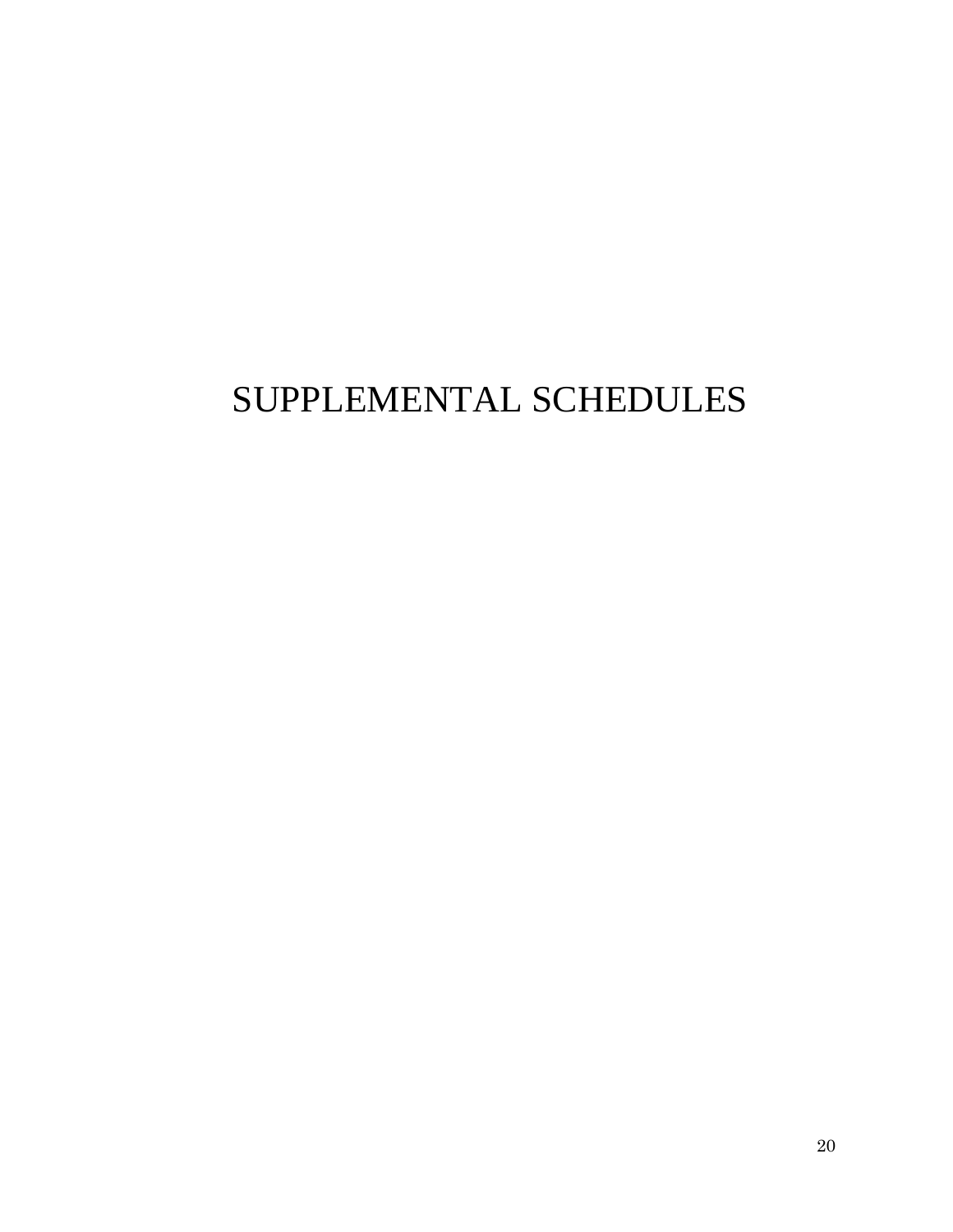# **BUDGET STRUCTURE AND PERFORMANCE MEASURES**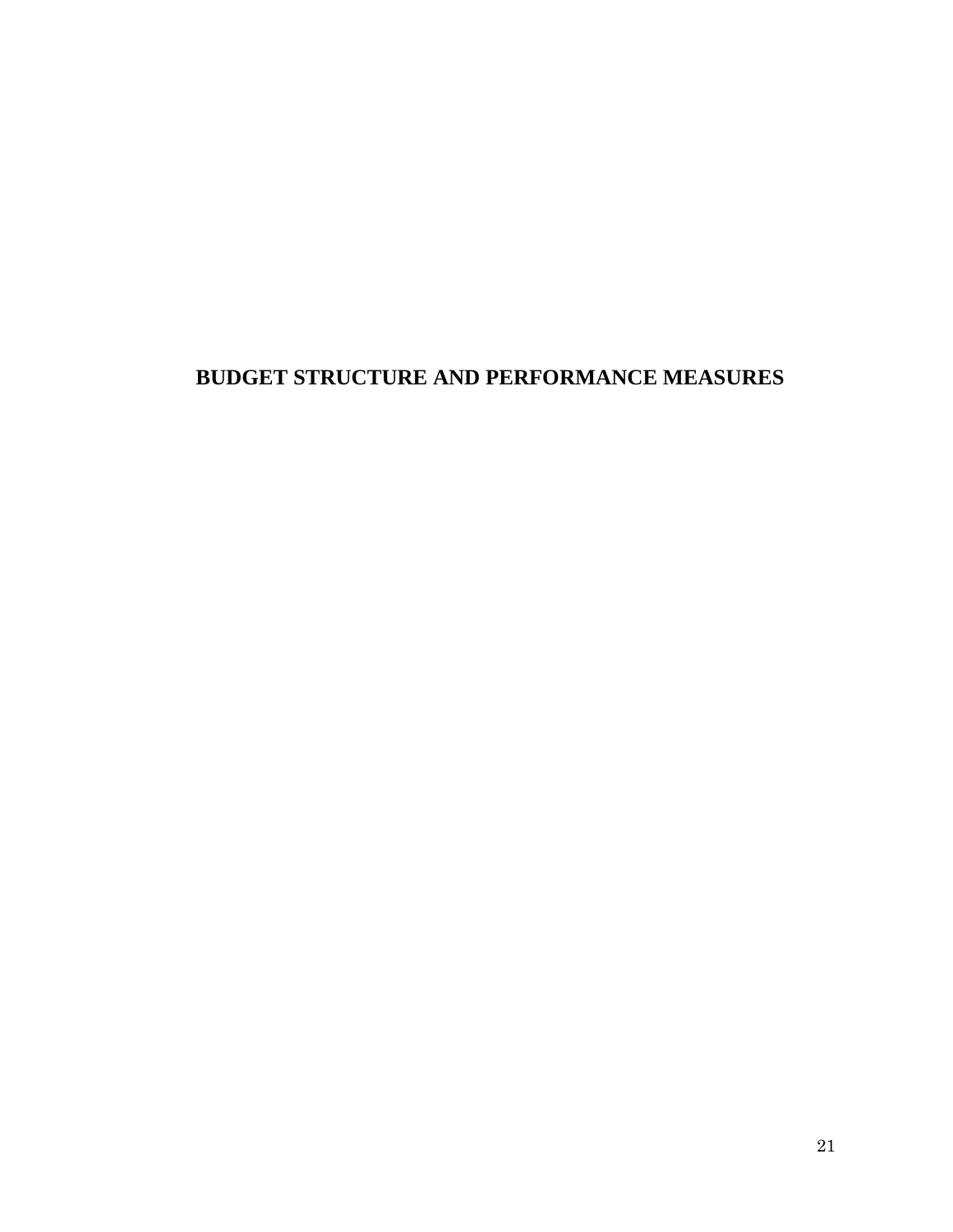## **PUBLIC UTILITY COMMISSION GOALS**

- **GOAL 1 ENSURE COMPETITION, CHOICE, JUST RATES, AND RELIABLE QUALITY SERVICE:** To ensure fair competition, customer choice, just and reasonable rates, system reliability, a high level of service quality, and the opportunity for technological advancement in the electric, telecommunications, and water industries.
- **GOAL 2 EDUCATE CUSTOMERS AND ASSIST CUSTOMERS**: To serve the public by distributing customer education information, administering customer service programs, and assisting customers in resolving disputes concerning electric and telecommunications services.
- **GOAL 3 ELECTRIC UTILITY RESTRUCTURING**: To achieve specific legislative objectives by administering special programs for energy assistance to low-income Texans, and for customer education information in regions subject to electric competition (nontransferable).

#### **GOAL 4 INDIRECT ADMINISTRATION**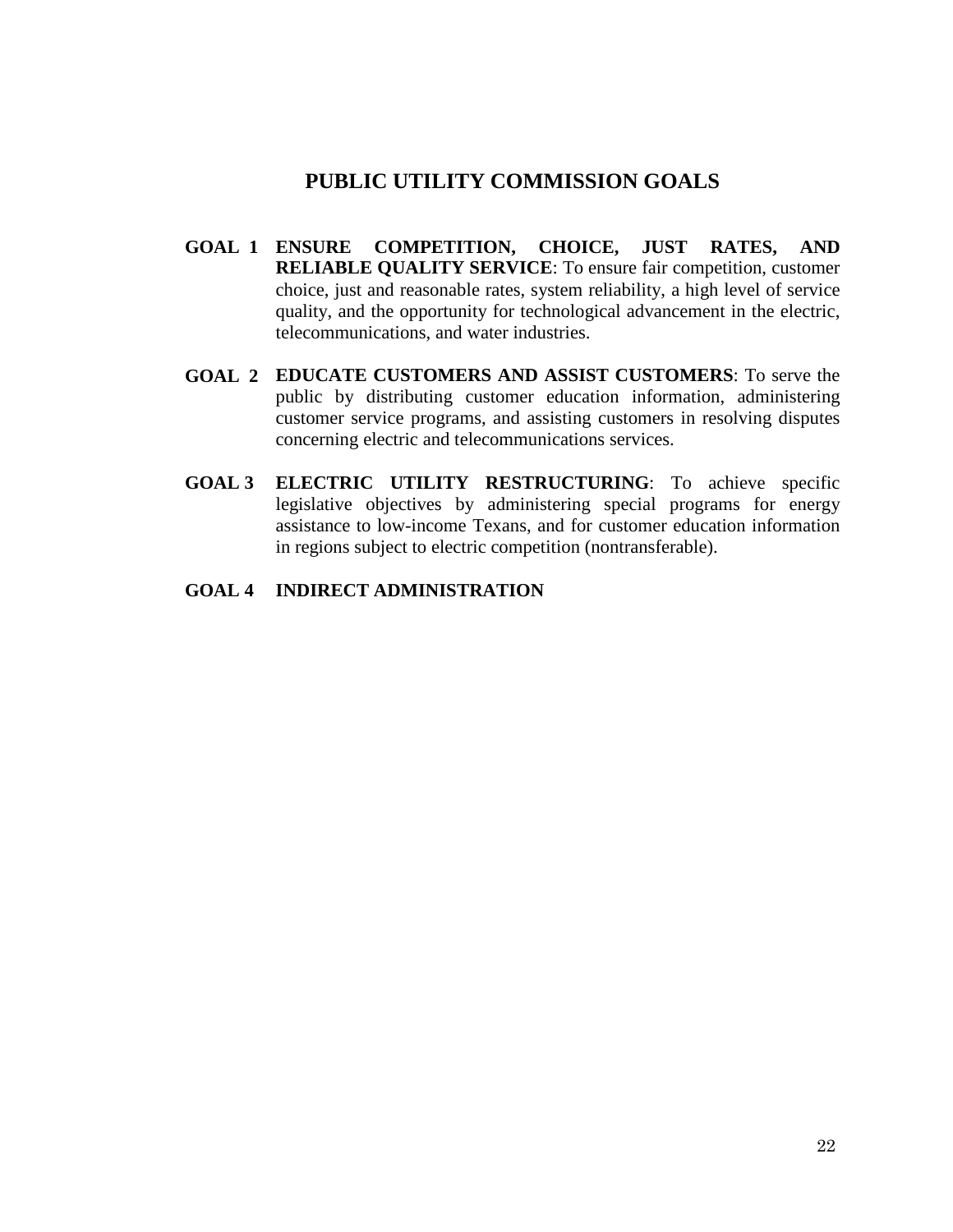## **OBJECTIVES AND OUTCOME MEASURES**

**OBJECTIVE 1-1:** Maintain Policies to Foster Competition in Telecom & Elec Mkts: Maintain innovative policies to foster competition in telecommunications and retail electric markets, such that by the end of fiscal year 2023, 85 percent of Texas cities are served by three or more certified telecommunications providers, and 100 percent of residential electric customers in areas of the state open to competition have at least five providers for electric service.

#### **Outcome Measures:**

| <b>OC</b> 1-1.01 | Percent of Texas Cities Served by Three or More Certificated<br><b>Telecommunications Providers</b>                                                          |
|------------------|--------------------------------------------------------------------------------------------------------------------------------------------------------------|
| <b>OC 1-1.02</b> | Percentage of Residential Customers in Areas Open to Competition<br>Having a Choice of More than Five Electric Services Providers                            |
| <b>OC 1-1.03</b> | Average Price of Electricity per kWh in Texas for Residential Customers<br>from Competitive Suppliers as a Percentage of the National Residential<br>Average |
| <b>OC 1-1.04</b> | Average Price of Electricity per kWh in Texas for Commercial Customers<br>as a Percentage of the National Commercial Average                                 |
| OC 1-1.05        | Average Price of Electricity per kWh in Texas for Industrial Customers as<br>a Percentage of the National Industrial Average                                 |
| <b>OC</b> 1-1.06 | Average Annual Residential Electric Bill from Competitive Suppliers as a<br>Percentage of the National Average                                               |
| <b>OC 1-1.07</b> | Average Price of Electricity per kWh Offered on Power-to-Choose as<br>Percentage of National Residential Average                                             |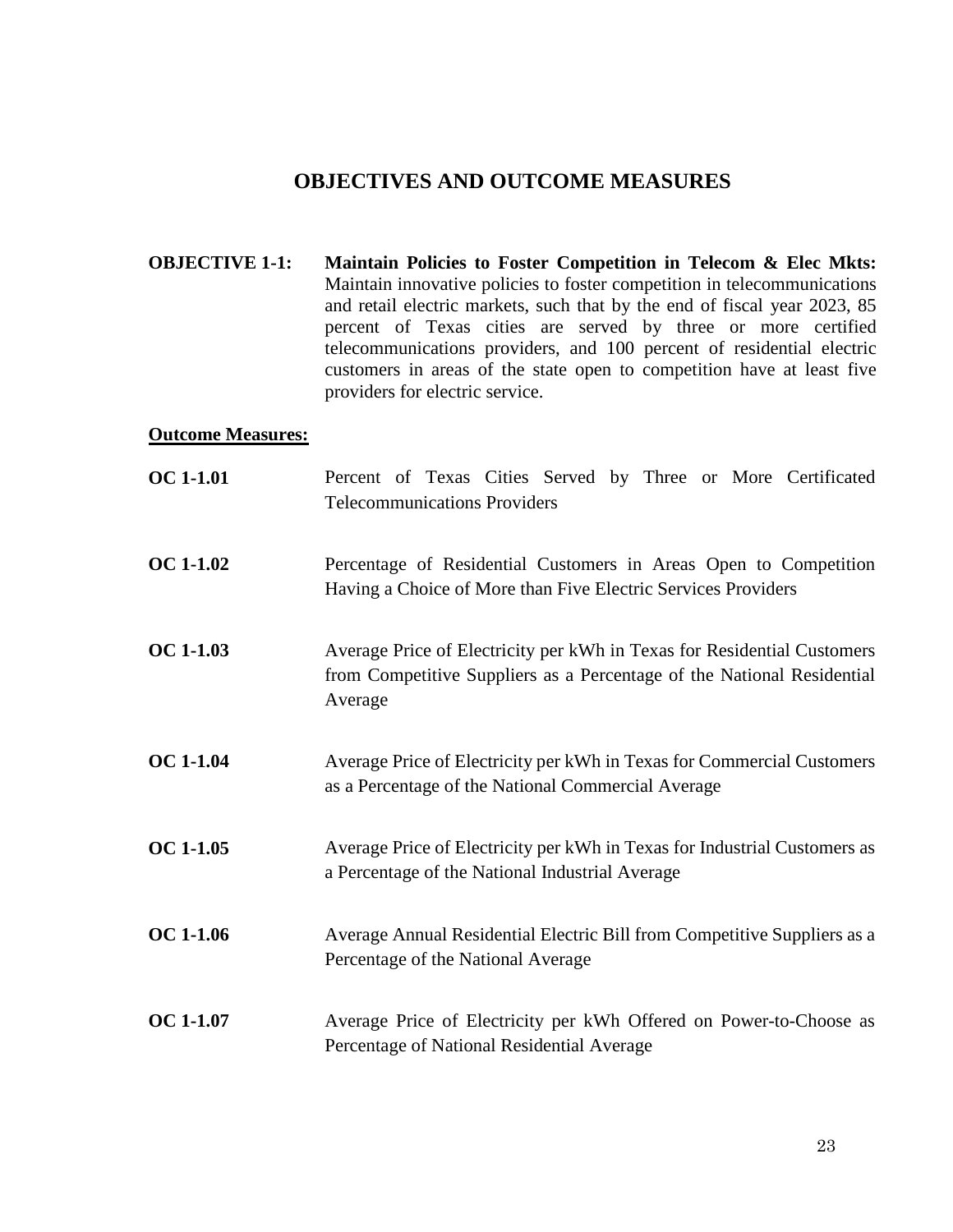**OBJECTIVE 1-2: Regulate Providers Ensuring Companies Meet Service Quality Standards**: Regulate service providers such that by 2023, 90 percent of regulated telecommunications customers are served by exchanges that meet service quality standards and 100 percent of electric customers are served by companies meeting service quality standards. Provide effective oversight of water and sewer utilities.

#### **Outcome Measures:**

| <b>OC</b> 1-2.01 | Average Annual Residential Telephone Bill in Texas as a Percentage of<br>the National Average                                                 |
|------------------|-----------------------------------------------------------------------------------------------------------------------------------------------|
| <b>OC 1-2.02</b> | Average Price of Electricity per kWh in Texas for Residential Customers<br>from Regulated Suppliers as a Percentage of the National Average   |
| <b>OC 1-2.03</b> | Average Price of Electricity per kWh in Texas for Commercial<br>Customers from Regulated Suppliers as a Percentage of the National<br>Average |
| <b>OC 1-2.04</b> | Average Annual Residential Electric Bill from Regulated Suppliers as a<br>Percent of the National Average                                     |
| <b>OC 1-2.05</b> | Percentage of Telephone Subscribers Lines Served by Exchanges<br>Meeting Commission Service Quality Standards                                 |
| <b>OC 1-2.06</b> | Percentage of Electric Customers Served by Transmission and<br>Distribution Utilities Meeting Commission Service Quality Standards            |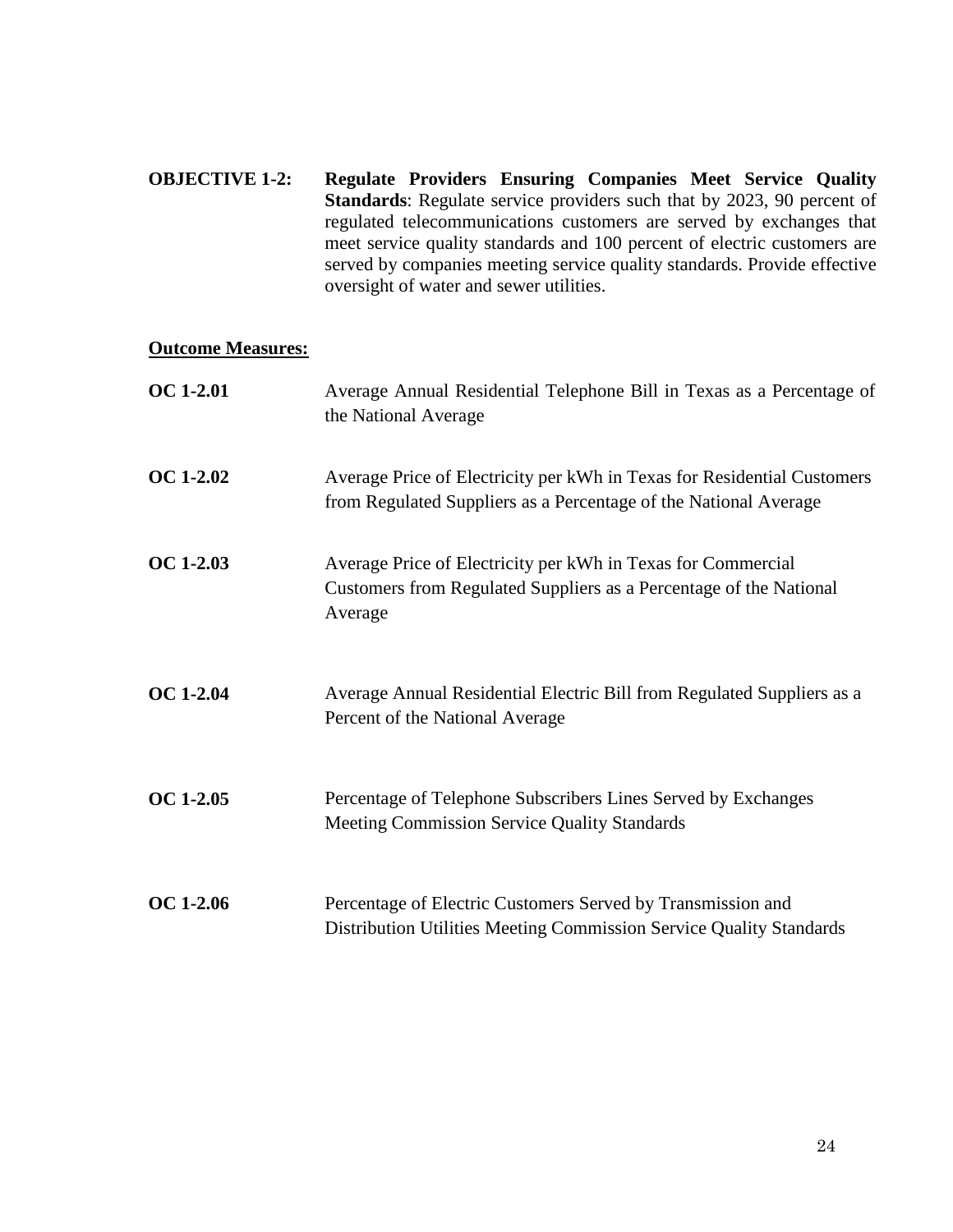**OBJECTIVE 1-3: Ensure Compliance with Statutes, Rules, and Orders**: To ensure compliance with statutes, rules, and orders such that by 2023, 90 percent of all settlement agreements entered in formal enforcement proceedings will contain specific provisions regarding how future violations of the same type will be avoided.

#### **Outcome Measures:**

**OC 1-3.01** Percent of Settlement Agreements Entered in Formal Enforcement Proceedings That Contain Specific Provisions Regarding How Future Violations of the Same Type by the Entity that is the Subject of the Proceeding Will be Avoided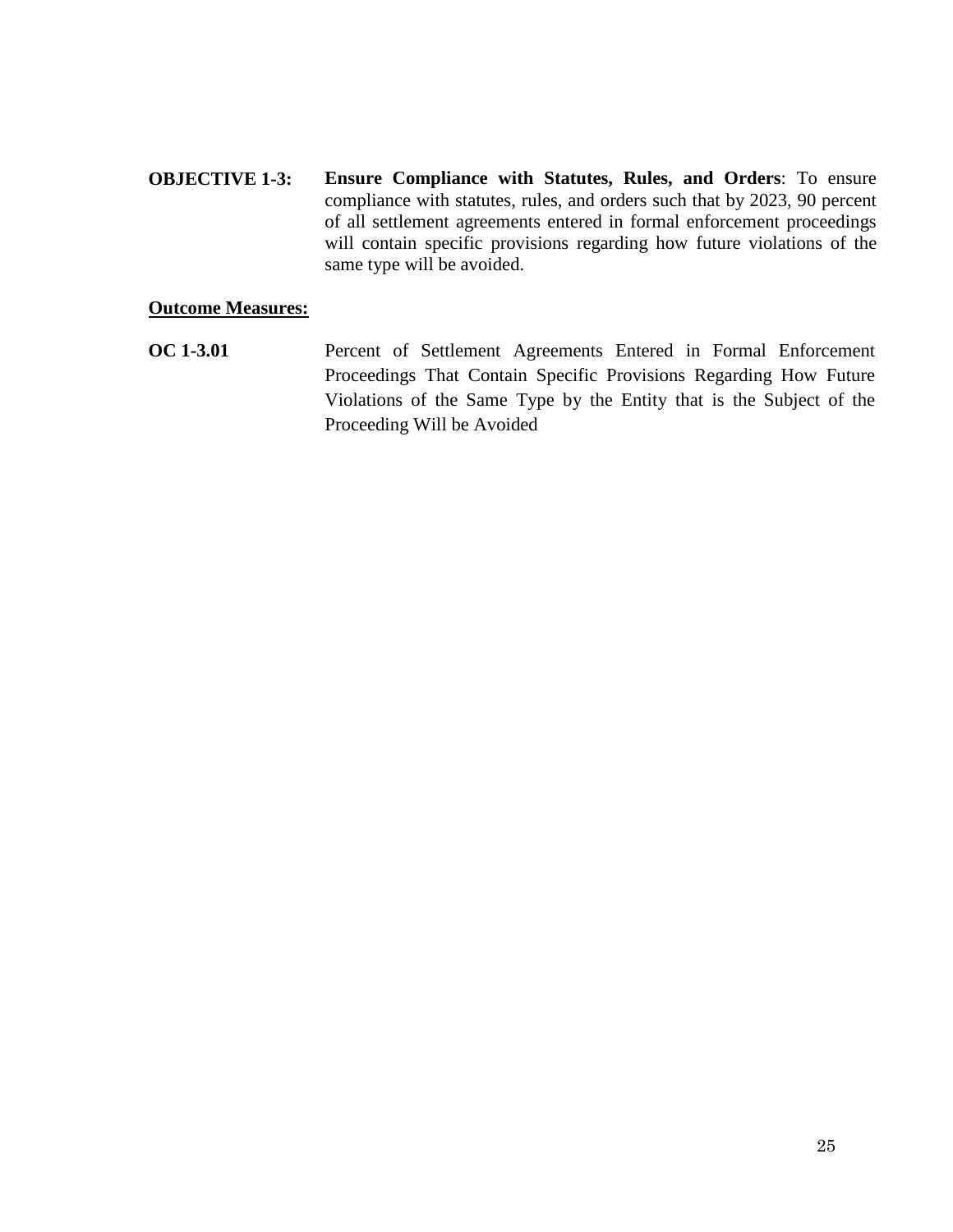**OBJECTIVE 2-1: Inform Customers of Choices & Rights & Facilitate Information Access**: Inform customers about their choices, opportunities, and rights pertaining to electric and telecommunications services through 2023.

**OBJECTIVE 2-2: Resolve Complaints Consistent w/Laws & PUC Rules & Orders**: To resolve complaints consistent with relevant law and PUC rules and orders, such that all customer complaints will be concluded within the targeted average number of days each fiscal year through 2023.

#### **Outcome Measures:**

- **OC 2-2.01** Percentage of Customer Complaints Resolved through Informal Complaint Resolution Process
- **OC 2-2.02** Credits & Refunds Obtained for Customers through Complaint Resolution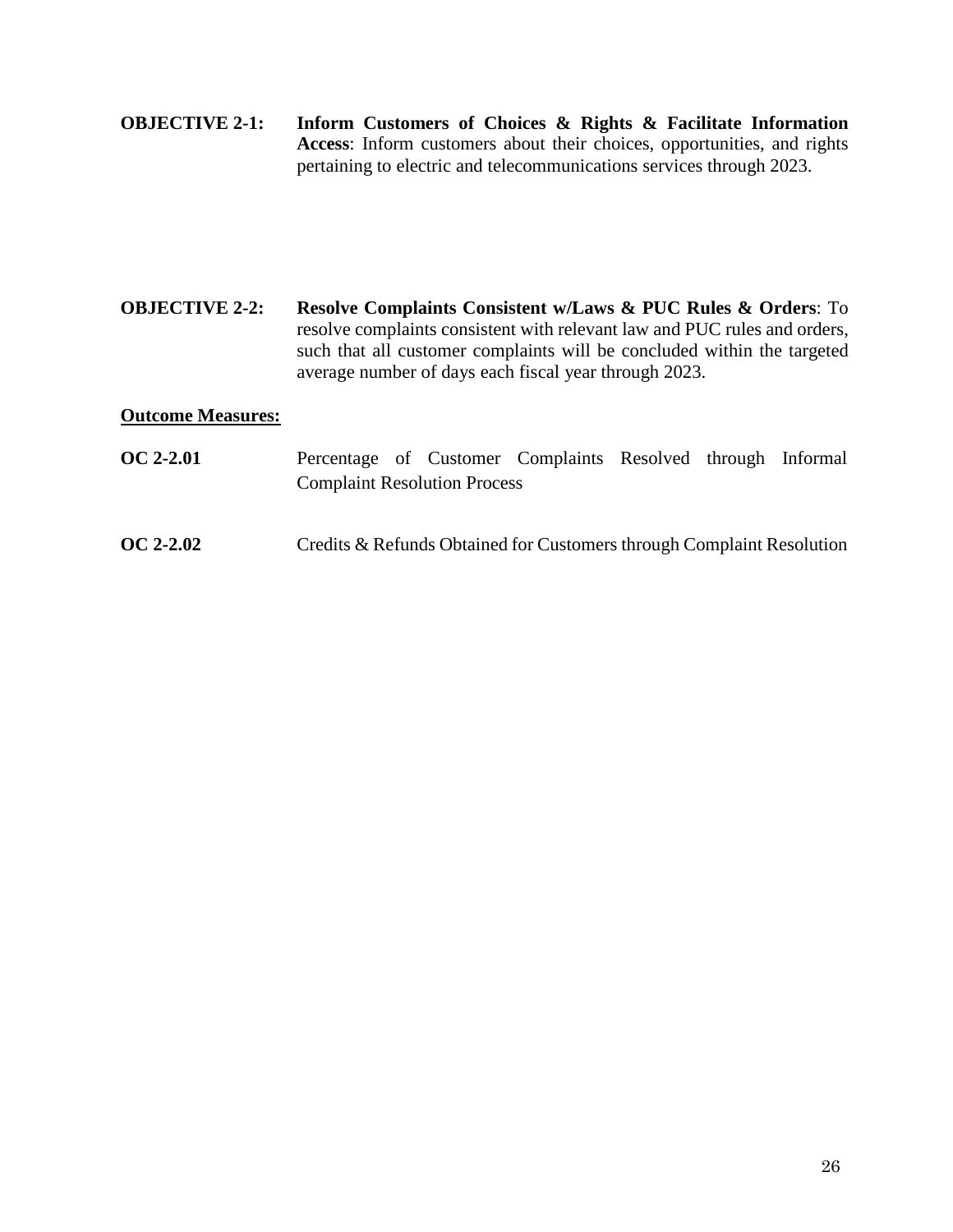## **DIRECTLY BUDGETED STRATEGIES, OUTPUT, EFFICIENCY AND EXPLANATORY MEASURES**

**STRATEGY 1-1-1: Foster and Monitor Market Competition:** Foster and monitor market competition by evaluating the relevant electric and telecommunications markets, and develop policies to enhance effectiveness of competition and benefits for customers; and register and license competitive service providers. Develop rules, conduct studies and prepare reports responsive to changes in electric and telecom markets.

#### **Efficiency Measure:**

**EF 1-1-1.01** • Average Number of Days to Process an Application for a Certificate of Operating Authority or Service Provider Certificate of Operating Authority

#### **Explanatory Measures:**

| <b>EX 1-1-1.01</b>      | Number of Electric Coops and Municipal Utilities Regulated for Wholesale<br><b>Transmission Rates</b>                                         |
|-------------------------|-----------------------------------------------------------------------------------------------------------------------------------------------|
| <b>EX 1-1-1.02</b>      | Percentage of Statewide Electric Generating Capacity Above Peak Demand<br>in ERCOT                                                            |
| <b>EX 1-1-1.03</b>      | Percent of Energy Savings Goal Due to Energy Efficiency Programs                                                                              |
| <b>EX 1-1-1.04</b>      | Percent of Demand Reduction Goal Due to Energy Efficiency Programs                                                                            |
| <b>EX 1-1-1.05</b>      | Number of Power Generation Companies in Texas                                                                                                 |
| <b>EX 1-1-1.06</b>      | Number of Aggregators in Texas                                                                                                                |
| <b>EX 1-1-1.07</b>      | Number of Applications and Amendments for Cable Franchise Certificates                                                                        |
| <b>Output Measures:</b> |                                                                                                                                               |
| <b>OP 1-1-1.01</b>      | Number of Retail Electric Providers Registered                                                                                                |
| <b>OP 1-1-1.02</b>      | Number of Cases Completed Related to Competition Among Providers                                                                              |
| <b>STRATEGY 1-2-1:</b>  | Conduct Rate Cases for Regulated Telephone Electric and Water<br>Utilities: Conduct rate cases for regulated telephone and electric utilities |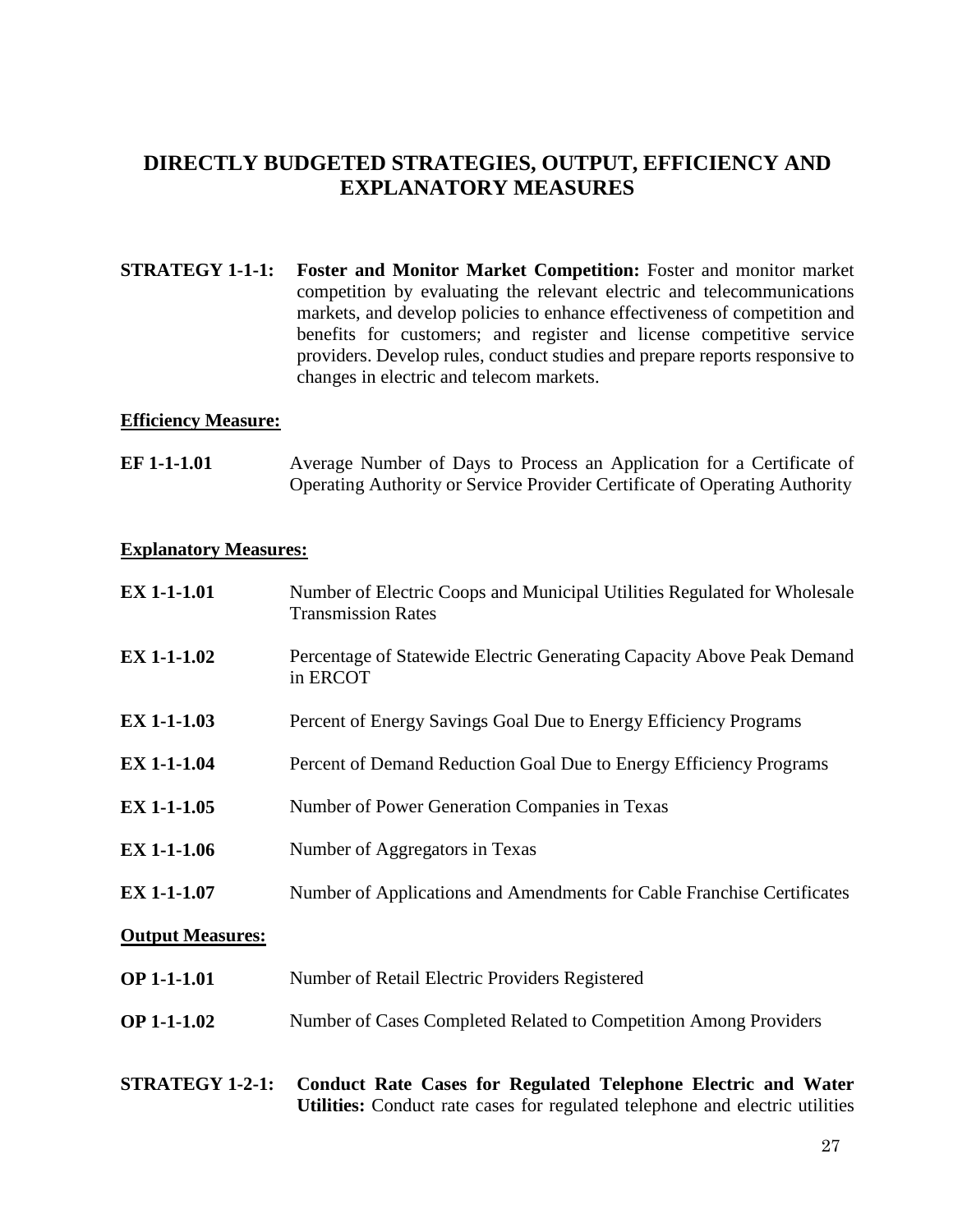under the Administrative Procedures Act and methods of alternative dispute resolution to evaluate whether revenue requirements, cost allocation, rate design, and affiliate transactions are reasonable and in compliance with all laws and PUC rules; register and license regulated service providers; evaluate utility infrastructure and quality of service. Provide regulatory oversight of water and sewer utilities to ensure that charges to customers are necessary and cost - based; and to promote and ensure adequate customer service.

#### **Efficiency Measures:**

| EF 1-2-1.01 | Average Number of Days to Process a Major Rate Case for a Transmission |
|-------------|------------------------------------------------------------------------|
|             | and Distribution Utility                                               |

#### **Explanatory Measures:**

| <b>EX 1-2-1.01</b>      | Number of Electric Utilities Regulated                                       |
|-------------------------|------------------------------------------------------------------------------|
| <b>EX 1-2-1.02</b>      | Number of Telecom Service Providers Regulated                                |
| <b>EX 1-2-1.03</b>      | Number of Water and Sewer Utilities Regulated                                |
| <b>Output Measures:</b> |                                                                              |
| <b>OP 1-2-1.01</b>      | Number of Rate Cases Completed for Regulated Electric Utilities              |
| $OP$ 1-2-1.02           | Number or Rate Cases Completed for Regulated Telecommunications<br>Providers |
| <b>OP 1-2-1.03</b>      | Number of Water Utility Rate Reviews Performed                               |
| $OP$ 1-2-1.04           | Number of Water CCN Applications Processed                                   |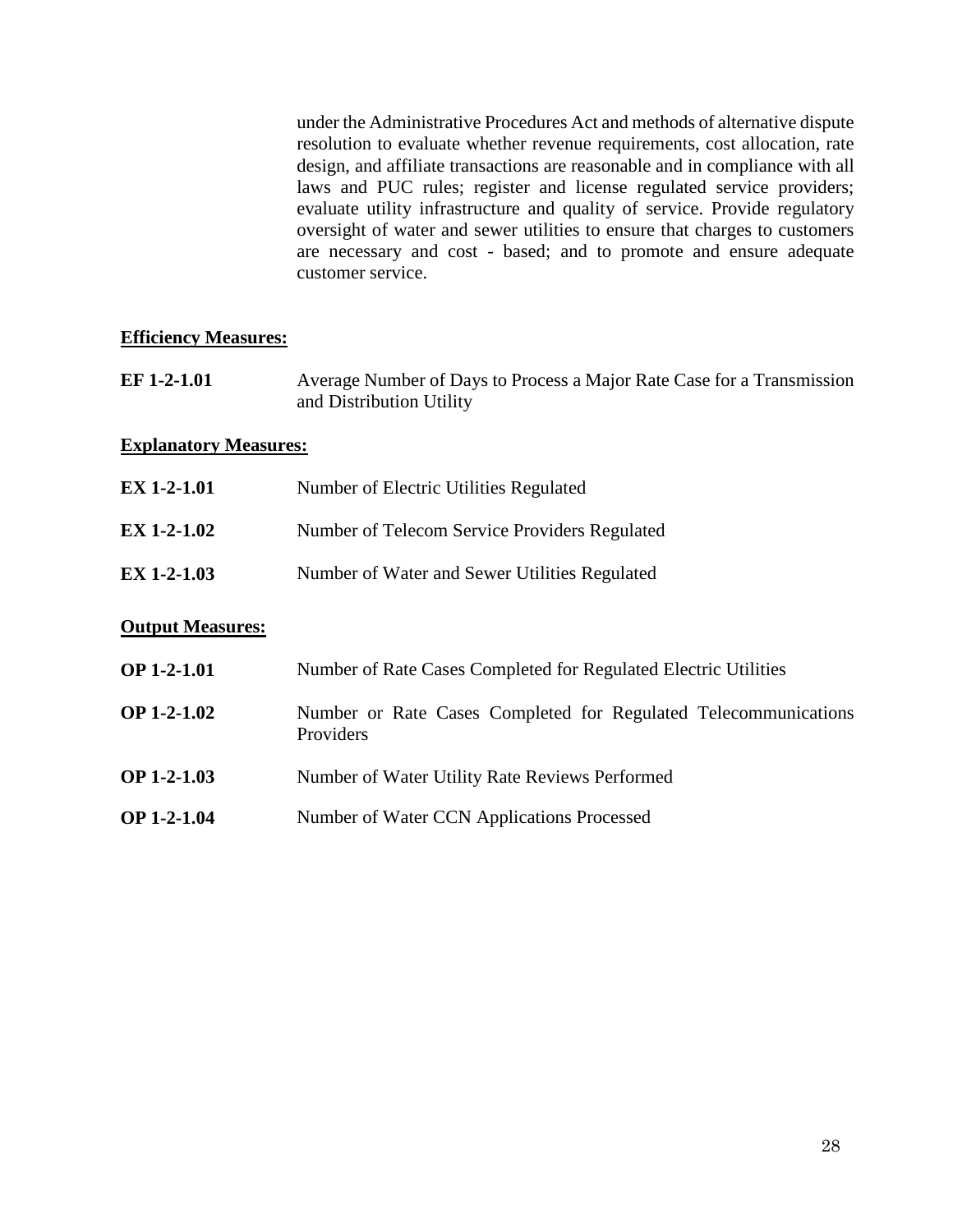**STRATEGY 1-3-1: Conduct Investigations and Initiate Enforcement Actions:**  Conduct investigations and initiate enforcement actions to ensure compliance with relevant law, PUC rules, and orders.

| <b>Explanatory Measure:</b> |                                                                       |
|-----------------------------|-----------------------------------------------------------------------|
| <b>EX 1-3-1.01</b>          | <b>Dollar Amount Administrative Penalties Assessed for Violations</b> |
| <b>Output Measure:</b>      |                                                                       |
| <b>OP 1-3-1.01</b>          | Number of Enforcement Investigations Conducted                        |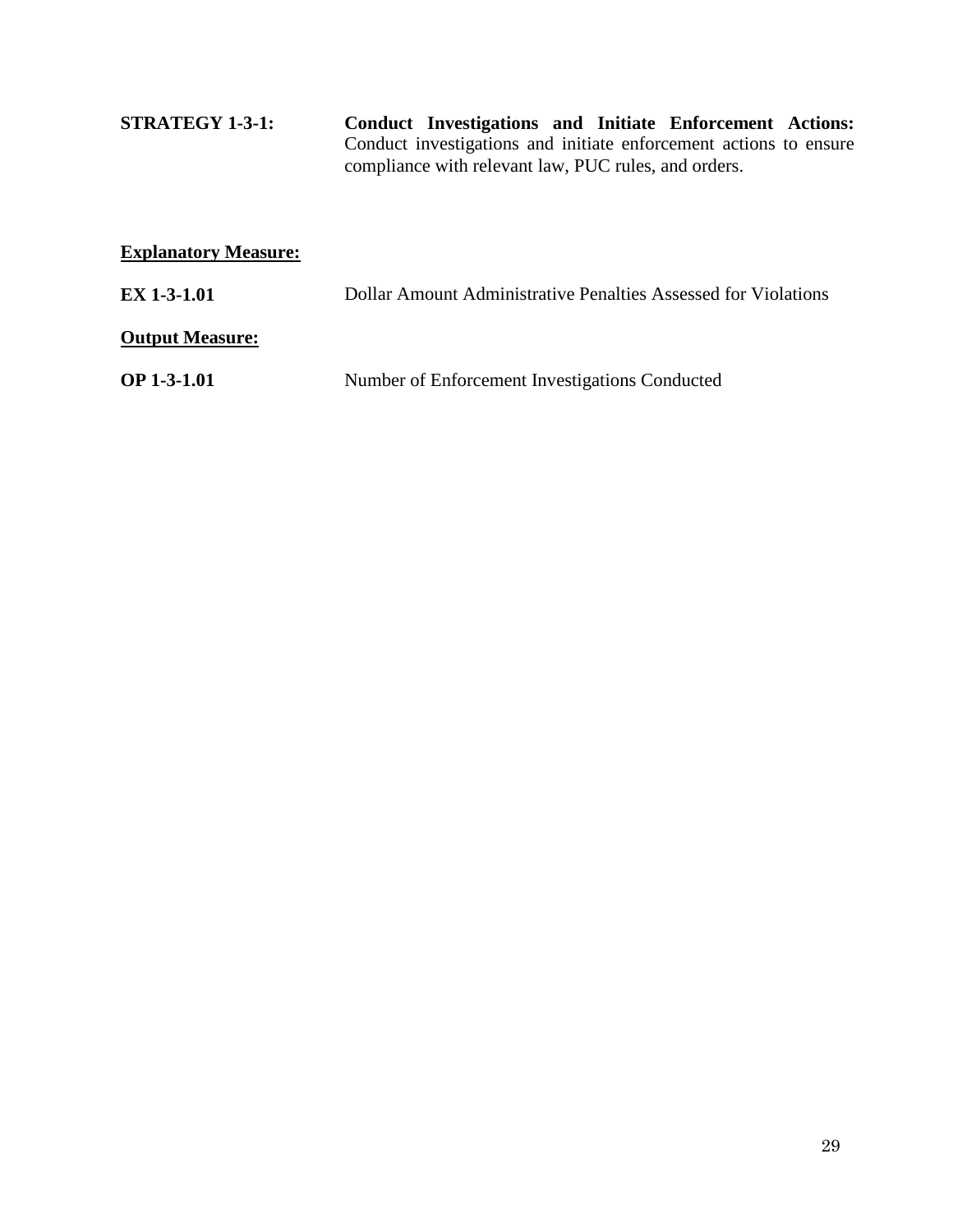| <b>STRATEGY 2-1-1:</b>     | <b>Provide Information and Educational Outreach to Customers:</b><br>Provide information and distribute materials to customers on changes<br>in the electric and telecommunications industries. Produce and<br>disseminate customer education information for electric market<br>competition through outsourcing and address customer inquiries<br>through a third party call center and website. Respond to requests for<br>information from the public and media. Conduct outreach activities<br>and administer Relay Texas. |
|----------------------------|--------------------------------------------------------------------------------------------------------------------------------------------------------------------------------------------------------------------------------------------------------------------------------------------------------------------------------------------------------------------------------------------------------------------------------------------------------------------------------------------------------------------------------|
| <b>Efficiency Measure:</b> |                                                                                                                                                                                                                                                                                                                                                                                                                                                                                                                                |

| EF 2-1-1.01                 | Percent of Customer Information Products Distributed Electronically |
|-----------------------------|---------------------------------------------------------------------|
| <b>Explanatory Measure:</b> |                                                                     |
| <b>EX 2-1-1.01</b>          | Number of Website Hits to Consumer Protection Home Page             |
| $EX 2-1-1.02$               | Number of Power-to-Choose Website Hits                              |
| <b>Output Measures:</b>     |                                                                     |
| <b>OP 2-1-1.01</b>          | Number of Information Requests to Which Responses Were<br>Provided  |
| $OP$ 2-1-1.02               | Number of Customer Information Products Distributed                 |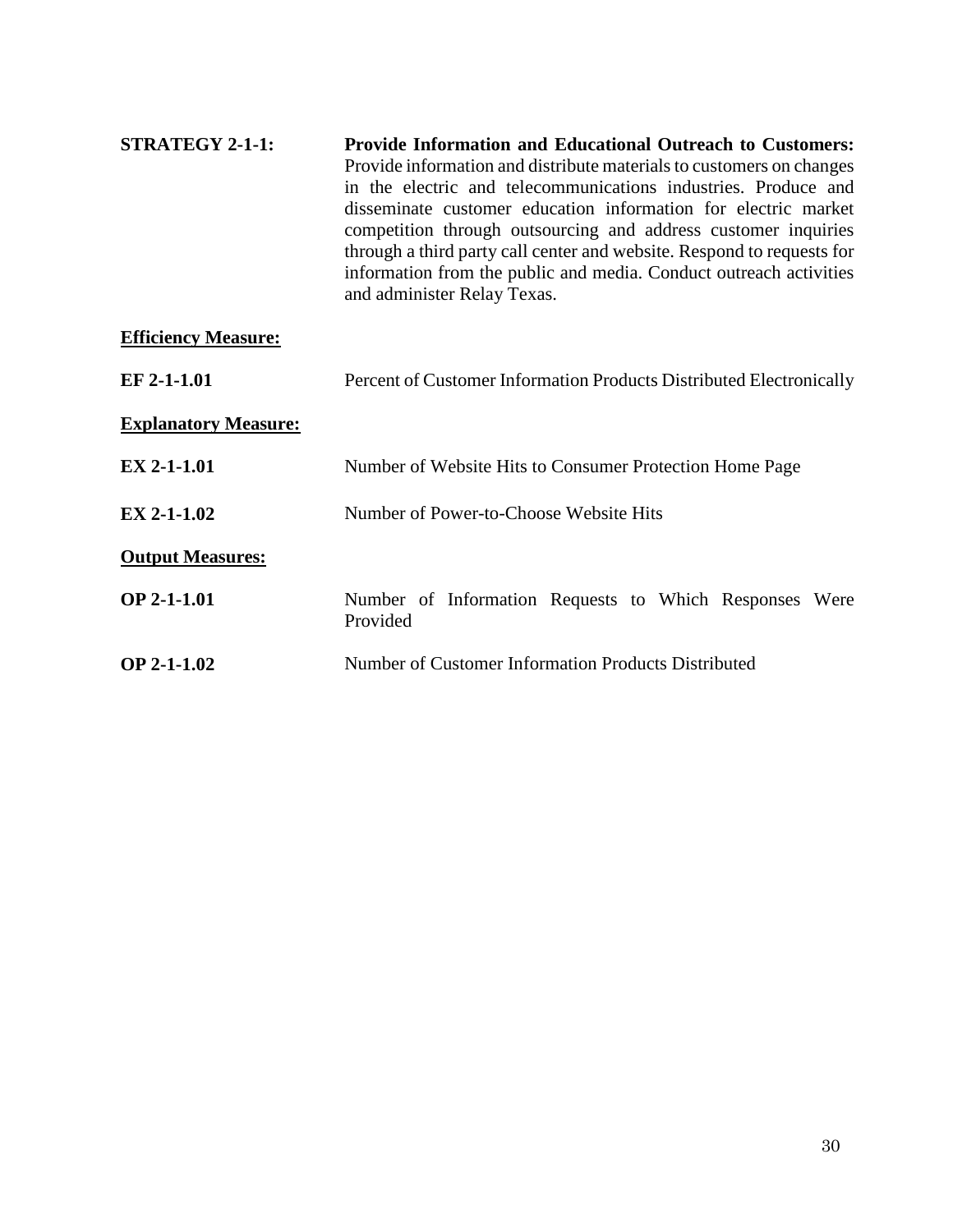| <b>STRATEGY 2-2-1:</b>      | Assist Customers in Resolving Disputes: Assist customers in<br>resolving disputes concerning electric and telecommunications<br>services consistent with statues and rules. |
|-----------------------------|-----------------------------------------------------------------------------------------------------------------------------------------------------------------------------|
| <b>Efficiency Measure:</b>  |                                                                                                                                                                             |
| EF 2-2-1.01                 | Average Number of Days to Conclude Customer Complaints                                                                                                                      |
| <b>Explanatory Measure:</b> |                                                                                                                                                                             |
| EX 2-2-1.01                 | Number of Complaints Received for Unauthorized Changes in<br>Service                                                                                                        |
| <b>Output Measure:</b>      |                                                                                                                                                                             |
| <b>OP 2-2-1.01</b>          | Number of Customer Complaints Concluded                                                                                                                                     |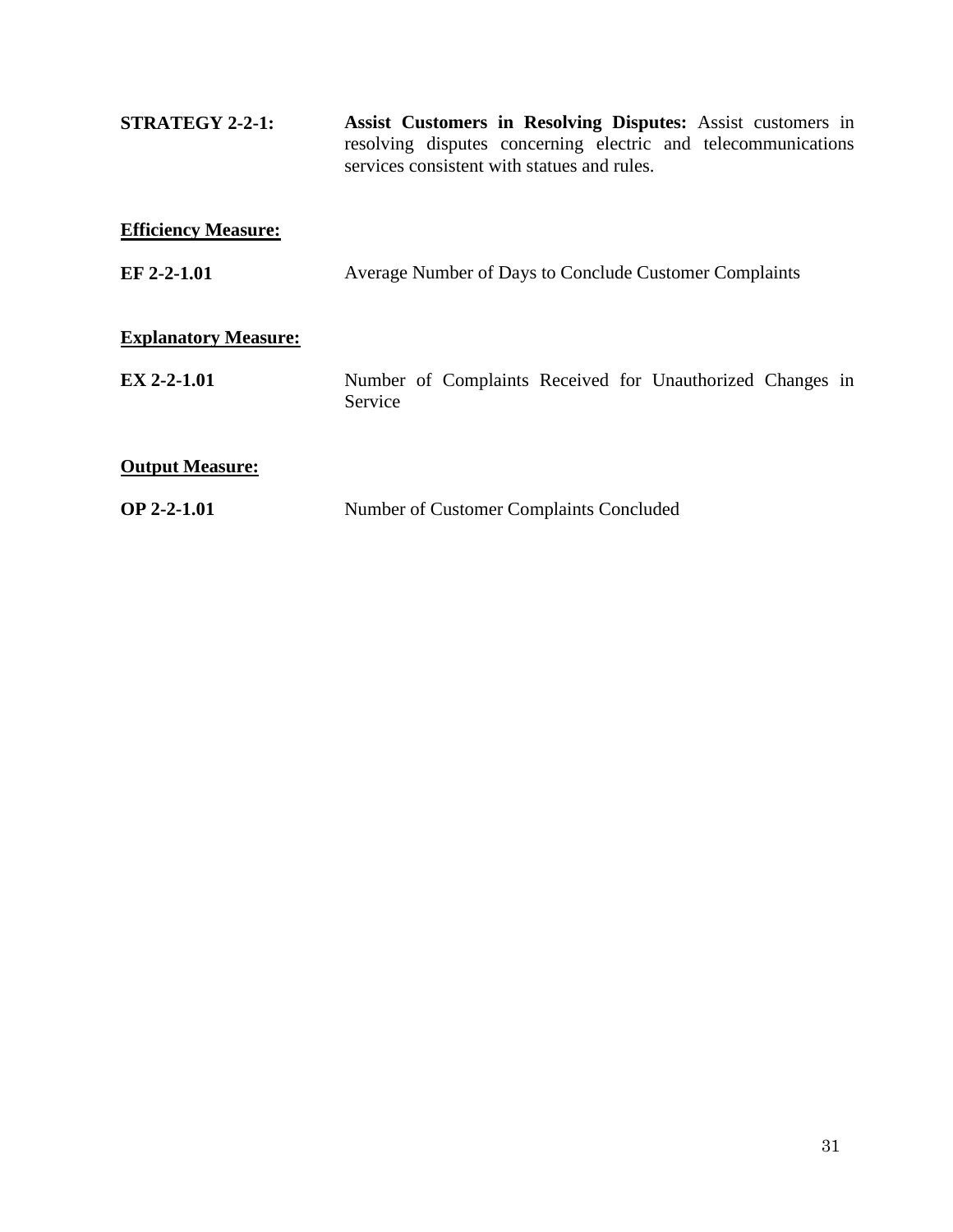**STRATEGY 3-1-1: Energy Assistance:** Reimburse retail electric providers from the System Benefit Trust Fund for electric service billing discounts; administer automated and self-enrollment of eligible participants for the billing discounts.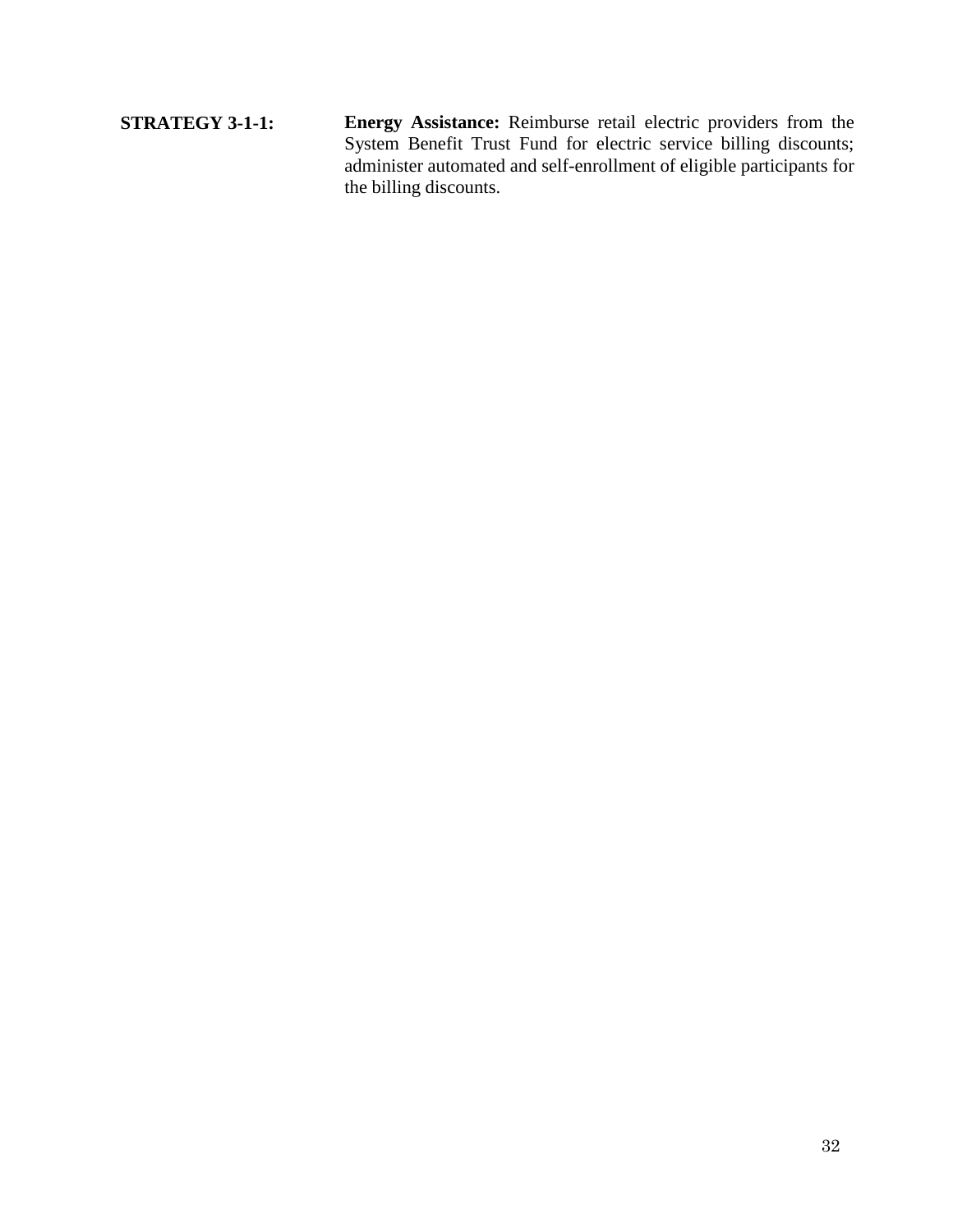# **INDIRECT ADMINISTRATION STRATEGIES**

| <b>STRATEGY 4-1-1:</b> | <b>Central Administration</b> |
|------------------------|-------------------------------|
| <b>STRATEGY 4-1-2:</b> | <b>Information Resources</b>  |
| <b>STRATEGY 4-1-3:</b> | <b>Other Support Services</b> |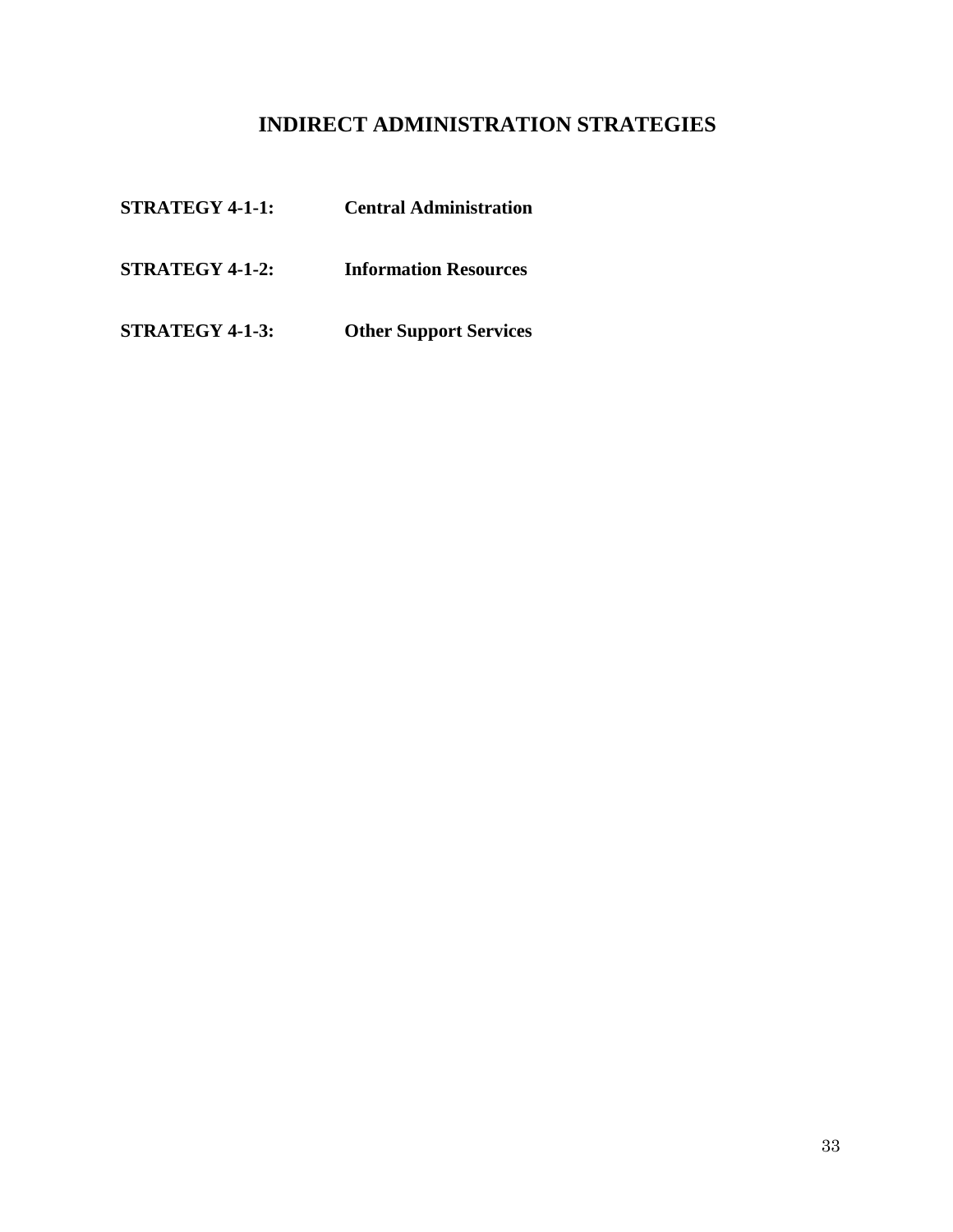# FY 2020-2021 PERFORMANCE MEASURE DEFINITIONS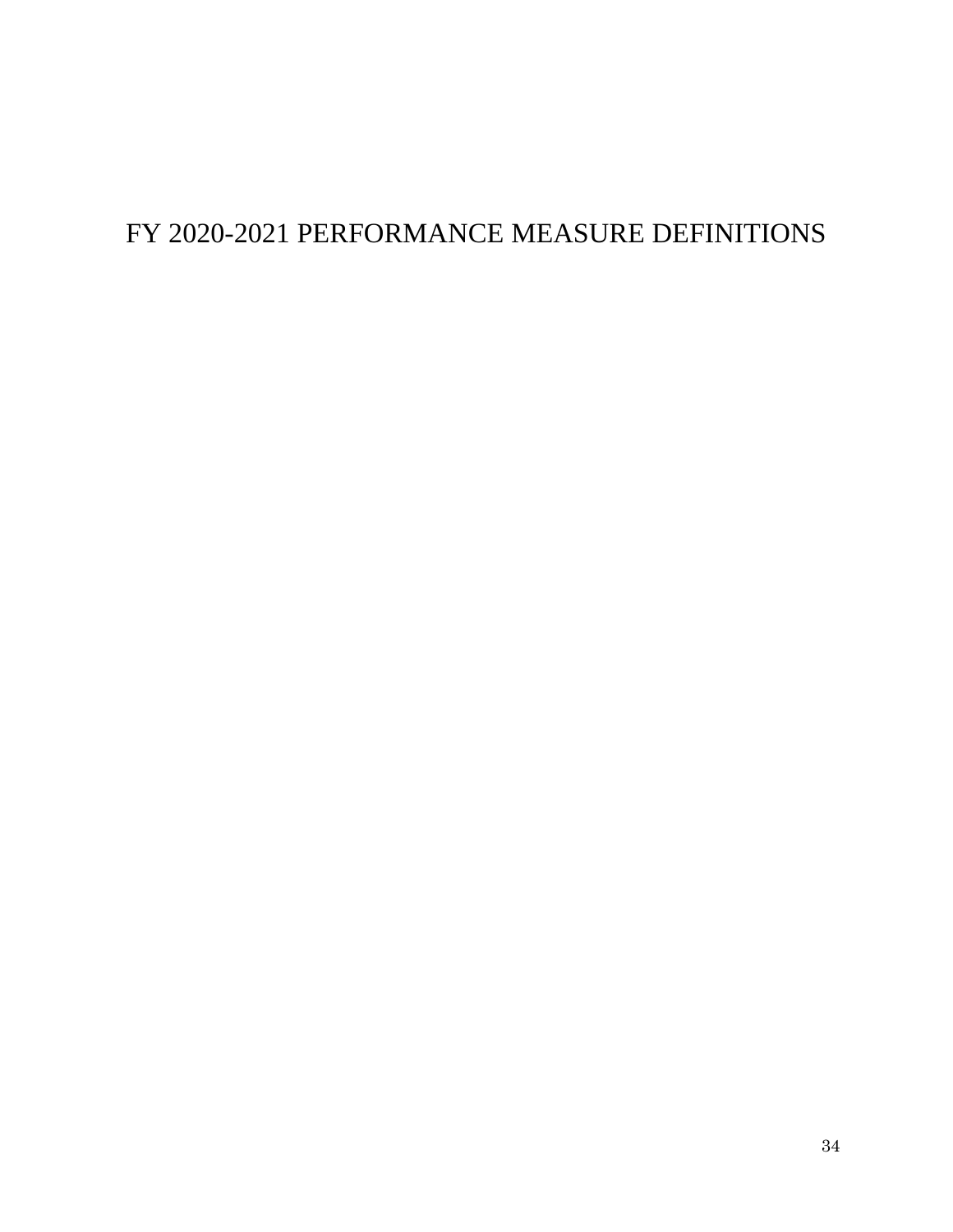| GOAL:             |    | Ensure Competition, Choice, Just Rates, and Reliable Quality Service   |
|-------------------|----|------------------------------------------------------------------------|
| <b>OBJECTIVE:</b> | 01 | Maintain Policies to Foster Competition in Telecom & Elec Mkts         |
| <b>OUTCOME:</b>   | 01 | % Tx Cities Sryd by 3 or More Certificated Telecommunication Providers |

**Short Definition:** This measure reports the percentage of municipalities in Texas served by three or more Certificated Telecommunications Providers (CTPs). For purposes of this measure, "municipalities" is defined as cities, towns and villages that are incorporated. "CTPs" are defined as those who provide either residential, non-residential or pointto-point service.

**Data Limitations:** The decision of a CTP to offer service in any geographic area is outside the control of the Public Utility Commission (PUC). This measure reports results from the first quarter of a calendar year; therefore, there is a seven month lag in reported performance.

**Data Source:** CTPs are required to file quarterly reports with the PUC. The data used to calculate this measure are obtained from such reports.

**Method of Calculation:** This performance measure is calculated by dividing the number of cities with three or more CTPs providing local service by the total number of cities. Then the quotient is multiplied by 100 to obtain the reported percentage.

**Purpose/Importance:** The purpose of this measure is to indicate the status of competitive telecommunications markets in Texas as reflected by whether customers have a choice in the selection of their local telecommunications provider.

**Calculation Type:** Non-Cumulative.

**New Measure:** No.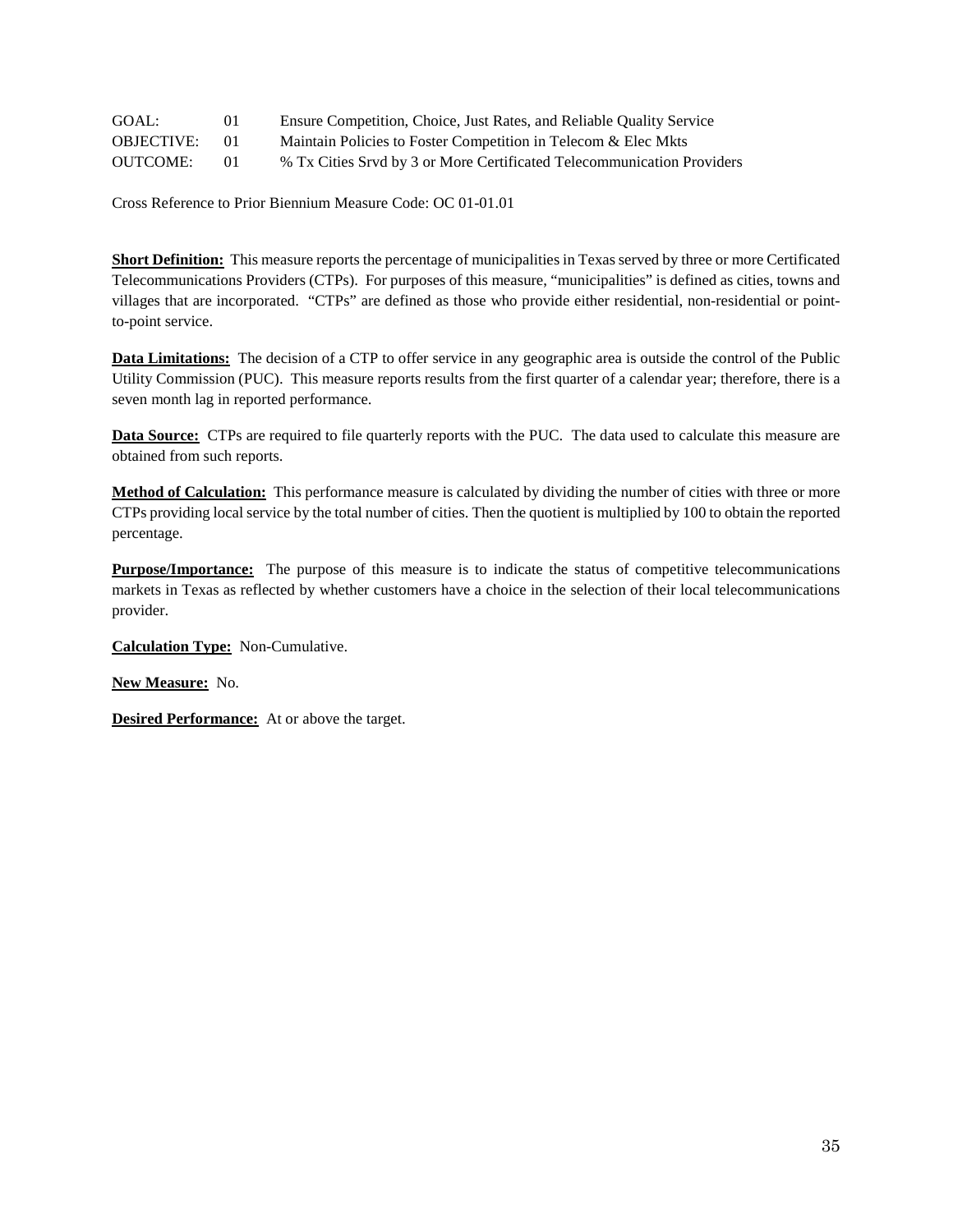| GOAL:             | 01              | Ensure Competition, Choice, Just Rates, and Reliable Quality Service    |
|-------------------|-----------------|-------------------------------------------------------------------------|
| <b>OBJECTIVE:</b> | (1)             | Maintain Policies to Foster Competition in Telecom & Elec Mkts          |
| <b>OUTCOME:</b>   | 02 <sub>1</sub> | % of Residential Customers in Areas Open to Competition Having a Choice |
|                   |                 | of More than Five Providers for Electric Service                        |

**Short Definition:** This measure reflects the number, expressed as a percentage, of residential customers in areas of the state open to electric competition who have a choice of five or more electric providers.

### **Data Limitations:** None.

**Data Source:** The PUC provides information about retail residential electric prices on its Power to Choose website. The number of companies who post retail residential prices will be used to determine the number of providers in each region of the state. The number of residential customers in each region of the state will be obtained from the transmission and distribution utilities.

**Method of Calculation:** On the Power to Choose website, offers for residential electric service are listed based on the transmission and distribution company service area. The number of companies serving in each area is determined from the offers. Determine which TDU service areas have more than five providers. Determine the number of residential customers in areas open to competition for each TDU service area. Add together the number of customers in areas open to competition for all areas which have more than five providers. Divide the total number of customers in areas having more than five providers by the total number of customers in areas of the state open to competition. Multiply by 100 to obtain the percentage.

**Purpose/Importance:** In order for competitive markets to be successful, customers must have a choice of providers. This measure provides an indication of how many customers have a meaningful choice of providers.

**Calculation Type:** Non-Cumulative.

**New Measure:** No.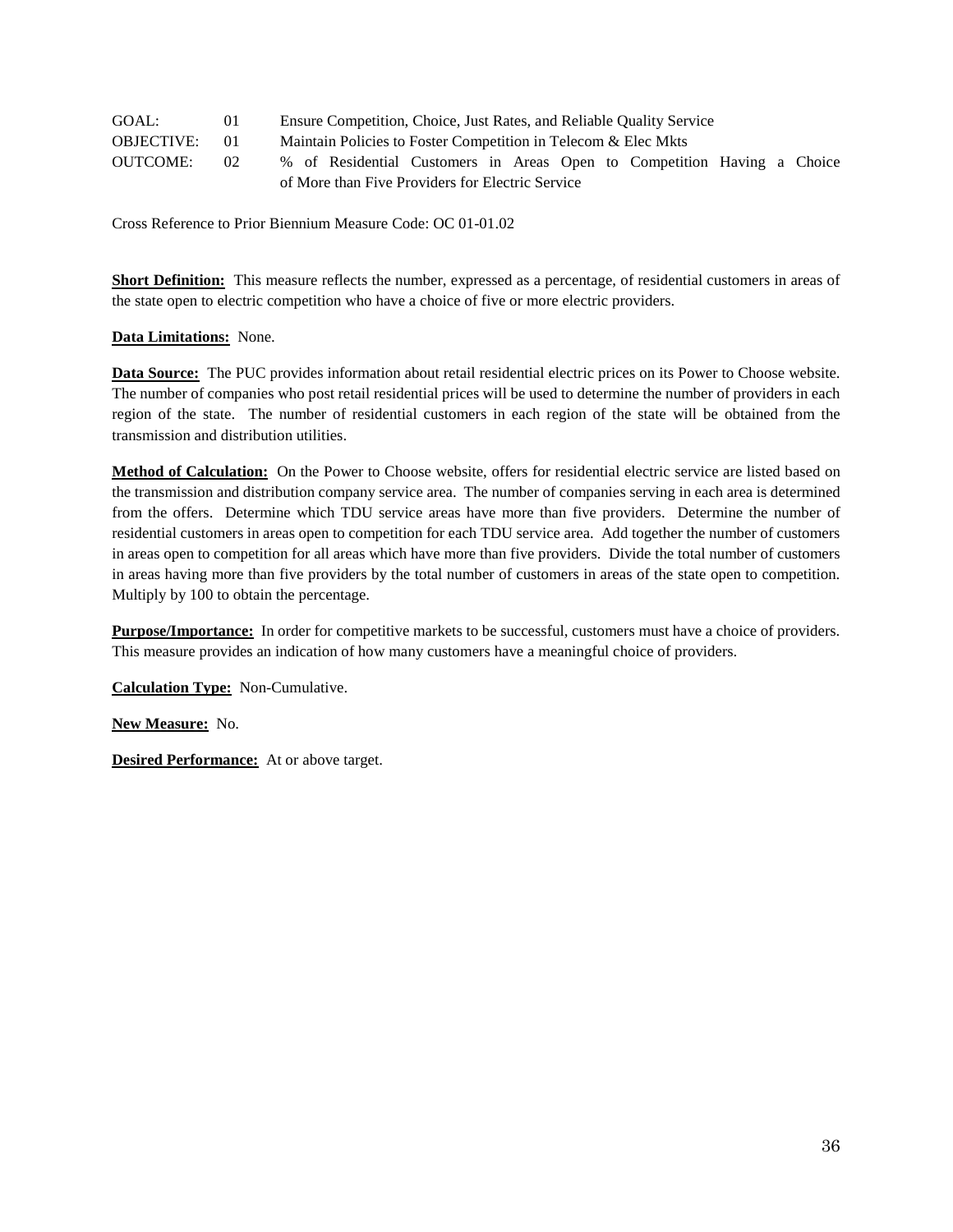| GOAL:             | 0 <sup>1</sup> | Ensure Competition, Choice, Just Rates, and Reliable Quality Service |
|-------------------|----------------|----------------------------------------------------------------------|
| <b>OBJECTIVE:</b> | $^{01}$        | Maintain Policies to Foster Competition in Telecom & Elec Mkts       |
| <b>OUTCOME:</b>   | 03             | Avg Price Elec/kWh in TX for Residential Customers As % of Nat'l Avg |

**Short Definition:** This measure represents the average monthly price of electricity per kilowatt hour (kWh) for residential customers from competitive suppliers in Texas as a percentage of the national average cost of electricity for the same class of service.

**Data Limitations:** The Public Utility Commission (PUC) does not regulate prices charged by competitive providers. Many factors outside the control of the agency, such as fuel prices, weather, economic conditions, and legislative actions can affect electricity prices. The PUC cannot control electricity prices in other states.

The EIA-826 form is not required of all Retail Electric Providers (REPs) by the Energy Information Agency (EIA) and the data is not always submitted by all REPs.

The Power Sales data in the Electric Power Monthly and for EIA-826 include a time lag of 3 or 4 months. For example, data for March is published in the June or July issue of Electric Power Monthly. Therefore, this is a lagged measure.

Data Source: Texas residential data are obtained from the monthly Electric Sales and Revenue with State Distributions Reports from the EIA-826 forms filed by REPs with the PUC in compliance with its rules. The report provides information for REPs including revenue from retail electric sales associated with transmission and distribution revenues, sales, and customer count by sector.

National residential data are obtained from the EIA's Electric Power Monthly publication, which collects electric power sales data from approximately 260 of the largest primarily investor-owned and publicly-owned electric utilities in the United States.

**Method of Calculation:** The numerator is obtained by summing the monthly revenues as well as the monthly sales from the EIA reports to obtain the annual revenue and annual sales for all competitive REPs serving Texas residential customers. Divide annual revenue by annual sales to determine a weighted average price for Texas residential customers.

The denominator is obtained by adding the 12 monthly U.S. Cost of Electricity per kWh rates for residential customers identified in Electric Power Monthly, and dividing by 12.

Then the quotient is multiplied by 100 to obtain the reported percentage.

**Purpose/Importance:** The purpose of this measure is to show how Texas residential electricity prices per kWh compare to the national electricity prices per kWh for the same class of service.

**Calculation Type:** Non-Cumulative.

**New Measure:** No.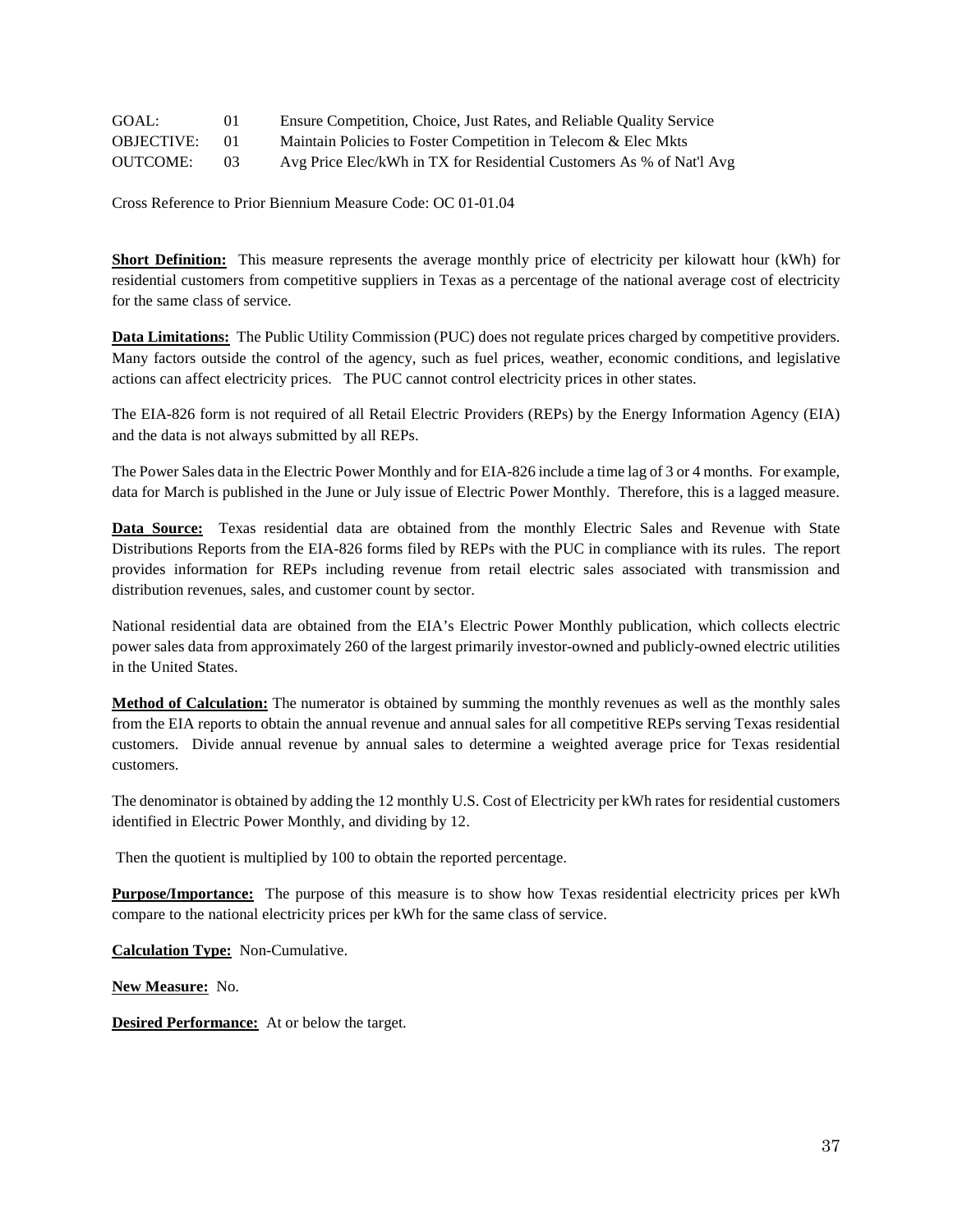| GOAL:             | 01       | Ensure Competition, Choice, Just Rates, and Reliable Quality Service |
|-------------------|----------|----------------------------------------------------------------------|
| <b>OBJECTIVE:</b> | $\Omega$ | Maintain Policies to Foster Competition in Telecom & Elec Mkts       |
| <b>OUTCOME:</b>   | $^{04}$  | Avg Price Electricity/kWh for TX Commercial Customers As % Nat'l Avg |

**Short Definition:** This measure represents the average monthly price of electricity per kilowatt hour (kWh) for commercial customers from competitive suppliers in Texas as a percentage of the national average price of electricity for the same class of service.

**Data Limitations:** The Public Utility Commission (PUC) does not regulate prices charged by competitive providers. Many factors outside the control of the agency, such as fuel prices, weather, economic conditions, and legislative actions can affect electricity prices. The PUC cannot control electricity prices in other states.

The EIA-826 form is not required of all Retail Electric Providers (REPs) by the Energy Information Agency (EIA) and the data is not always submitted by all REPs. The Power Sales data in the Electric Power Monthly include a time lag of 3 or 4 months. For example, data for March is published in the June or July issue of Electric Power Monthly. Therefore, this is a lagged measure.

**Data Source:** Texas commercial data are obtained from the monthly Electric Sales and Revenue with State Distributions Reports from the EIA-826 forms filed by the REPs with the PUC in compliance with its rules. The report provides information for REPs including revenue from retail electric sales associated with transmission and distribution revenues, sales, and customer count by sector. The national commercial data is obtained from the EIA's Electric Power Monthly publication, which collects electric power sales data monthly from approximately 260 of the largest primarily investor-owned and publicly-owned electric utilities in the United States.

**Method of Calculation:** The numerator for this measure is obtained from the EIA Reports. Identify REPs serving Texas commercial customers, sum the monthly revenues and the monthly sales to obtain the annual revenue and annual sales. Divide annual revenue by annual sales to determine a weighted average price for Texas commercial customers. If the EIA Report is not available to calculate the numerator, add the twelve monthly Cost of Electricity per kWh in Texas for commercial customers' rates as provided in the Electric Power Monthly publication, and divide by 12.

The denominator for this measure is obtained by adding the twelve monthly U.S. cost of Electricity per kWh rates for commercial customers identified in the Electric Power Monthly publication, and dividing by 12.

Then the quotient is multiplied by 100 to obtain the reported percentage.

**Purpose/Importance:** The purpose of this measure is to show how Texas commercial electricity prices per kWh compare to the national electricity prices per kWh for the same class of service.

**Calculation Type:** Non-Cumulative.

**New Measure:** No.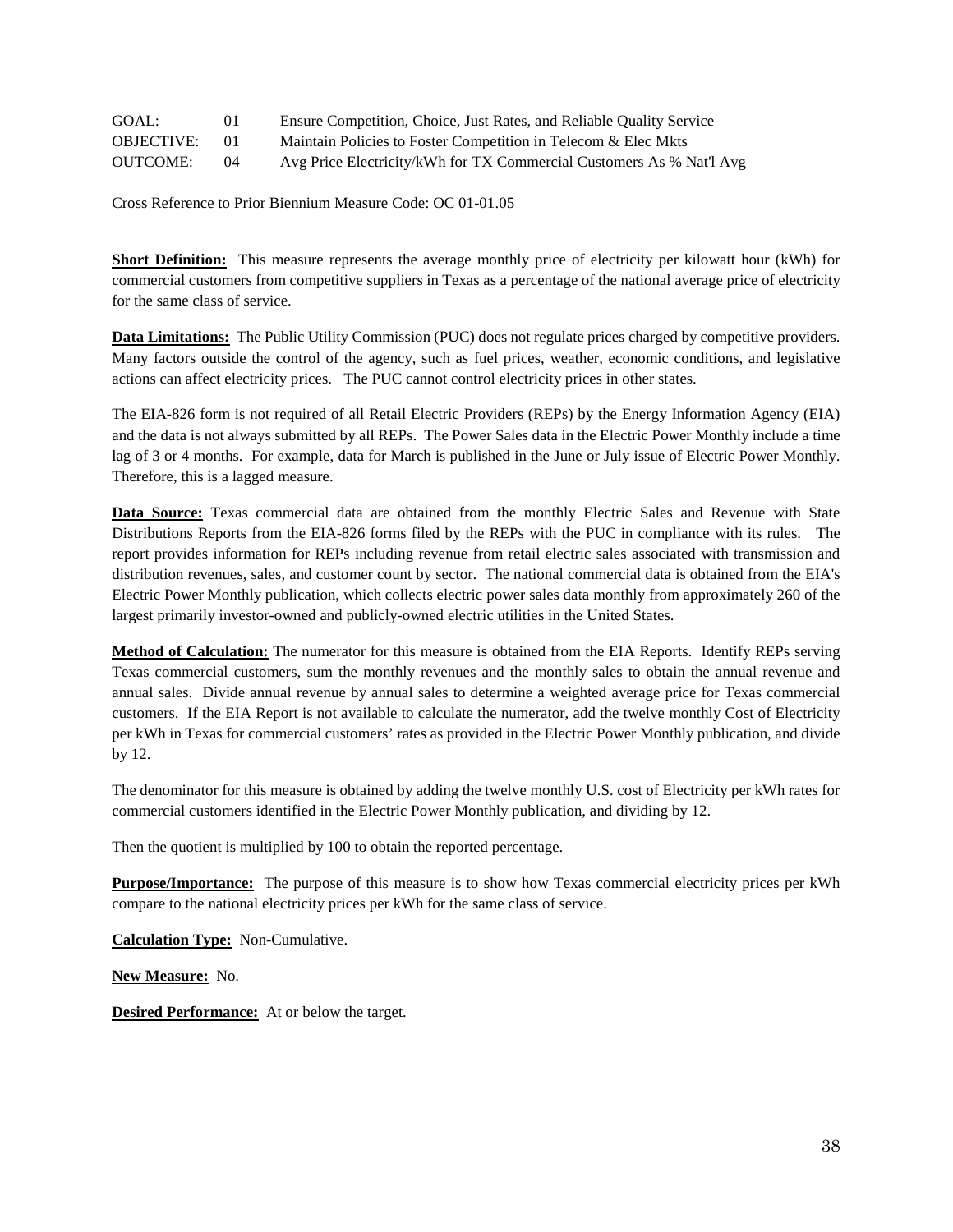| GOAL:             | 01      | Ensure Competition, Choice, Just Rates, and Reliable Quality Service |
|-------------------|---------|----------------------------------------------------------------------|
| <b>OBJECTIVE:</b> | $^{01}$ | Maintain Policies to Foster Competition in Telecom & Elec Mkts       |
| <b>OUTCOME:</b>   | 05      | Avg Price Electricity/kWh for TX Industrial Customers As % Nat'l Avg |

**Short Definition:** This measure represents the average monthly price of electricity per kilowatt hour (kWh) for industrial customers from competitive suppliers in Texas as a percentage of the national average price of electricity for the same class of service.

**Data Limitations:** The Public Utility Commission (PUC) does not regulate prices charged by competitive providers. Many factors outside the control of the agency, such as fuel prices, weather, economic conditions, and legislative actions can affect electricity prices. The PUC cannot control electricity prices in other states. The EIA-826 form is not required of all Retail Electric Providers (REPs) by the Energy Information Agency (EIA) and the data is not always submitted by all REPs.

The power sales data in the Electric Power Monthly include a time lag of 3 or 4 months. For example, data for March is published in the June or July issue of Electric Power Monthly. Therefore, this is a lagged measure.

**Data Source:** Texas industrial class data are obtained from the monthly Electric Sales and Revenue with State Distributions Reports from the EIA-826 forms filed by the REPs with the PUC in compliance with PUC rules. The report provides information for REPs including revenue from retail electric sales associated with transmission and distribution revenues, sales, and customer count by sector. If the report is not available, the Texas industrial data will be obtained from the same source as the national industrial average data, which is the EIA's Electric Power Monthly publication, which collects electric power sales data monthly from approximately 260 of the largest primarily investorowned and publicly-owned electric utilities in the United States.

**Method of Calculation:** The numerator for this measure is obtained by compiling the monthly Form EIA-826 Report. For each REP serving Texas industrial customers, sum the monthly revenues and the monthly sales to obtain the annual revenue and annual sales. Divide annual revenue by annual sales to determine a weighted average price for Texas industrial customers. If the EIA Report is not available to calculate the numerator, add the twelve monthly cost of Electricity per kWh in Texas for industrial customers' rates as provided in the Electric Power Monthly publication and dividing by 12.

The denominator for this measure is obtained by adding the twelve monthly U.S. Cost of Electricity per kWh rates for industrial customers identified in the Electric Power Monthly publication and dividing by 12.

Then the quotient is multiplied by 100 to obtain the reported percentage.

**Purpose/Importance:** The purpose of this measure is to show how Texas industrial electricity prices per kWh compare to the national electricity prices per kWh for the same class of service.

**Calculation Type:** Non-Cumulative.

**New Measure:** No.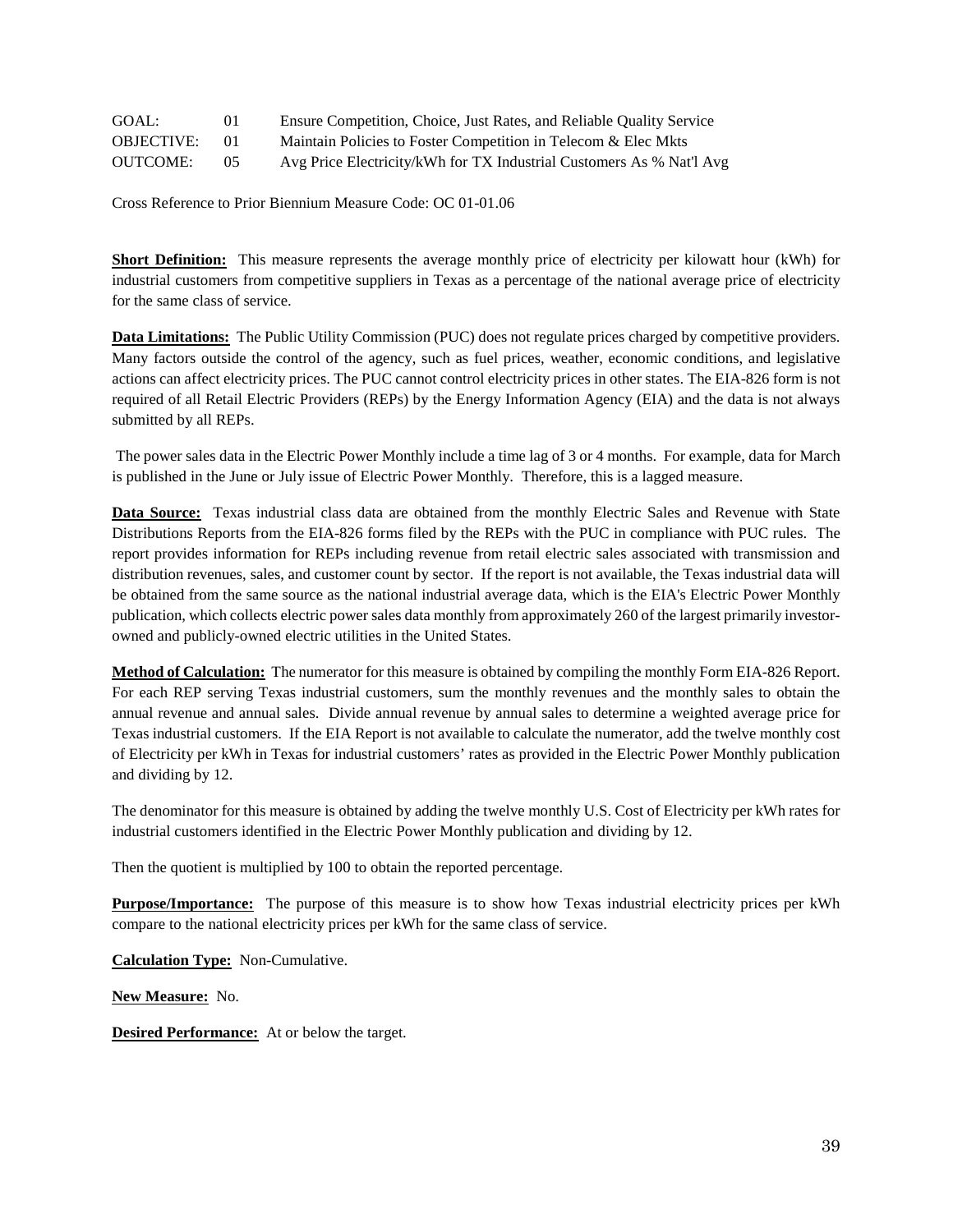| GOAL:             | 01  | Ensure Competition, Choice, Just Rates, and Reliable Quality Service   |
|-------------------|-----|------------------------------------------------------------------------|
| <b>OBJECTIVE:</b> |     | Maintain Policies to Foster Competition in Telecom & Elec Mkts         |
| <b>OUTCOME:</b>   | 06. | Avg Ann Resid Elec Bill from Competitive Suppliers as a % of Nat'l Avg |

**Short Definition:** This measure represents the average annual residential electric bill from competitive suppliers in Texas as a percentage of the national annual average residential electric bill.

**Data Limitations:** The Public Utility Commission (PUC) does not regulate prices charged by competitive providers. Many factors outside the control of the agency, such as fuel prices, weather, economic conditions, and legislative actions can affect electricity prices. The PUC has no control over the usage of individual customers. The EIA-826 form is not required of all Retail Electric Providers (REPs) by the Energy Information Agency (EIA) and the data is not always submitted by all REPs.

**Data Source:** Texas residential data are obtained from the EIA's Electric Sales and Revenue with State Distributions Report database that provides retail electric sales, transmission and distribution (T&D) revenues, and customer count by sector for Retail Electric Providers (REPs). U.S. residential data for the average monthly bill are obtained from a yearly publication by the EIA.

**Method of Calculation:** The numerator is obtained by multiplying average annual Texas residential electric energy consumption (A) by the average Texas residential electricity price (B). To obtain (A), divide annual Texas residential electric energy sales by the number of Texas residential customers. To obtain (B), divide annual residential class electric revenues by total annual Texas residential electric energy sales.

The denominator is obtained from EIA data, calculated by multiplying average monthly usage per customer by average price per kwh.

Then the quotient is multiplied by 100 to obtain the reported percentage.

**Purpose/Importance:** The purpose of this measure is to show how the Texas annual residential electric bill from competitive suppliers compares to the national average.

**Calculation Type:** Non-Cumulative.

**New Measure:** No.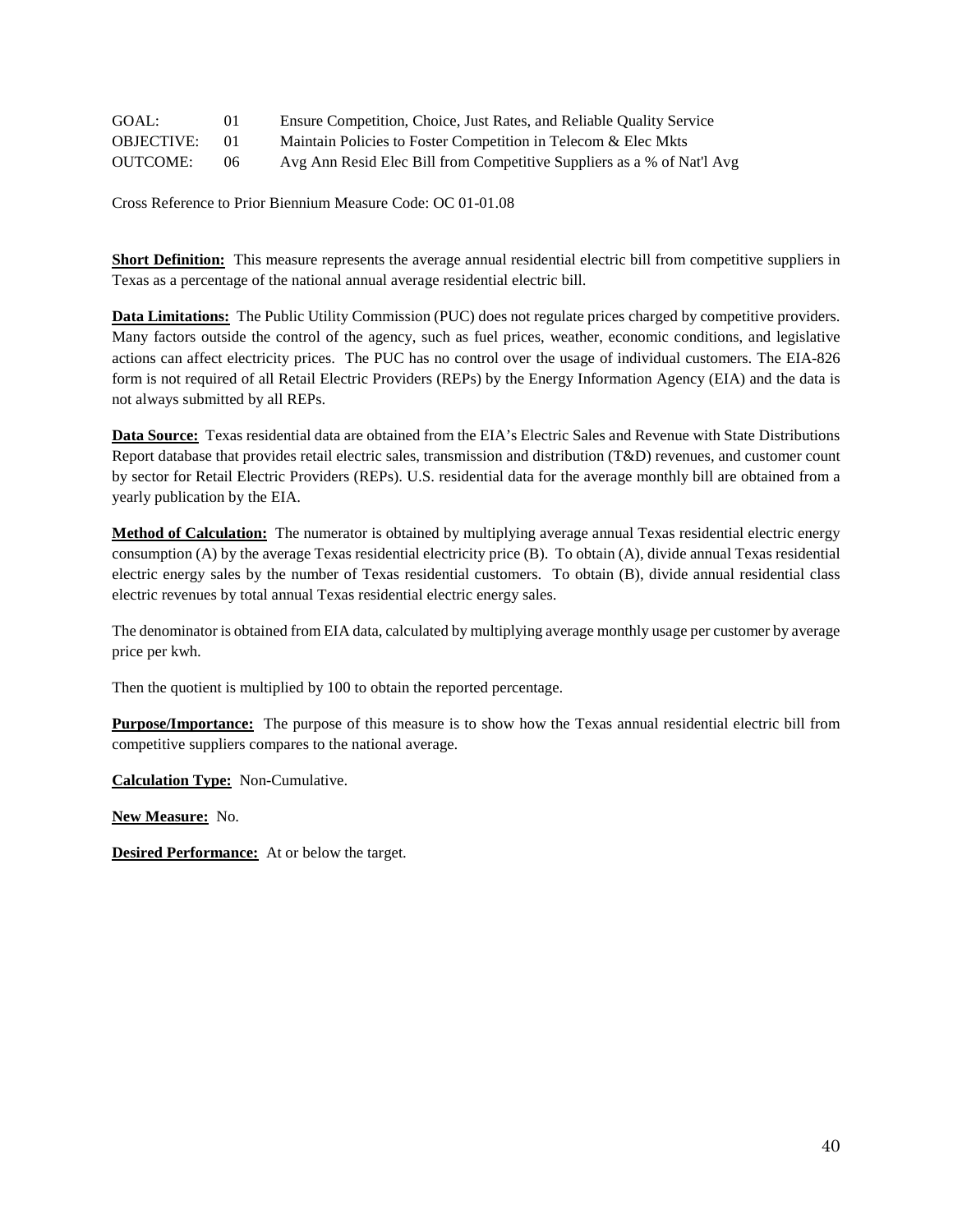| GOAL:             | 01      | Ensure Competition, Choice, Just Rates, and Reliable Quality Service |
|-------------------|---------|----------------------------------------------------------------------|
| <b>OBJECTIVE:</b> | $^{01}$ | Maintain Policies to Foster Competition in Telecom & Elec Mkts       |
| <b>OUTCOME:</b>   | 07      | Average Price/kWh Offered on Power-to-Choose as % of Nat'l Average   |

Cross Reference to Prior Biennium Measure Code: None

**Short Definition:** This measure represents the average price of electricity per kilowatt hour (kWh), based on 1,000 kWh used, for residential customers from competitive suppliers in Texas offered for a 12-month, fixed-price contract on the Power-to-Choose website as a percentage of the national average cost of electricity for the same class of service.

**Data Limitations:** The Public Utility Commission (PUC) does not regulate prices charged by competitive providers. Many factors outside the control of the agency, such as fuel prices, weather, economic conditions, and legislative actions can affect electricity prices. The PUC cannot control electricity prices in other states.

REPs are not required to post offers on the Power-to-Choose website. Therefore, not all of the offers for a 12-month, fixed-price contract will be included in this measure.

The Power Sales data in the Electric Power Monthly include a time lag of 3 or 4 months. For example, data for March is published in the June or July issue of Electric Power Monthly. Therefore, this is a lagged measure.

**Data Source:** Texas residential data are obtained from the Available Offers page on the Power-to-Choose website on the first day of each month.

National residential data are obtained from the EIA's Electric Power Monthly publication, which collects electric power sales data from approximately 260 of the largest primarily investor-owned and publicly-owned electric utilities in the United States.

**Method of Calculation:** The numerator is obtained by exporting all offers on the Power-to-Choose website into a spreadsheet on the first day of each month. The spreadsheet is sorted to isolate the prices offered for 12-month, fixedprice contract, based on 1,000 kWh. Finally, an average of all offers meeting these parameters is calculated.

The denominator is obtained by adding the twelve monthly U.S. Cost of Electricity per kWh rates for residential customers identified in Electric Power Monthly, and dividing by 12.

Then, the quotient is multiplied by 100 to obtain the reported percentage.

**Purpose/Importance:** The purpose of this measure is to show how Texas residential electricity price offers per kWh compare to the national electricity prices per kWh for the same class of service.

**Calculation Type:** Non-Cumulative.

**New Measure:** Yes.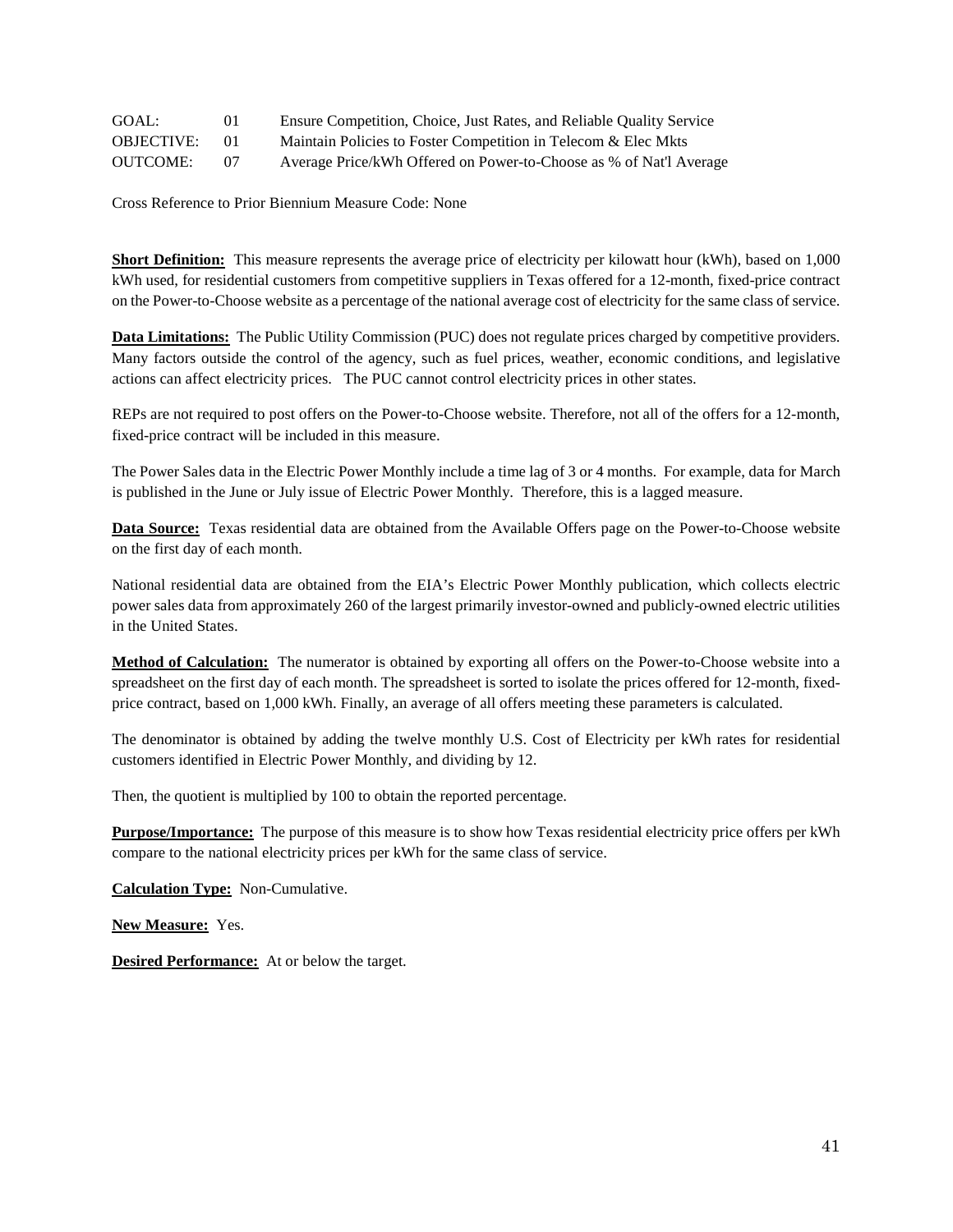| GOAL:             | 01      | Ensure Competition, Choice, Just Rates, and Reliable Quality Service |
|-------------------|---------|----------------------------------------------------------------------|
| <b>OBJECTIVE:</b> | 02      | Regulate Providers Ensuring Companies Meet Service Quality Standards |
| <b>OUTCOME:</b>   | $^{01}$ | Average Annual Residential Telephone Bill as a % of National Average |

**Short Definition:** This measure reports the average annual residential telephone bill in Texas as a percentage of the national average residential telephone bill. The term "bill" is defined as the weighted average monthly rate for singleline residential telephone service.

**Data Limitations:** The Public Utility Commission (PUC) has limited jurisdiction over telephone rates in Texas, and no ability to affect telephone rates in other states. The Federal Communications Commission (FCC) gathers data annually and generally publishes the data in spring or summer of each year. So, while this measure consistently uses the most recent national data made available by the FCC, the national data is not from the same period as the state data.

**Data Source:** Texas access line data is obtained from Texas telephone companies that provide, upon written request from Commission staff, the number of access lines billed at each tariffed residential rate. Texas residential rates are obtained from telephone company tariffs on file at the Commission or by written request to telephone companies from PUC staff. National data is obtained annually from a report published by the Federal Communications Commission (FCC), as noted in the procedures for this measure.

**Method of Calculation:** This performance measure is calculated by dividing the weighted average of single-line residential telephone rates of the ten largest local exchange companies in Texas by the national single-line residential telephone rate. Then the quotient is multiplied by 100 to obtain the reported percentage. The ten largest local exchange companies in Texas are the ten incumbent local exchange companies that serve the most access lines in Texas.

**Purpose/Importance:** The purpose of this measure is to show how Texas residential telephone bills compare to the national average telephone bill.

**Calculation Type:** Non-cumulative.

**New Measure:** No.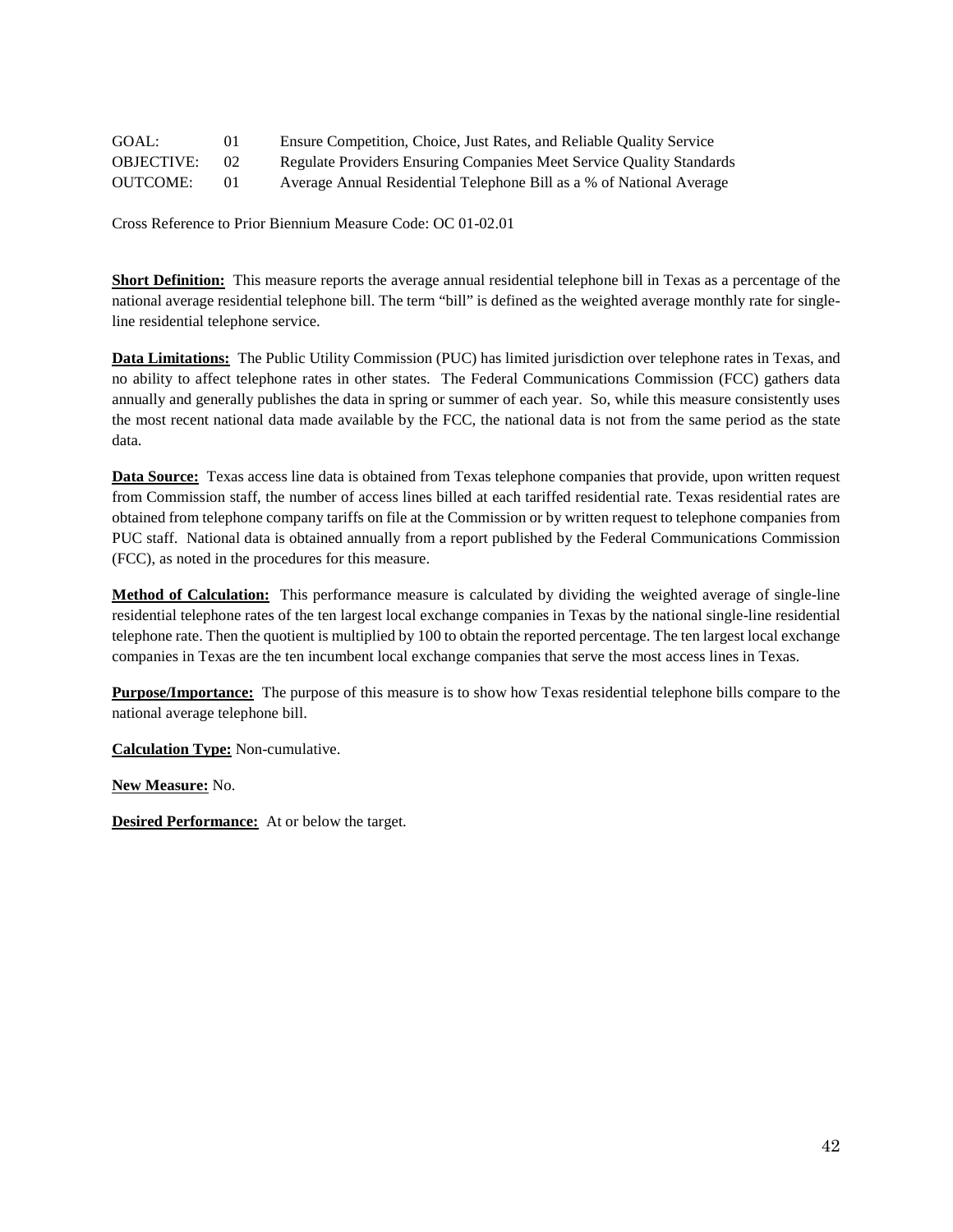| GOAL:             | 01 | Ensure Competition, Choice, Just Rates, and Reliable Quality Service                |
|-------------------|----|-------------------------------------------------------------------------------------|
| <b>OBJECTIVE:</b> | 02 | Regulate Providers Ensuring Companies Meet Service Quality Standards                |
| <b>OUTCOME:</b>   | 02 | Avg Price Electricity Per kWh for Residential Cust from Regulated Suppliers as % of |
|                   |    | Nat'l Avg                                                                           |

**Short Definition:** This measure represents the average monthly price of electricity per kilowatt hour (kWh) for residential customers from regulated suppliers in Texas as a percentage of the national average cost of electricity for the same class of service.

**Data Limitations:** Factors outside the control of the agency, such as fuel prices, weather, economic conditions, and legislative actions can affect electricity prices. The Public Utility Commission (PUC) cannot control electricity prices in other states The EIA-826 form is not required of all utilities by the Energy Information Agency (EIA) and the data is not always submitted by all utilities.

The Power Sales data in the Electric Power Monthly and in the EIA-826 database include a time lag of 3 or 4 months. For example, data for March is published in the June or July issue of Electric Power Monthly. Therefore, this is a lagged measure.

**Data Source:** The Texas residential data are obtained from the monthly Electric Sales and Revenue with State Distributions Report database from the EIA. The report provides information for utilities including revenue from retail electric sales, sales, and customer count by sector. However, if the report is not available, the Texas residential data will be obtained from the monthly bill comparisons compiled by the PUC staff, which monthly report base rates, fuel charges, and any surcharges or refunds in effect for the period.

The national residential data are obtained from EIA's Electric Power Monthly publication which collects electric power sales data monthly from approximately 260 of the largest primarily investor-owned and publicly owned electric utilities in the United States.

**Method of Calculation:** The numerator is obtained by summing monthly revenues as well as monthly sales from the EIA report to obtain the annual revenue and annual sales for all the regulated suppliers serving Texas residential customers. Divide annual revenue by the annual sales to determine a weighted average price for Texas residential customers. If the EIA Report is not available, then compile the monthly bill surveys for regulated suppliers for each of the twelve months in the period. A twelve-month average residential rate will be determined for each of the investor owned utilities. The residential averages computed for each of the investor owned utilities will then be used to determine a weighted average for all the regulated suppliers in Texas for the twelve-month period.

The denominator for this measure is obtained by adding the twelve monthly U.S. Cost of Electricity per kWh rates for residential customers identified in the Electric Power Monthly publication, and dividing by 12.

Then the quotient is multiplied by 100 to obtain the reported percentage.

**Purpose/Importance:** The purpose of this measure is to show how Texas residential electricity prices per kWh compare to the national electricity prices per kWh for residential service.

**Calculation Type:** Non-cumulative.

**New Measure:** No.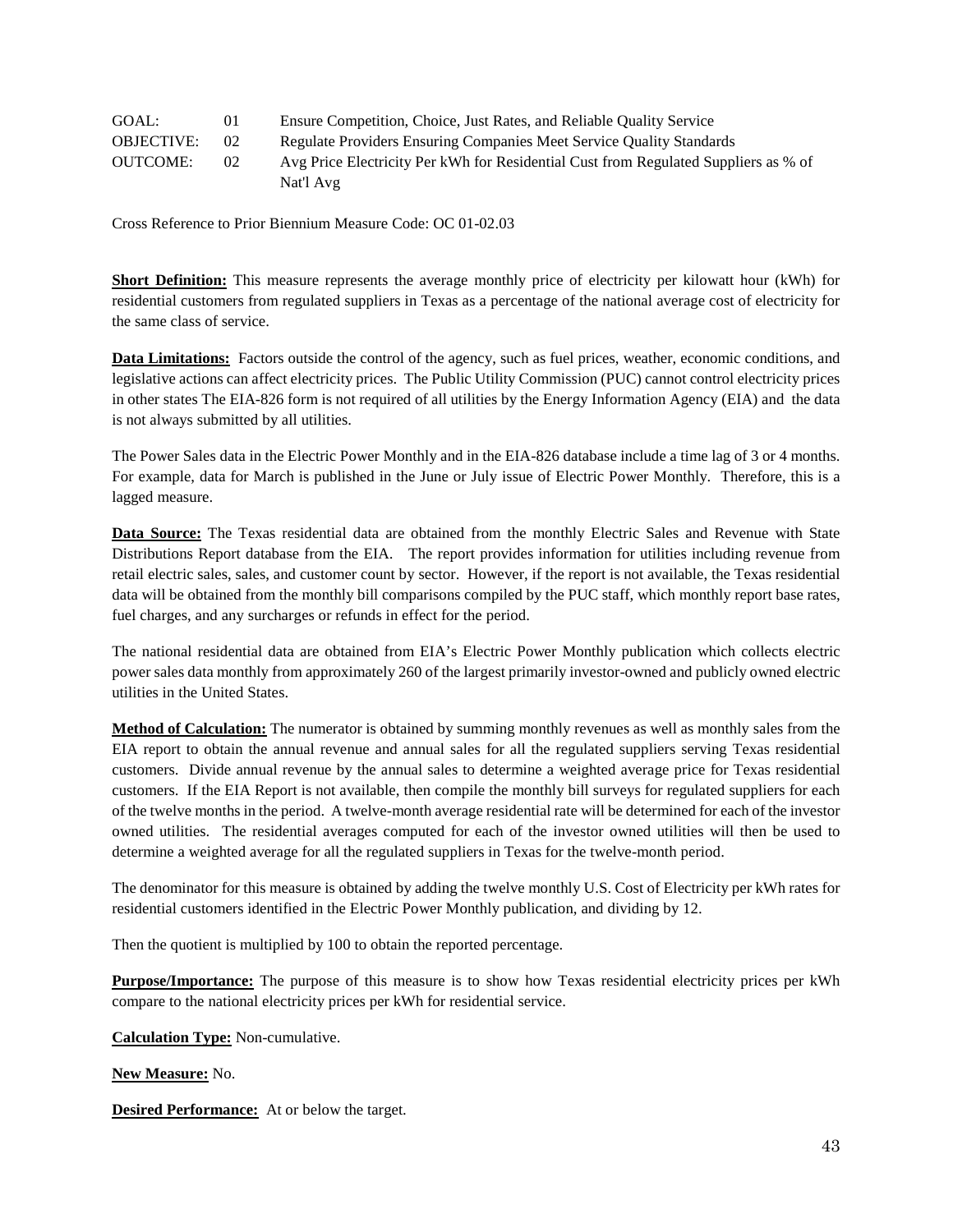| GOAL:             | 01           | Ensure Competition, Choice, Just Rates, and Reliable Quality Service               |
|-------------------|--------------|------------------------------------------------------------------------------------|
| <b>OBJECTIVE:</b> | $02^{\circ}$ | Regulate Providers Ensuring Companies Meet Service Quality Standards               |
| <b>OUTCOME:</b>   | 03           | Avg Price Electricity Per kWh for Commercial Cust from Regulated Suppliers as % of |
|                   |              | Nat'l Avg                                                                          |

**Short Definition:** This measure represents the average monthly price of electricity per kilowatt hour (kWh) for commercial customers from regulated suppliers in Texas as a percentage of the national average cost of electricity for the same class of service.

**Data Limitations:** Many factors outside the control of the agency, such as fuel prices, weather, economic conditions, and legislative actions can affect electricity prices. The Public Utility Commission (PUC) cannot control prices in other states.

The EIA-826 form is not required of all utilities by the Energy Information Agency (EIA) and the data is not always submitted by all utilities. The Power Sales data in the Electric Power Monthly and the EIA-826 database include a time lag of 3 or 4 months. For example, data for March is published in the June or July issue of Electric Power Monthly. Therefore, this is a lagged measure.

**Data Source:** The Texas commercial data are obtained from the monthly Electric Sales and Revenue with State Distributions Report database from the EIA. The report provides information for utilities including revenue from retail electric sales associated with transmission and distribution revenues, sales, and customer count by sector. However, if the report is not available, the Texas commercial data will be obtained through surveys compiled by the PUC staff Electric Division which monthly report base rates, fuel charges, and any surcharges or refunds in effect for the period for regulated suppliers for Texas commercial customers. The national commercial data are obtained from the EIA's Electric Power Monthly publication which collects electric power sales data monthly from approximately 260 of the largest primarily investor-owned and publicly owned electric utilities in the United States.

**Method of Calculation:** The numerator is obtained by summing the monthly revenues as well as the monthly sales in the EIA report to obtain the annual revenue and annual sales for all the regulated suppliers serving Texas commercial customers. Divide annual revenue by the annual sales to determine a weighted average price for Texas commercial customers. If the EIA Report is not available, compile the monthly bill surveys for regulated suppliers for each of the twelve months in the period. A twelve-month average commercial rate will be determined for each of the investorowned utilities. The commercial averages computed for each of the investor-owned utilities will then be used to determine a weighted average for all the regulated suppliers in Texas for the twelve-month period.

The denominator is obtained by adding the twelve monthly U.S. Cost of Electricity per kWh rates for commercial customers identified in the Electric Power Monthly publication, and dividing by 12.

Then the quotient is multiplied by 100 to obtain the reported percentage.

**Purpose/Importance:** The purpose of this measure is to show how Texas commercial electricity prices per kWh compare to the national electricity prices per kWh for the same class of service.

**Calculation Type:** Non-cumulative.

**New Measure:** No.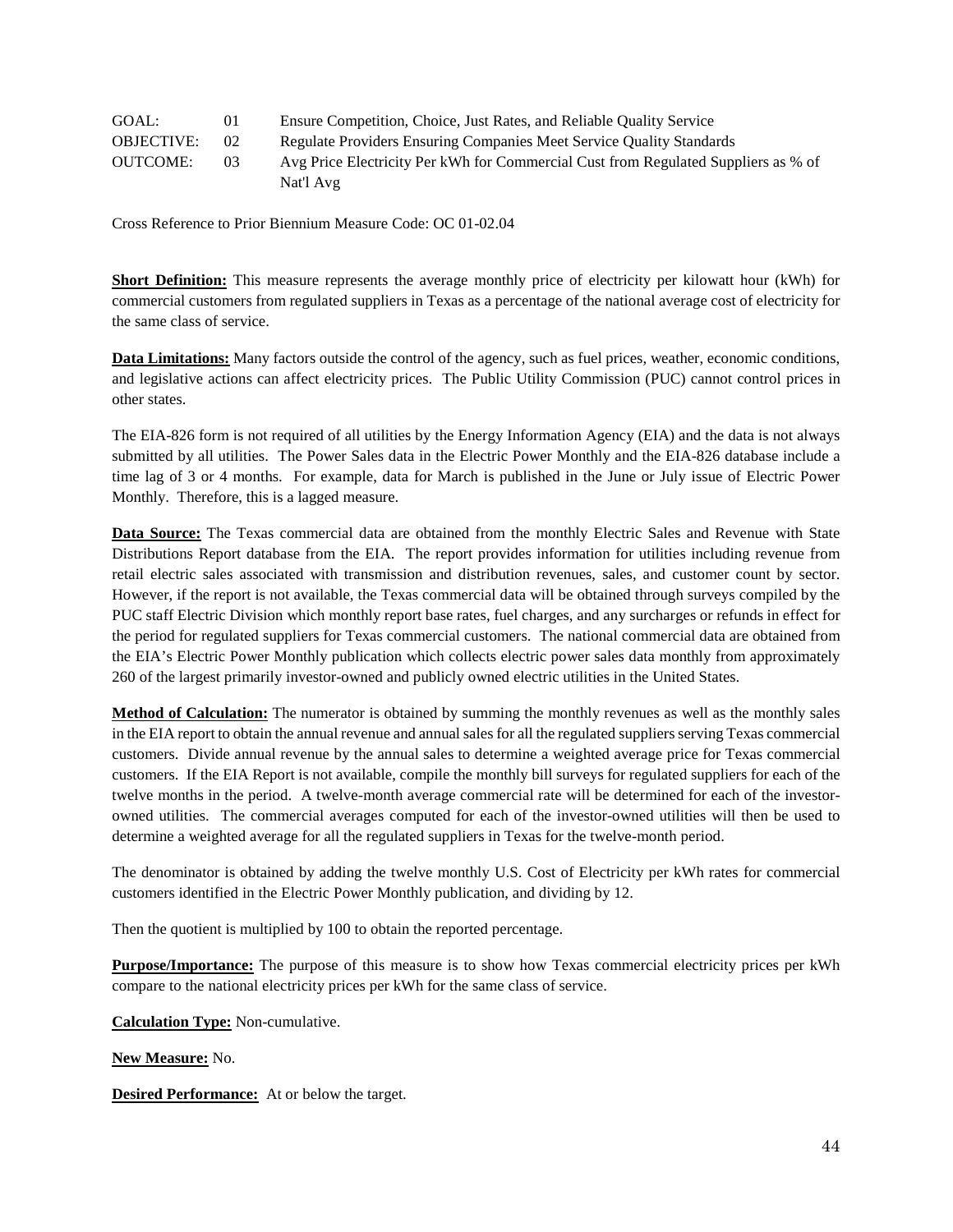| GOAL:             | 01        | Ensure Competition, Choice, Just Rates, and Reliable Quality Service                |
|-------------------|-----------|-------------------------------------------------------------------------------------|
| <b>OBJECTIVE:</b> | 02        | Regulate Providers Ensuring Companies Meet Service Quality Standards                |
| <b>OUTCOME:</b>   | $^{(14)}$ | Average Annual Residential Electric Bill from Regulated Suppliers as % of Nat'l Avg |

**Short Definition:** This measure represents the average annual residential electric bill from regulated suppliers in Texas as a percentage of the national annual average residential electric bill.

**Data Limitations:** Many factors outside the control of the agency, such as fuel prices, weather, economic conditions, and legislative actions can affect electricity prices. The Public Utility Commission (PUC) has no ability to affect prices in other states. The PUC has no control over the usage of individual customers.

The EIA-826 form is not required of all utilities by the Energy Information Agency (EIA) and the data is not always submitted by all utilities.

**Data Source:** Texas residential data are obtained from the EIA's Electric Sales and Revenue with State Distributions database that provides retail electric sales, transmission and distribution (T&D) revenues, and customer count by sector for utilities. Alternatively, Texas residential price data are obtained from monthly surveys compiled by the PUC staff which report base rates, fuel charges, and any surcharges or refunds in effect for regulated suppliers of Texas residential customers. U.S. residential data such as electric energy sales, number of customers, and total revenue of aggregate electric are obtained from the EIA's Electric Sales and Revenue with State Distribution Database.

**Method of Calculation:** The numerator is obtained by multiplying average annual Texas residential electric energy consumption (A) by the average Texas residential electricity price (B). To obtain (A), divide annual Texas residential electric energy sales by the number of Texas residential customers. To obtain (B), divide annual residential class electric revenues by total annual Texas residential electric energy sales.

The denominator is obtained from EIA data, and is calculated by multiplying average annual U.S. residential consumption of electric energy (C) by the average annual U.S. residential electricity price (D). To obtain (C), divide annual U.S. residential electric energy sales by the number of U.S. residential customers. To obtain (D), divide annual residential electric revenues by total annual U.S. residential electric energy sales.

Then the quotient is multiplied by 100 to obtain the reported percentage.

**Purpose/Importance:** The purpose of this measure is to show how the Texas annual residential electric bill from regulated suppliers compares to the national average.

**Calculation Type:** Non-Cumulative.

**New Measure:** No.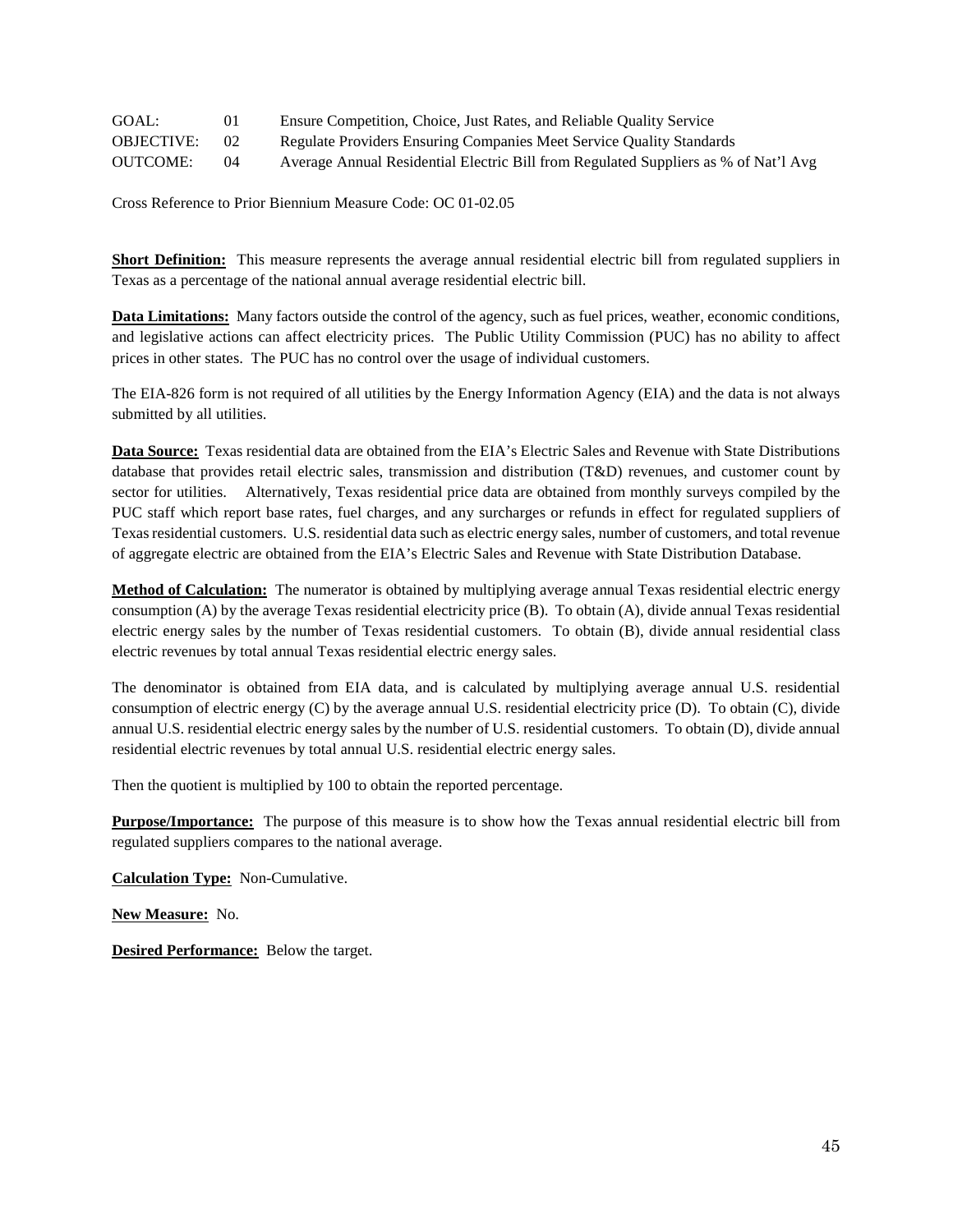| GOAL:             | 01              | Ensure Competition, Choice, Just Rates, and Reliable Quality Service   |
|-------------------|-----------------|------------------------------------------------------------------------|
| <b>OBJECTIVE:</b> | 02 <sub>1</sub> | Regulate Providers Ensuring Companies Meet Service Quality Standards   |
| <b>OUTCOME:</b>   | $0.5^{\circ}$   | % of Subscribers Served by Exchanges Meeting Service Quality Standards |

**Short Definition:** This measure shows the statewide percent of incumbent local exchange company access lines that either meet or exceed the Public Utility Commission's (PUC's) service quality standards.

# **Data Limitations:** None.

**Data Source:** Texas access line data is obtained from Texas telephone companies who provide, upon written request from the PUC, the number of access lines in each telephone exchange. Service quality data is obtained from reports filed by Texas telephone companies, as described in the procedures for this measure.

**Method of Calculation:** This measure is calculated by dividing the total number of incumbent local exchange company access lines in Texas telephone exchanges that meet or exceed the PUC's service quality standards by the total number of incumbent local exchange company access lines in Texas.

Then the quotient is multiplied by 100 to obtain the reported percentage.

**Purpose/Importance:** The purpose of this measure is to evaluate, once annually, whether service quality in Texas is increasing or decreasing. This measure is important because it reflects the PUC's progress in meeting its goal of ensuring compliance with relevant laws and regulations governing provision of reliable high quality telecommunications services.

**Calculation Type:** Non-cumulative.

**New Measure:** No.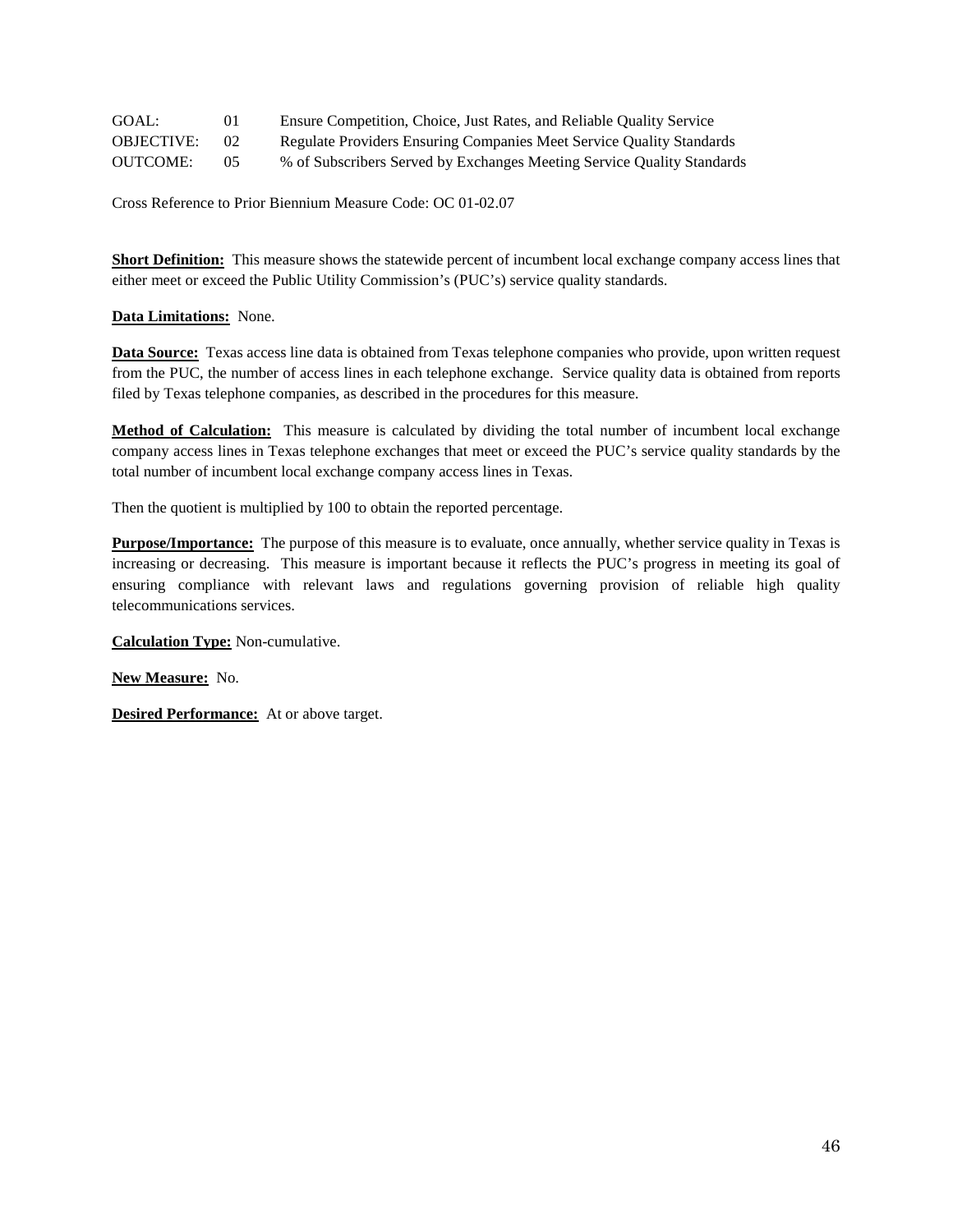| GOAL:             | 01              | Ensure Competition, Choice, Just Rates, and Reliable Quality Service  |
|-------------------|-----------------|-----------------------------------------------------------------------|
| <b>OBJECTIVE:</b> | 02 <sup>2</sup> | Regulate Providers Ensuring Companies Meet Service Quality Standards  |
| OUTCOME:          | 06              | % Electric Customers Served by TDUs Meeting Service Quality Standards |

**Short Definition:** This measure reflects the percent of customers served by transmission and distribution utilities meeting Public Utility Commission (PUC) service quality standards, and provides an assessment of the degree to which utilities are meeting their obligation to provide reliable service.

### **Data Limitations:** None.

**Data Source:** Electric service quality data is obtained from service quality reports the PUC requires electric utilities to submit annually.

**Method of Calculation:** This measure is calculated by dividing the number of customers served by transmission and distribution utilities that meet or exceed the PUC's service quality standards by the total number of customers of transmission and distribution utilities in Texas.

Then the quotient is multiplied by 100 to obtain the reported percentage.

**Purpose/Importance:** The purpose of this measure is to evaluate, once annually, whether service quality in Texas is increasing or decreasing. This measure is important because it reflects the PUC's progress in meeting its goal of ensuring compliance with relevant laws and regulations governing provisions of reliable, high quality transmission and distribution services.

**Calculation Type:** Non-cumulative.

**New Measure:** No.

**Desired Performance:** Above the target.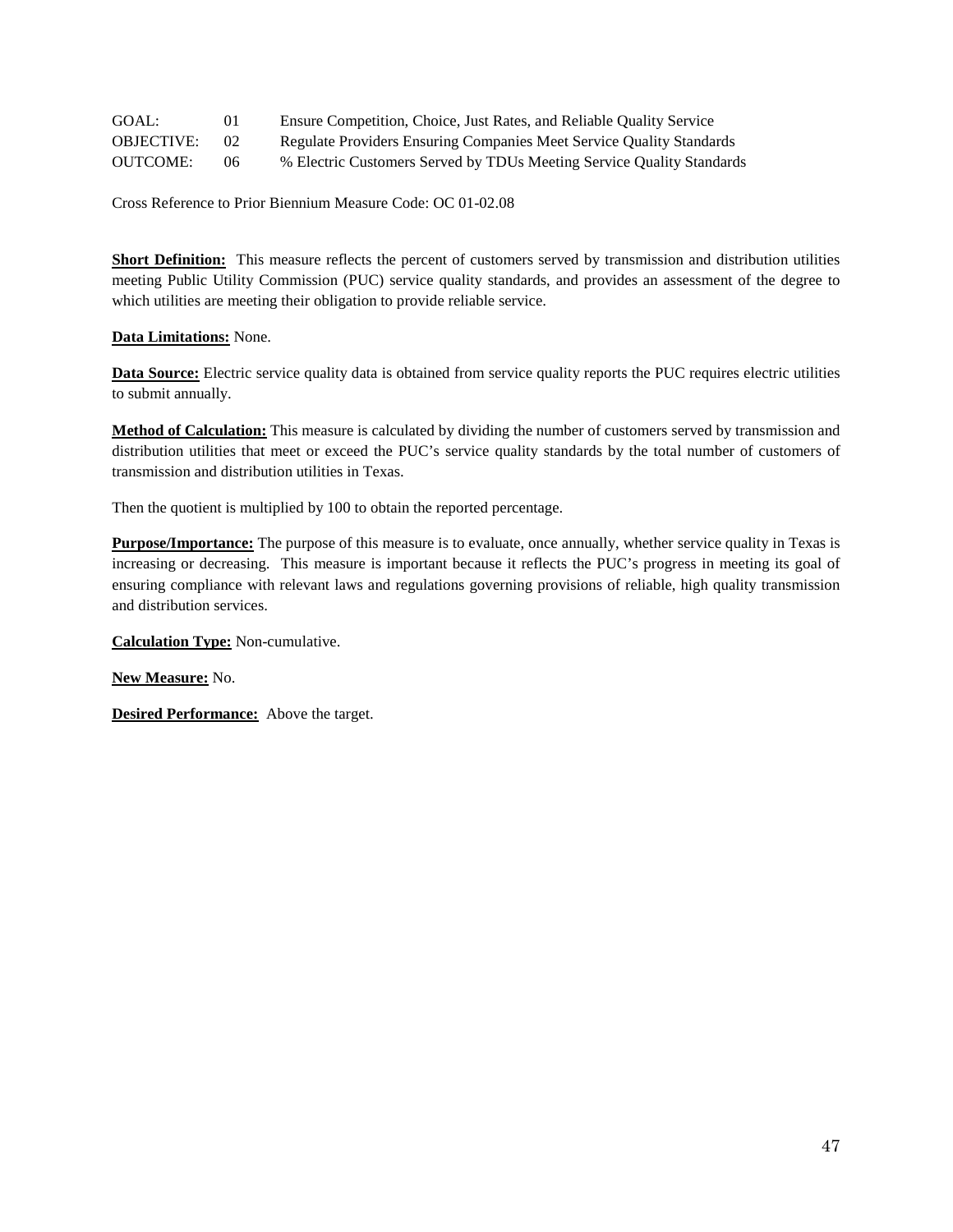| GOAL:             | 01      | Ensure Competition, Choice, Just Rates, and Reliable Quality Service       |
|-------------------|---------|----------------------------------------------------------------------------|
| <b>OBJECTIVE:</b> | $^{13}$ | Ensure Compliance with Statutes, Rules, and Orders                         |
| <b>OUTCOME:</b>   | 01      | Percent Agreements with Specific Provisions for Avoiding Future Violations |

**Short Definition:** Percent of settlement agreements entered in formal enforcement proceedings that contain specific provisions regarding how future violations of the same type by the entity which is the subject of the proceeding will be avoided.

# **Data Limitations:** None.

**Data Source:** PUC staff uses a database to track all enforcement proceedings, which includes information about whether a case was resolved through settlement, and whether the settlement contained provisions addressing avoidance of future violations.

**Method of Calculation:** The numerator is calculated by querying the enforcement database to identify cases resolved through settlement that contained specific provisions addressing the avoidance of future violations of the same type. The identified cases are counted to determine the total.

The denominator is calculated by querying the enforcement database for the total number of cases resolved.

Then the quotient is multiplied by 100 to obtain the reported percentage.

**Purpose/Importance:** Deterrence of future violations is an important element of an effective enforcement program. This measure reflects the PUC's efforts to deter future violations.

**Calculation Type:** Cumulative.

**New Measure:** No.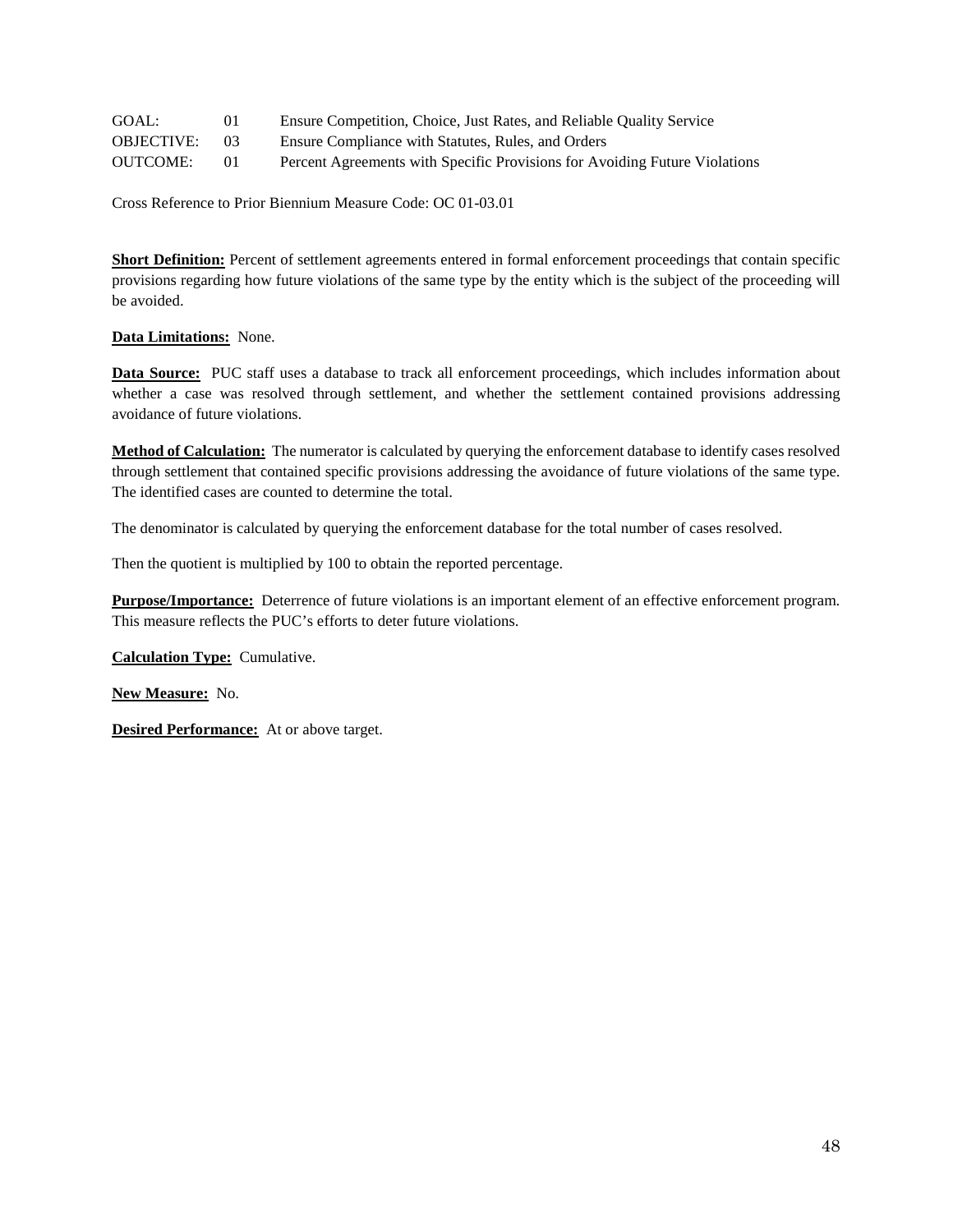| GOAL:             | 02 <sub>1</sub> | Educate Customers and Assist Customers                             |
|-------------------|-----------------|--------------------------------------------------------------------|
| <b>OBJECTIVE:</b> | 02              | Resolve Complaints Consistent w/Laws & PUC Rules & Orders          |
| <b>OUTCOME:</b>   | $^{01}$         | % Customer Complaints Resolved through Informal Resolution Process |

**Short Definition:** This measure compares the number of customer complaints resolved informally to the total number of complaints resolved both formally and informally.

## **Data Limitations:** None.

**Data Source:** The number of informal complaints resolved is obtained from the measure Number of Consumer Complaints Concluded measure. The Agency Information System (AIS) database contains records of formal complaints.

**Method of Calculation:** The numerator is the total number of informal complaints resolved, and is obtained from the measure Number of Customer Complaints Concluded. The denominator is obtained by adding the numerator to the total number of formal customer complaints concluded. Then the quotient is multiplied by 100 to obtain the reported percentage. The total number of formal customer complaints is obtained from the AIS database by querying the number of closed records in the appropriate subclass as detailed in the procedures for this measure.

**Purpose/Importance:** This measure is important because it reflects the relative ability of staff to resolve disputes informally, which is generally a shorter and less costly means of resolution. This measure is also important because it tracks the progress of the PUC in attaining the goal of assisting customers in resolving disputes concerning electric and telecommunications services.

**Calculation Type:** Non-cumulative.

**New Measure:** No.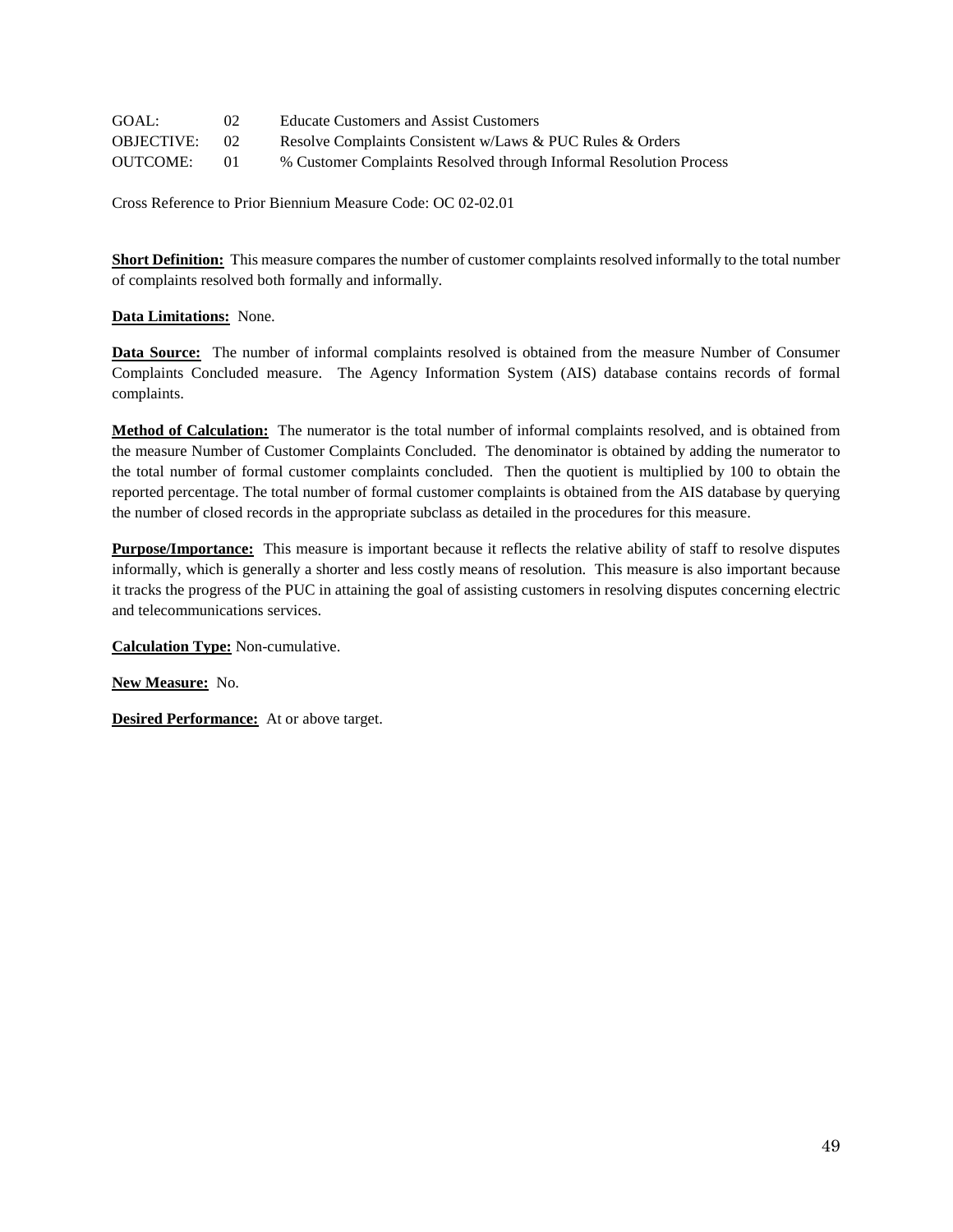| GOAL:             | $02^{\circ}$    | Educate Customers and Assist Customers                                |
|-------------------|-----------------|-----------------------------------------------------------------------|
| <b>OBJECTIVE:</b> | 02 <sub>1</sub> | Resolve Complaints Consistent w/Laws & PUC Rules & Orders             |
| <b>OUTCOME:</b>   | 02 <sup>2</sup> | Credits & Refunds Obtained for Customers through Complaint Resolution |

**Short Definition:** This measure captures the dollar amount of credits and refunds the Public Utility Commission (PUC) obtains for customers whose complaints were concluded using the informal complaint resolution process.

## **Data Limitations:** None.

**Data Source:** As part of the informal complaint resolution process, service providers notify the PUC in writing when a customer who filed a complaint with the PUC was given a refund or issued a credit to his/her account. Staff enters any credits given by the utility into the database.

**Method of Calculation:** The database is queried after the end of the reporting period. The query solicits refunds or credits issued for all complaints concluded during the reporting period

**Purpose/Importance:** This measure reflects the PUC's success in helping utility customers obtain credits or refunds to which they may be entitled. This measure is important because it tracks the PUC's progress in attaining the goal of assisting customers in resolving disputes concerning electric and telecommunications service.

**Calculation Type:** Non-cumulative.

**New Measure:** No.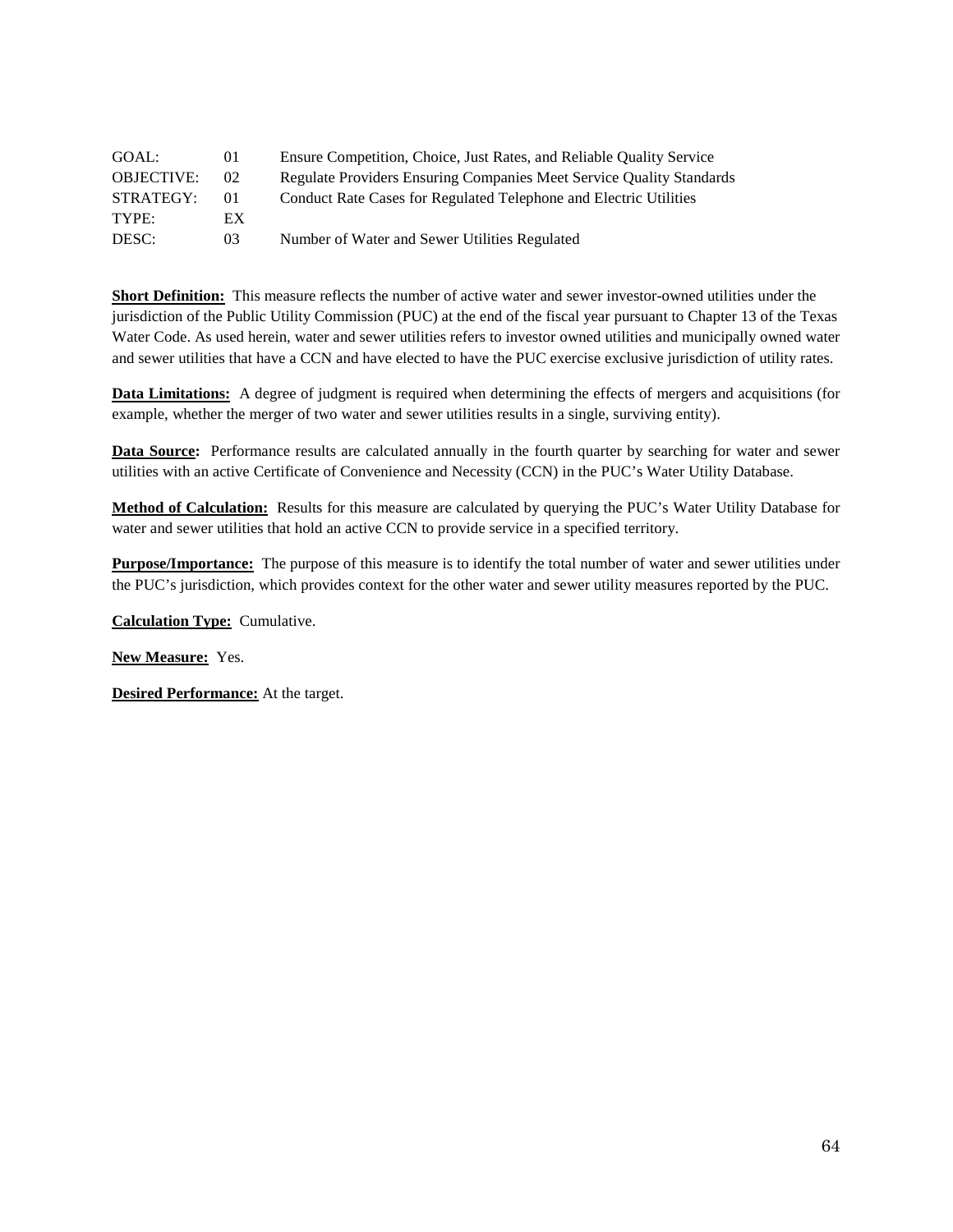| GOAL:             | 01 | Ensure Competition, Choice, Just Rates, and Reliable Quality Service                |
|-------------------|----|-------------------------------------------------------------------------------------|
| <b>OBJECTIVE:</b> | 02 | <b>Regulate Providers Ensuring Companies Meet Service Quality Standards</b>         |
| <b>OUTCOME:</b>   | 04 | Average Annual Residential Electric Bill from Regulated Suppliers as % of Nat'l Avg |

**Short Definition:** This measure represents the average annual residential electric bill from regulated suppliers in Texas as a percentage of the national annual average residential electric bill.

**Data Limitations:** Many factors outside the control of the agency, such as fuel prices, weather, economic conditions, and legislative actions can affect electricity prices. The Public Utility Commission (PUC) has no ability to affect prices in other states. The PUC has no control over the usage of individual customers.

The EIA-826 form is not required of all utilities by the Energy Information Agency (EIA) and the data is not always submitted by all utilities.

Data Source: Texas residential data are obtained from the EIA's Electric Sales and Revenue with State Distributions database that provides retail electric sales, transmission and distribution (T&D) revenues, and customer count by sector for utilities. Alternatively, Texas residential price data are obtained from monthly surveys compiled by the PUC staff which report base rates, fuel charges, and any surcharges or refunds in effect for regulated suppliers of Texas residential customers. U.S. residential data such as electric energy sales, number of customers, and total revenue of aggregate electric are obtained from the EIA's Electric Sales and Revenue with State Distribution Database.

**Method of Calculation:** The numerator is obtained by multiplying average annual Texas residential electric energy consumption (A) by the average Texas residential electricity price (B). To obtain (A), divide annual Texas residential electric energy sales by the number of Texas residential customers. To obtain (B), divide annual residential class electric revenues by total annual Texas residential electric energy sales.

The denominator is obtained from EIA data, and is calculated by multiplying average annual U.S. residential consumption of electric energy (C) by the average annual U.S. residential electricity price (D). To obtain (C), divide annual U.S. residential electric energy sales by the number of U.S. residential customers. To obtain (D), divide annual residential electric revenues by total annual U.S. residential electric energy sales.

Then the quotient is multiplied by 100 to obtain the reported percentage.

**Purpose/Importance:** The purpose of this measure is to show how the Texas annual residential electric bill from regulated suppliers compares to the national average.

**Calculation Type:** Non-Cumulative.

New Measure: No.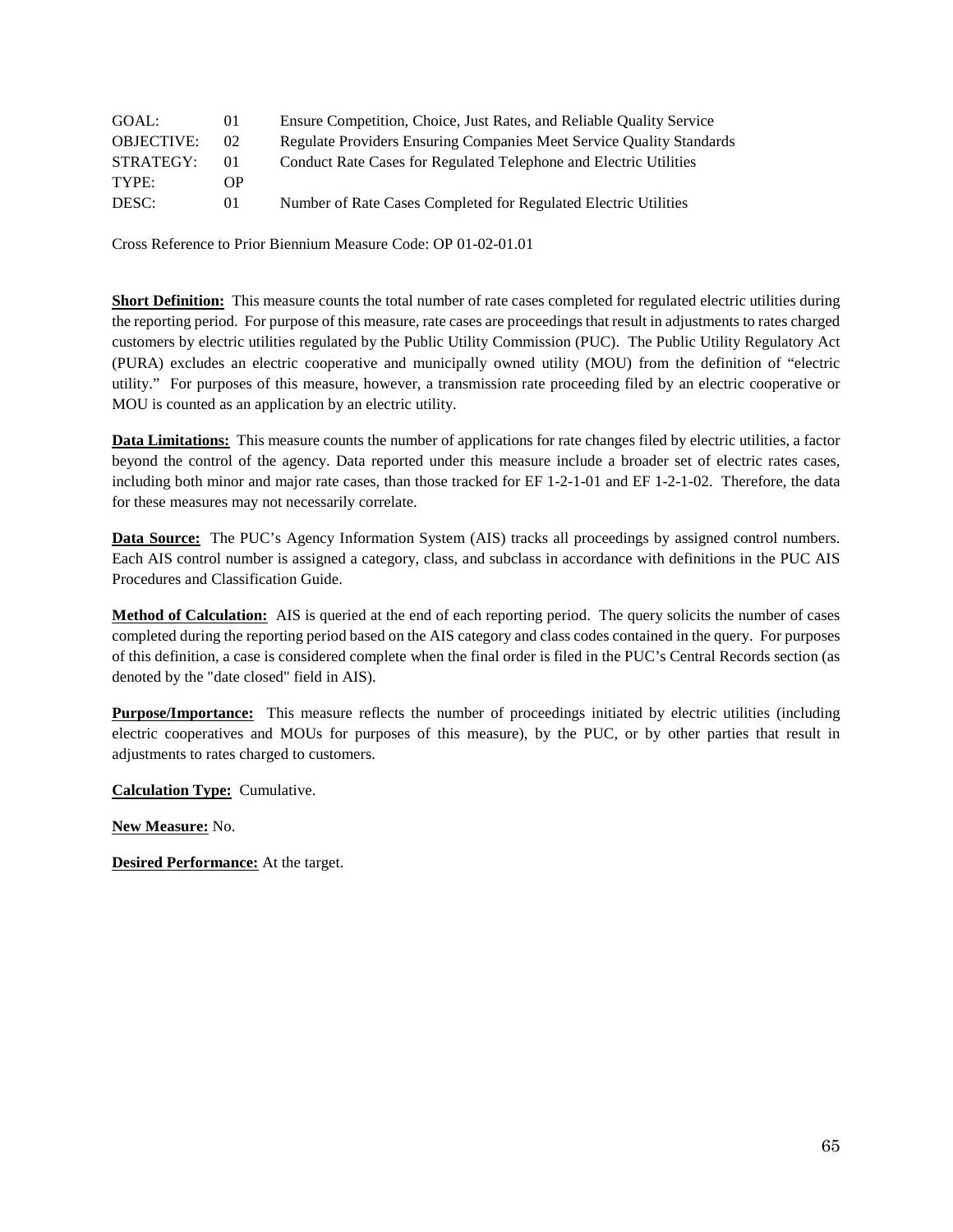| GOAL:             | $\Omega$     | Ensure Competition, Choice, Just Rates, and Reliable Quality Service               |
|-------------------|--------------|------------------------------------------------------------------------------------|
| <b>OBJECTIVE:</b> | $02^{\circ}$ | Regulate Providers Ensuring Companies Meet Service Quality Standards               |
| <b>OUTCOME:</b>   | 03           | Avg Price Electricity Per kWh for Commercial Cust from Regulated Suppliers as % of |
|                   |              | Nat'l Avg                                                                          |

Short Definition: This measure represents the average monthly price of electricity per kilowatt hour (kWh) for commercial customers from regulated suppliers in Texas as a percentage of the national average cost of electricity for the same class of service.

Data Limitations: Many factors outside the control of the agency, such as fuel prices, weather, economic conditions, and legislative actions can affect electricity prices. The Public Utility Commission (PUC) cannot control prices in other states.

The EIA-826 form is not required of all utilities by the Energy Information Agency (EIA) and the data is not always submitted by all utilities. The Power Sales data in the Electric Power Monthly and the EIA-826 database include a time lag of 3 or 4 months. For example, data for March is published in the June or July issue of Electric Power Monthly. Therefore, this is a lagged measure.

Data Source: The Texas commercial data are obtained from the monthly Electric Sales and Revenue with State Distributions Report database from the EIA. The report provides information for utilities including revenue from retail electric sales associated with transmission and distribution revenues, sales, and customer count by sector. However, if the report is not available, the Texas commercial data will be obtained through surveys compiled by the PUC staff Electric Division which monthly report base rates, fuel charges, and any surcharges or refunds in effect for the period for regulated suppliers for Texas commercial customers. The national commercial data are obtained from the EIA's Electric Power Monthly publication which collects electric power sales data monthly from approximately 260 of the largest primarily investor-owned and publicly owned electric utilities in the United States.

**Method of Calculation:** The numerator is obtained by summing the monthly revenues as well as the monthly sales in the EIA report to obtain the annual revenue and annual sales for all the regulated suppliers serving Texas commercial customers. Divide annual revenue by the annual sales to determine a weighted average price for Texas commercial customers. If the EIA Report is not available, compile the monthly bill surveys for regulated suppliers for each of the twelve months in the period. A twelve-month average commercial rate will be determined for each of the investorowned utilities. The commercial averages computed for each of the investor-owned utilities will then be used to determine a weighted average for all the regulated suppliers in Texas for the twelve-month period.

The denominator is obtained by adding the twelve monthly U.S. Cost of Electricity per kWh rates for commercial customers identified in the Electric Power Monthly publication, and dividing by 12.

Then the quotient is multiplied by 100 to obtain the reported percentage.

**Purpose/Importance:** The purpose of this measure is to show how Texas commercial electricity prices per kWh compare to the national electricity prices per kWh for the same class of service.

**Calculation Type: Non-cumulative.** 

New Measure: No.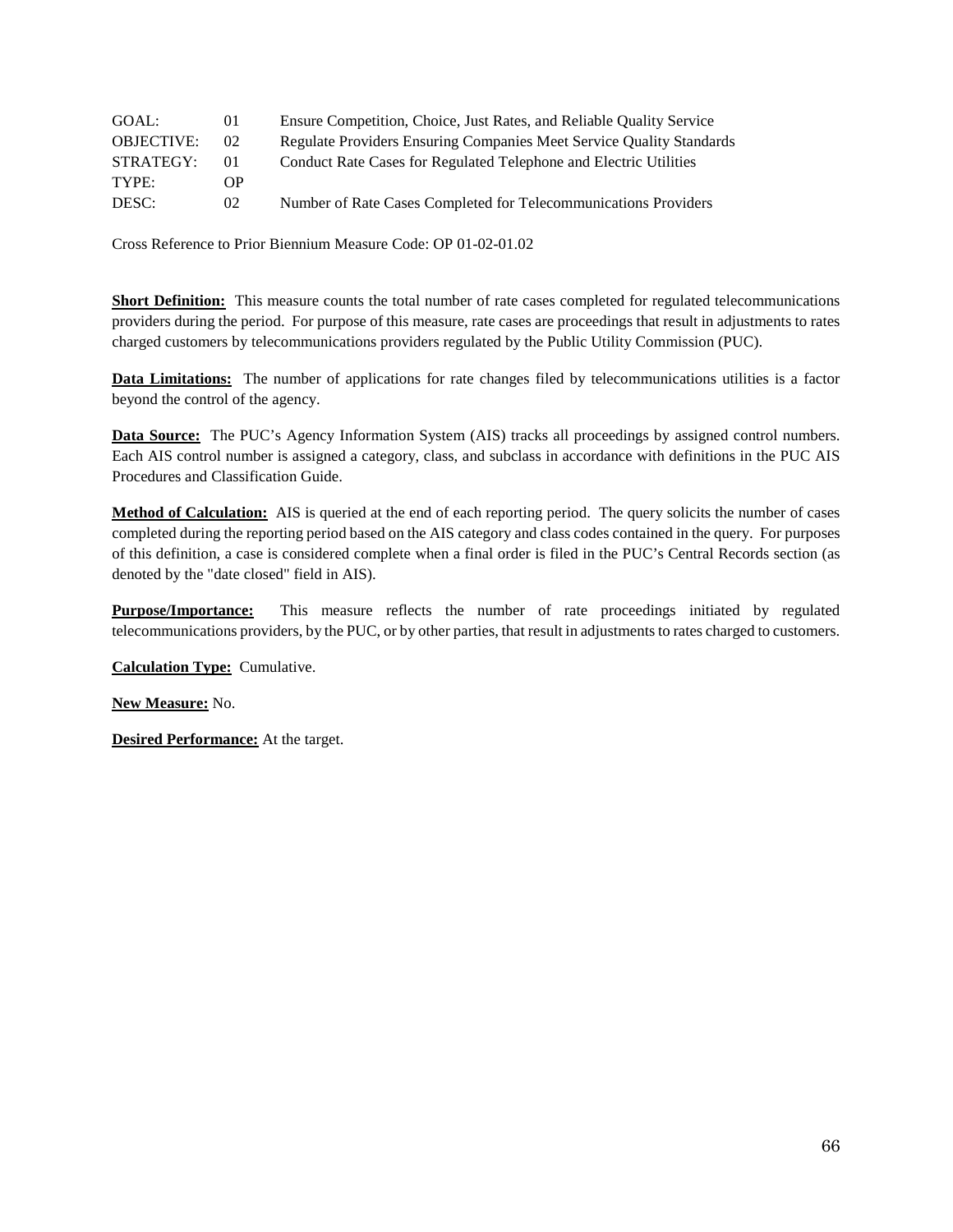| GOAL:             | $_{01}$      | Ensure Competition, Choice, Just Rates, and Reliable Quality Service                |
|-------------------|--------------|-------------------------------------------------------------------------------------|
| <b>OBJECTIVE:</b> | $02^{\circ}$ | Regulate Providers Ensuring Companies Meet Service Quality Standards                |
| <b>OUTCOME:</b>   | 02           | Avg Price Electricity Per kWh for Residential Cust from Regulated Suppliers as % of |
|                   |              | Nat'l Avg                                                                           |

Short Definition: This measure represents the average monthly price of electricity per kilowatt hour (kWh) for residential customers from regulated suppliers in Texas as a percentage of the national average cost of electricity for the same class of service.

Data Limitations: Factors outside the control of the agency, such as fuel prices, weather, economic conditions, and legislative actions can affect electricity prices. The Public Utility Commission (PUC) cannot control electricity prices in other states The EIA-826 form is not required of all utilities by the Energy Information Agency (EIA) and the data is not always submitted by all utilities.

The Power Sales data in the Electric Power Monthly and in the EIA-826 database include a time lag of 3 or 4 months. For example, data for March is published in the June or July issue of Electric Power Monthly. Therefore, this is a lagged measure.

Data Source: The Texas residential data are obtained from the monthly Electric Sales and Revenue with State Distributions Report database from the EIA. The report provides information for utilities including revenue from retail electric sales, sales, and customer count by sector. However, if the report is not available, the Texas residential data will be obtained from the monthly bill comparisons compiled by the PUC staff, which monthly report base rates, fuel charges, and any surcharges or refunds in effect for the period.

The national residential data are obtained from EIA's Electric Power Monthly publication which collects electric power sales data monthly from approximately 260 of the largest primarily investor-owned and publicly owned electric utilities in the United States.

Method of Calculation: The numerator is obtained by summing monthly revenues as well as monthly sales from the EIA report to obtain the annual revenue and annual sales for all the regulated suppliers serving Texas residential customers. Divide annual revenue by the annual sales to determine a weighted average price for Texas residential customers. If the EIA Report is not available, then compile the monthly bill surveys for regulated suppliers for each of the twelve months in the period. A twelve-month average residential rate will be determined for each of the investor owned utilities. The residential averages computed for each of the investor owned utilities will then be used to determine a weighted average for all the regulated suppliers in Texas for the twelve-month period.

The denominator for this measure is obtained by adding the twelve monthly U.S. Cost of Electricity per kWh rates for residential customers identified in the Electric Power Monthly publication, and dividing by 12.

Then the quotient is multiplied by 100 to obtain the reported percentage.

**Purpose/Importance:** The purpose of this measure is to show how Texas residential electricity prices per kWh compare to the national electricity prices per kWh for residential service.

**Calculation Type: Non-cumulative.** 

**New Measure:** No.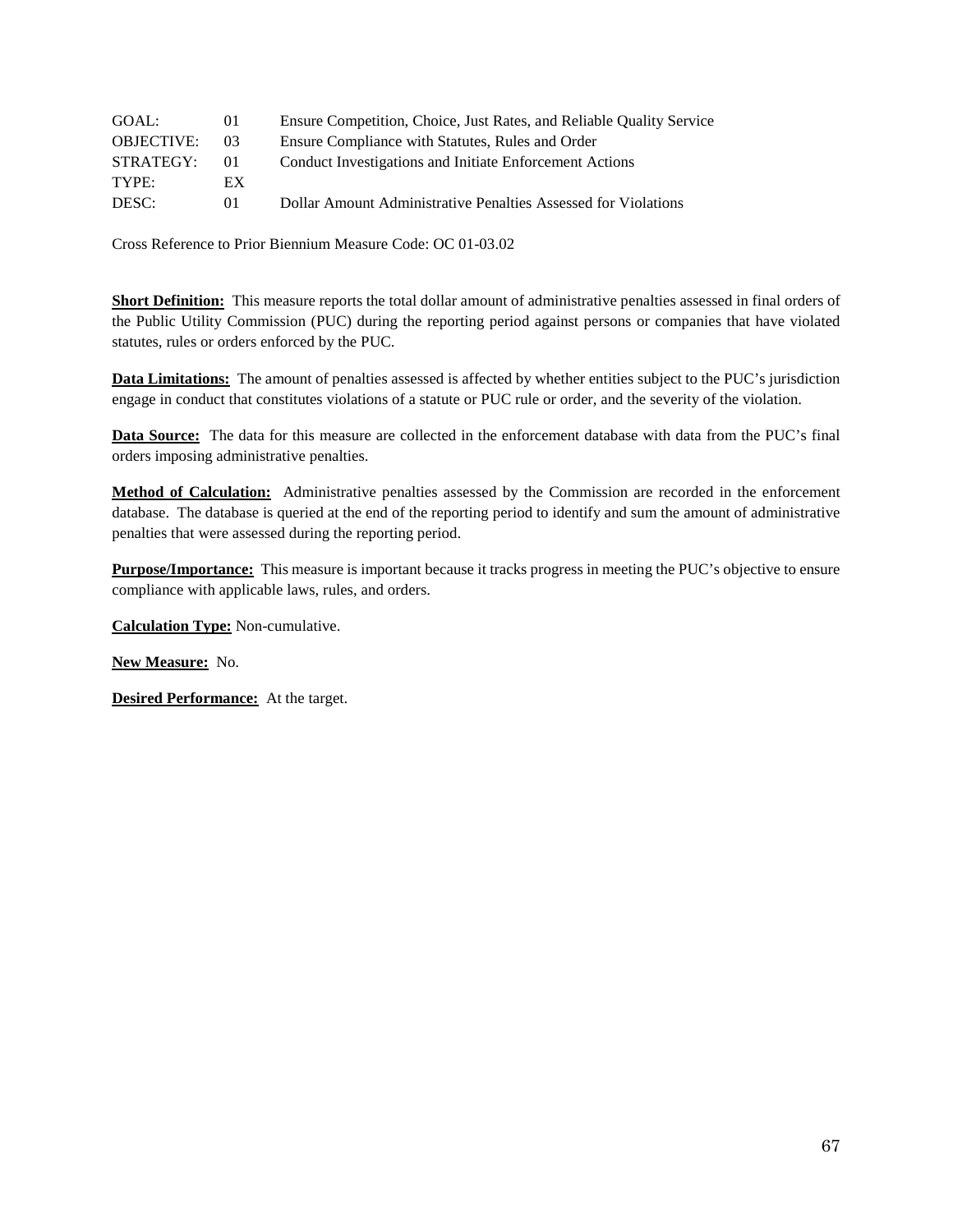| GOAL:             | $_{01}$         | Ensure Competition, Choice, Just Rates, and Reliable Quality Service |
|-------------------|-----------------|----------------------------------------------------------------------|
| <b>OBJECTIVE:</b> | 02 <sub>1</sub> | Regulate Providers Ensuring Companies Meet Service Quality Standards |
| <b>OUTCOME:</b>   |                 | Average Annual Residential Telephone Bill as a % of National Average |

Short Definition: This measure reports the average annual residential telephone bill in Texas as a percentage of the national average residential telephone bill. The term "bill" is defined as the weighted average monthly rate for singleline residential telephone service.

Data Limitations: The Public Utility Commission (PUC) has limited jurisdiction over telephone rates in Texas, and no ability to affect telephone rates in other states. The Federal Communications Commission (FCC) gathers data annually and generally publishes the data in spring or summer of each year. So, while this measure consistently uses the most recent national data made available by the FCC, the national data is not from the same period as the state data.

**Data Source:** Texas access line data is obtained from Texas telephone companies that provide, upon written request from Commission staff, the number of access lines billed at each tariffed residential rate. Texas residential rates are obtained from telephone company tariffs on file at the Commission or by written request to telephone companies from PUC staff. National data is obtained annually from a report published by the Federal Communications Commission (FCC), as noted in the procedures for this measure.

**Method of Calculation:** This performance measure is calculated by dividing the weighted average of single-line residential telephone rates of the ten largest local exchange companies in Texas by the national single-line residential telephone rate. Then the quotient is multiplied by 100 to obtain the reported percentage. The ten largest local exchange companies in Texas are the ten incumbent local exchange companies that serve the most access lines in Texas.

**Purpose/Importance:** The purpose of this measure is to show how Texas residential telephone bills compare to the national average telephone bill.

Calculation Type: Non-cumulative.

New Measure: No.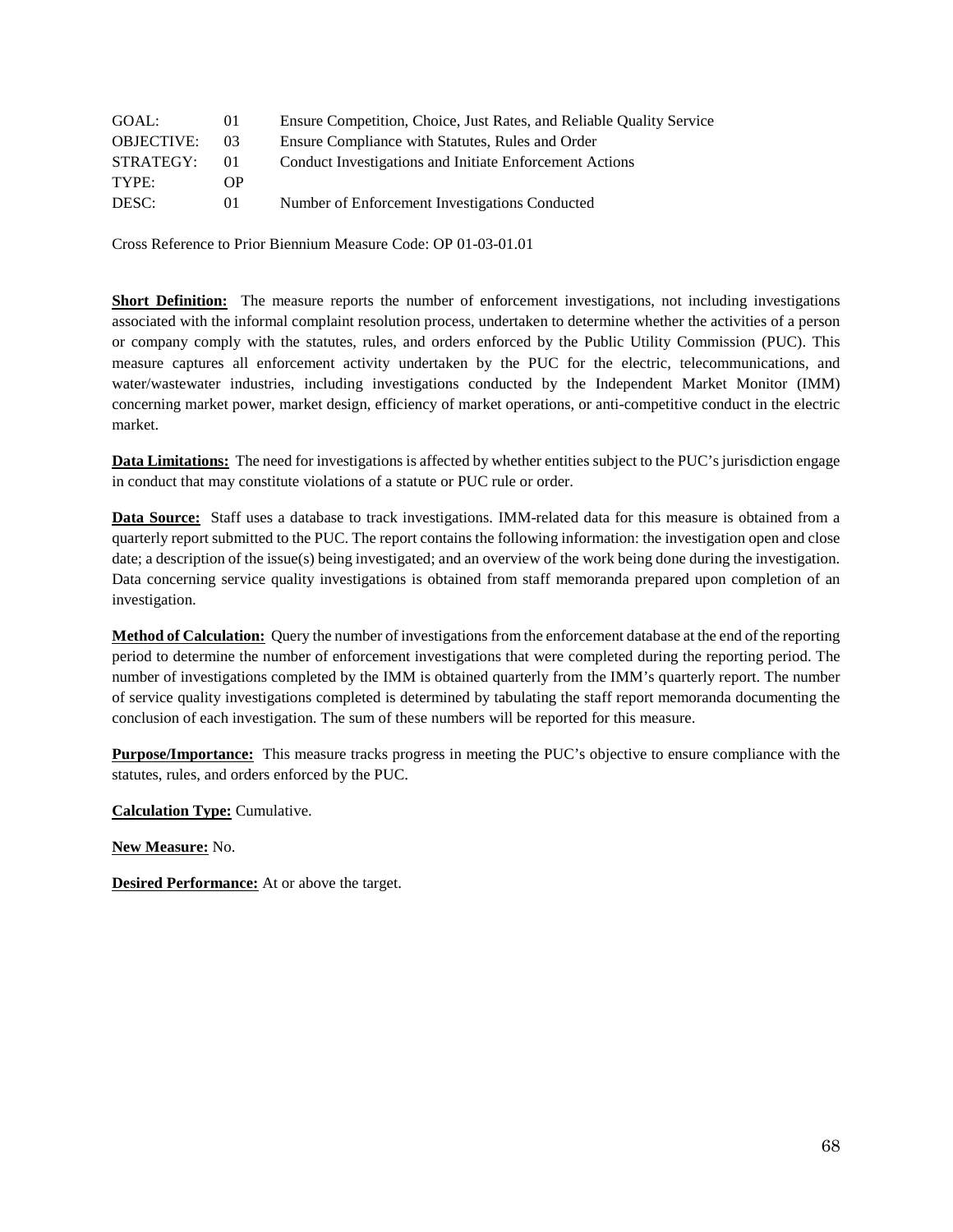| GOAL:             | 01          | Ensure Competition, Choice, Just Rates, and Reliable Quality Service   |
|-------------------|-------------|------------------------------------------------------------------------|
| <b>OBJECTIVE:</b> | $^{\prime}$ | Maintain Policies to Foster Competition in Telecom & Elec Mkts         |
| <b>OUTCOME:</b>   | 06          | Avg Ann Resid Elec Bill from Competitive Suppliers as a % of Nat'l Avg |

**Short Definition:** This measure represents the average annual residential electric bill from competitive suppliers in Texas as a percentage of the national annual average residential electric bill.

**Data Limitations:** The Public Utility Commission (PUC) does not regulate prices charged by competitive providers. Many factors outside the control of the agency, such as fuel prices, weather, economic conditions, and legislative actions can affect electricity prices. The PUC has no control over the usage of individual customers. The EIA-826 form is not required of all Retail Electric Providers (REPs) by the Energy Information Agency (EIA) and the data is not always submitted by all REPs.

Data Source: Texas residential data are obtained from the EIA's Electric Sales and Revenue with State Distributions Report database that provides retail electric sales, transmission and distribution (T&D) revenues, and customer count by sector for Retail Electric Providers (REPs). U.S. residential data for the average monthly bill are obtained from a yearly publication by the EIA.

**Method of Calculation:** The numerator is obtained by multiplying average annual Texas residential electric energy consumption (A) by the average Texas residential electricity price  $(B)$ . To obtain  $(A)$ , divide annual Texas residential electric energy sales by the number of Texas residential customers. To obtain (B), divide annual residential class electric revenues by total annual Texas residential electric energy sales.

The denominator is obtained from EIA data, calculated by multiplying average monthly usage per customer by average price per kwh.

Then the quotient is multiplied by 100 to obtain the reported percentage.

**Purpose/Importance:** The purpose of this measure is to show how the Texas annual residential electric bill from competitive suppliers compares to the national average.

**Calculation Type: Non-Cumulative.** 

New Measure: No.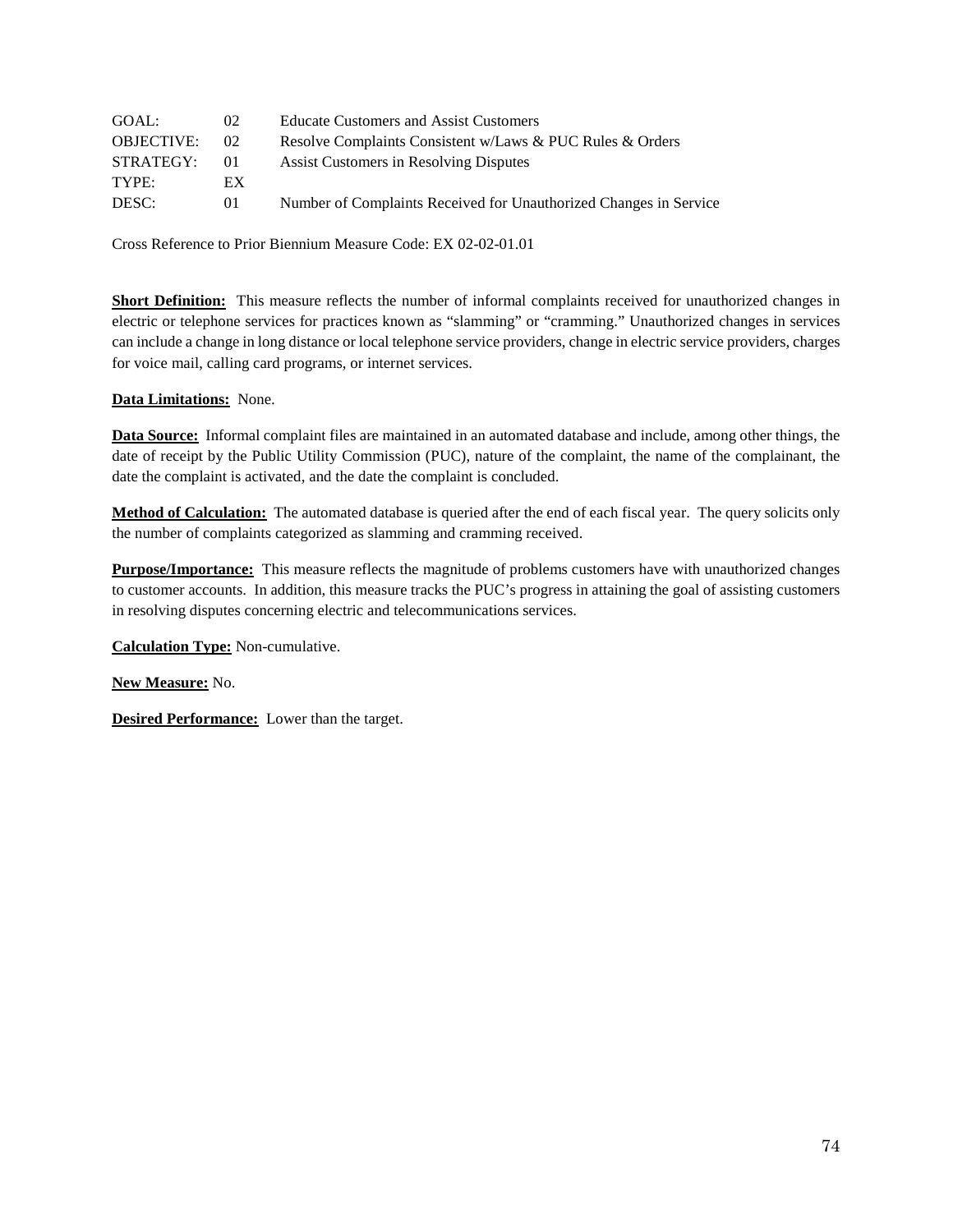| GOAL:             | 02 <sub>1</sub> | <b>Educate Customers and Assist Customers</b>             |
|-------------------|-----------------|-----------------------------------------------------------|
| <b>OBJECTIVE:</b> | 02              | Resolve Complaints Consistent w/Laws & PUC Rules & Orders |
| STRATEGY:         | $\Omega$        | Assist Customers in Resolving Disputes                    |
| TYPE:             | OΡ              |                                                           |
| DESC:             | 01              | Number of Customer Complaints Concluded                   |

Cross Reference to Prior Biennium Measure Code: OP 02-02-01.01

**Short Definition:** This measure reflects the number of investigated complaints that have been concluded using the informal complaint resolution process. A complaint is an oral or written communication received by the Public Utility Commission (PUC) expressing a customer's dissatisfaction with a telephone or electric service provider. An informal complaint is documented with the PUC by letter, electronically, or fax.

**Data Limitations:** The PUC has no control over the number of complaints filed by persons outside the agency against electric and telecommunications service providers.

**Data Source:** Informal complaint files are maintained in an automated database and include, among other things, the date of receipt by the PUC, nature of the complaint, the name of the complainant, the date the complaint is activated, and the date the complaint is concluded.

**Method of Calculation:** A complaint is activated when PUC Staff sends the service provider the information supplied by the customer. A complaint is concluded on the date the investigatory findings are communicated to the complainant as indicated by the date on the letter from the PUC, or the date entered in the database if a response was provided via the telephone. The automated database is queried after the end of each reporting quarter to determine the number of activated complaints concluded during the reporting quarter.

**Purpose/Importance:** This measure reflects the magnitude of problems customers have with their utility service...

**Calculation Type:** Cumulative.

**New Measure:** No.

**Desired Performance:** Below the target.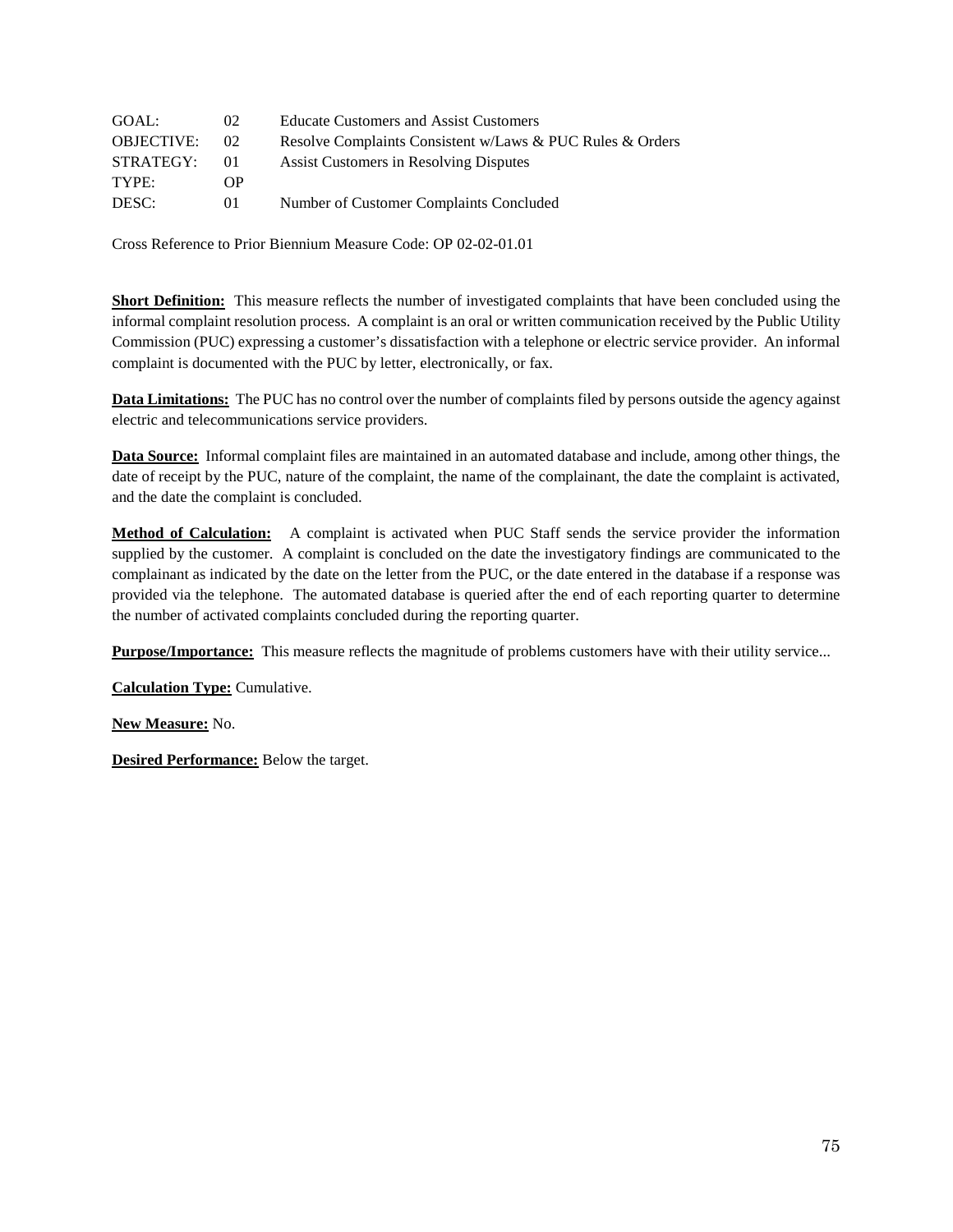## **HISTORICALLY UNDERUTILIZED BUSINESS PLAN**

The PUC has an extensive process to maximize historically underutilized business (HUB) utilization. The PUC's purchaser reviews each individual requisition to determine whether a HUB opportunity exists. If a HUB opportunity exists and the procurement method through a HUB vendor will result in the best value for the agency and the State, Purchasing will make arrangements to process the purchase through such means. The PUC HUB Coordinator actively participates in Good Faith Efforts by attending HUB events and networking with other agencies and HUB business owners to share strategies on promoting the usage of HUBs. The PUC will host internal forums to allow HUB vendors to market their services and products to the PUC, allowing them to gain insight on the PUC's needs, get positive criticism on promoting their business, and to establish a connection with the PUC. The PUC also encourages HUBs to register as vendors with the Texas Comptroller of Public Accounts (CPA). The PUC's website provides links to the CPA website to make it easier for HUBs to register and become certified. The PUC's website also provides information on the PUC's Mentor program and other purchasing related information.

The PUC's HUB plan is included with Goal D, Indirect Administration, in the State budget. The PUC actively encourages procurement and contracting opportunities with HUBs. Although the PUC is committed to recruitment and promotion of HUBs, the nature of the PUC's activities limits procurement and contracting to State categories of Professional Services, Other Services, and Commodities. As the following table illustrates, the PUC far exceeded the statewide goal for HUB utilization in the commodities category in fiscal year 2017.

| <b>FISCAL YEAR 2017</b>      |                       |                                     |                |                       |  |
|------------------------------|-----------------------|-------------------------------------|----------------|-----------------------|--|
| Category                     | <b>Total \$ Spent</b> | <b>Total HUB \$</b><br><b>Spent</b> | <b>Percent</b> | <b>Statewide Goal</b> |  |
| <b>Heavy Construction</b>    |                       |                                     |                | 11.2%                 |  |
| <b>Building Construction</b> |                       |                                     |                | 21.1%                 |  |
| <b>Special Trade</b>         | -                     | $\overline{\phantom{a}}$            |                | 32.9%                 |  |
| <b>Professional Services</b> | \$7,500               | \$0.00                              | 0.00%          | 23.70%                |  |
| <b>Other Services</b>        | \$1,331,526           | \$41,800                            | 3.14%          | 26.0%                 |  |
| <b>Commodities</b>           | \$394,696             | \$344,821                           | 87.36%         | 21.1%                 |  |
| <b>TOTAL</b>                 | \$1,733,722           | \$386,621                           | 22.30%         |                       |  |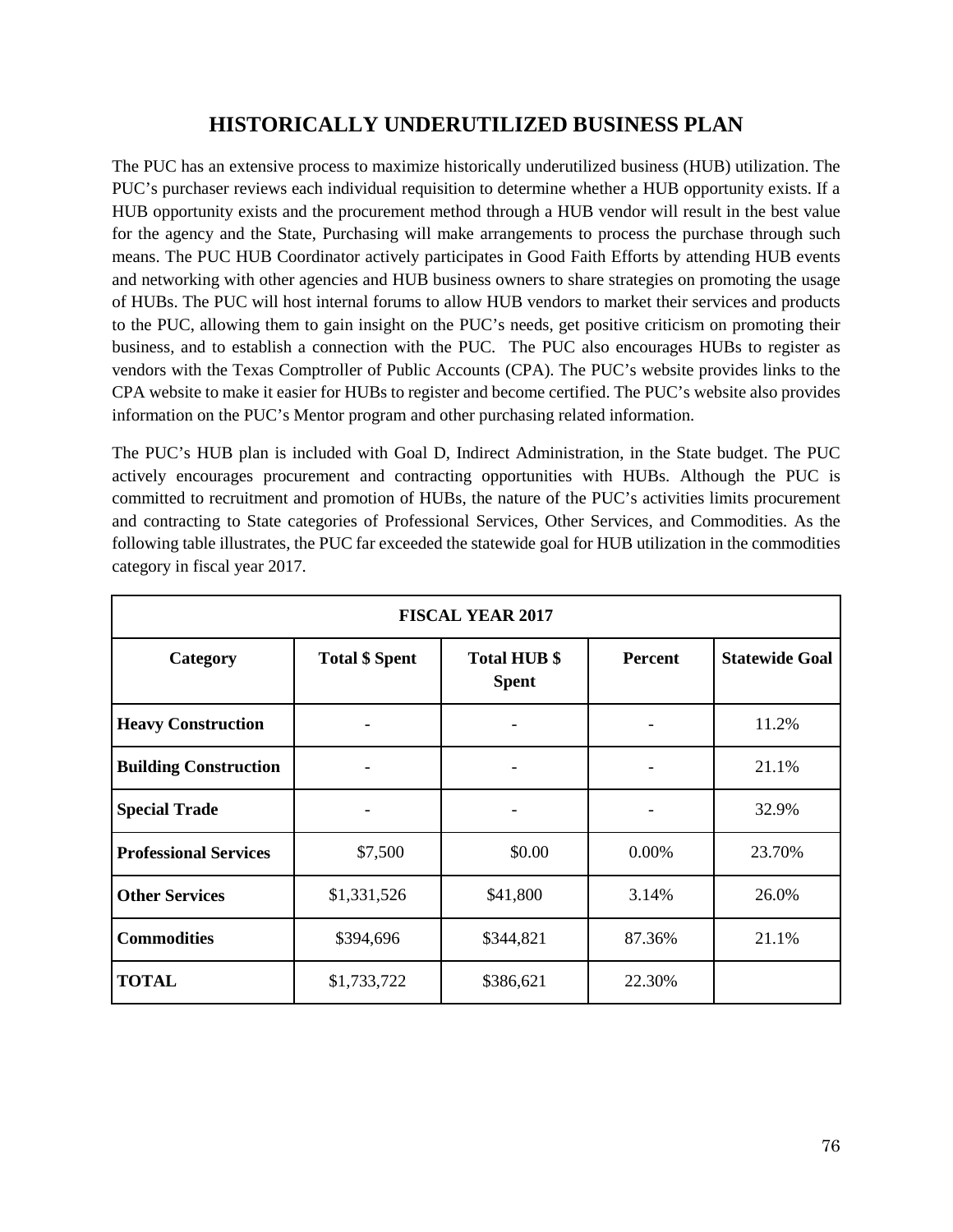#### **Introduction**

The PUC's Human Resources (HR) Mission is to provide exceptional HR services by ensuring that employees have a safe and productive work environment, developing subject-matter expertise, developing leadership and management skills, and leveraging innovative HR technology to achieve organizational excellence.

The PUC anticipates significant challenges during the next five years that may impact the PUC's ability to fulfill its mission. As the PUC works in its fifth decade of existence, the scope and breadth of the PUC's responsibilities continues to advance into new areas. Although the PUC's regulatory responsibilities have changed regarding the electric and telecommunications industries over the past fifteen years due to increased deregulation of those industries, the addition of water and sewer regulation greatly expands the range of the Commission's regulatory oversight.

While many of the professionals needed to properly oversee these new water functions will be similar to the current workforce at the PUC, the work-related knowledge and subject-matter expertise will be vastly different. The issues debated and staff-level work required in water cases can vary greatly from that required for electric cases. For instance, the amount of staff interaction required to ensure adequate applications are filed will be different for water rate applications than it is for electric applications. The largest water utility has approximately 45,000 connections, which is similar in size to the smallest electric utility, which has roughly 50,000 customers.. Conversely, the largest electric utility has approximately three million meters.

Additionally, the PUC is experiencing pressures on its workforce, such as the retention of qualified, experienced employees who may leave the PUC for more lucrative positions with the State and the retirement of highly-tenured employees. PUC turnover reached 16.8 percent in fiscal year 2017 and through nine months of fiscal year 2018, 28 employees have resigned or retired from the PUC. Currently, 54.2 percent of employees have tenure of five years or less. The loss of institutional knowledge continues to be major issue facing PUC executive management. However, the PUC will continue to discuss methods for attracting and retaining quality employees.

## **Supply Analysis: Current Workforce Profile**

*A. Critical Workforce Skills* 

The PUC employs qualified individuals in a myriad of program disciplines. Strong employee competencies are critical to meet ongoing business objectives and goals.

Current critical workforce skills include the following:

1. *Management and Leadership* 

Performance Management Planning Training and mentoring

2. *Technical Skills* 

Knowledge of applicable federal and state laws and regulations Litigation and settlement facilitation Rules development Investigation Market analysis Rate setting Licensing of providers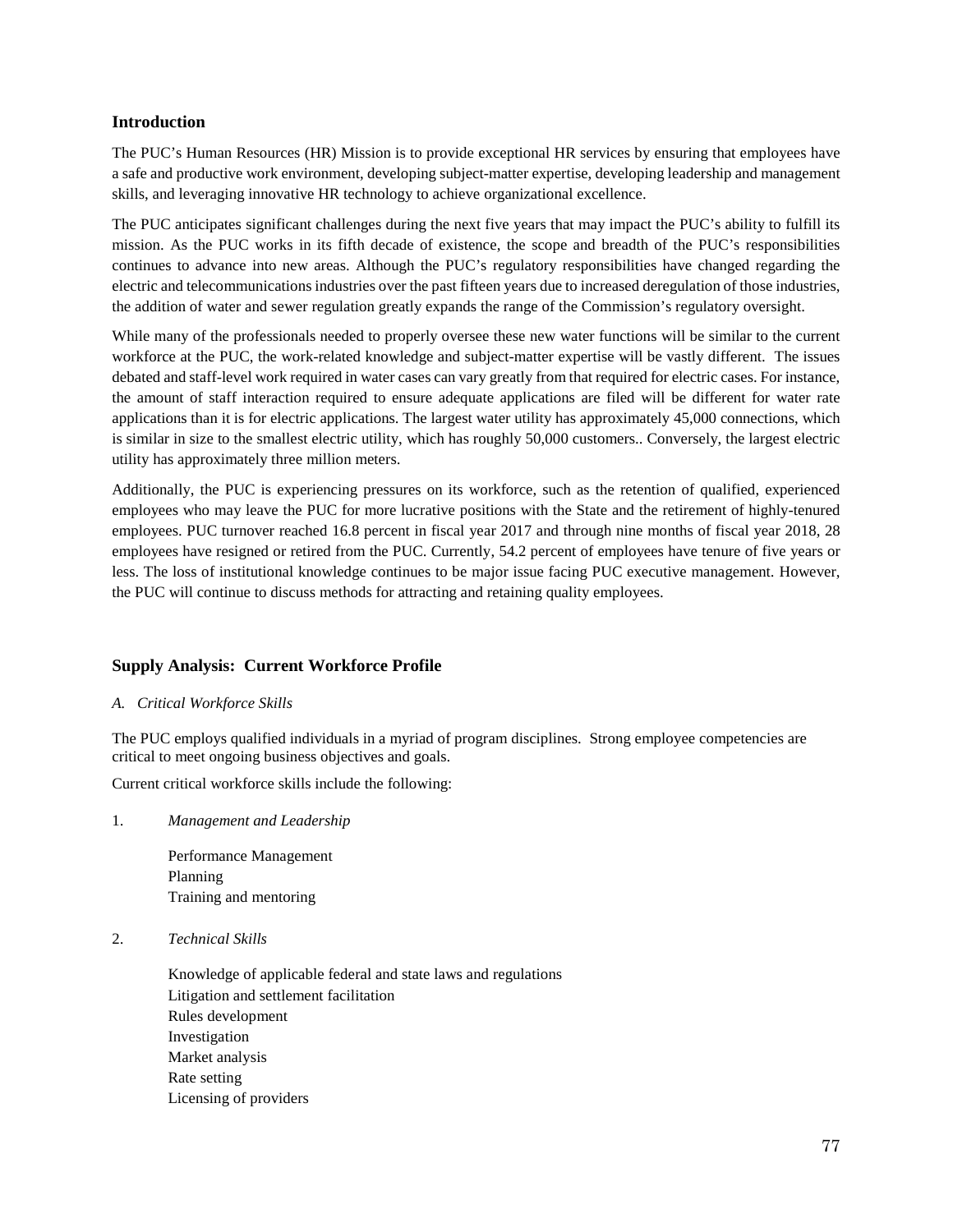Accounting and financial analysis Engineering Policy development

3. *Customer Assistance* 

Call center customer service Informal complaint resolution

4. *Information Management* 

Web development and maintenance Database development Electronic filing and reporting

- 5. *Agency Administration* 
	- Fiscal management Human Resources management Contract management Purchasing IT Support General Law
- *B. Workforce Demographics*

## *Gender and Age*

As of February 28, 2018, the PUC had a total of 178 full-time employees and one part-time employee. Of the total employees, there were 95 females (53.1%) and 84 males (46.9%). The average age of PUC employees is 45 years, and 110 (61.5%) of the employees are over the age of 40.

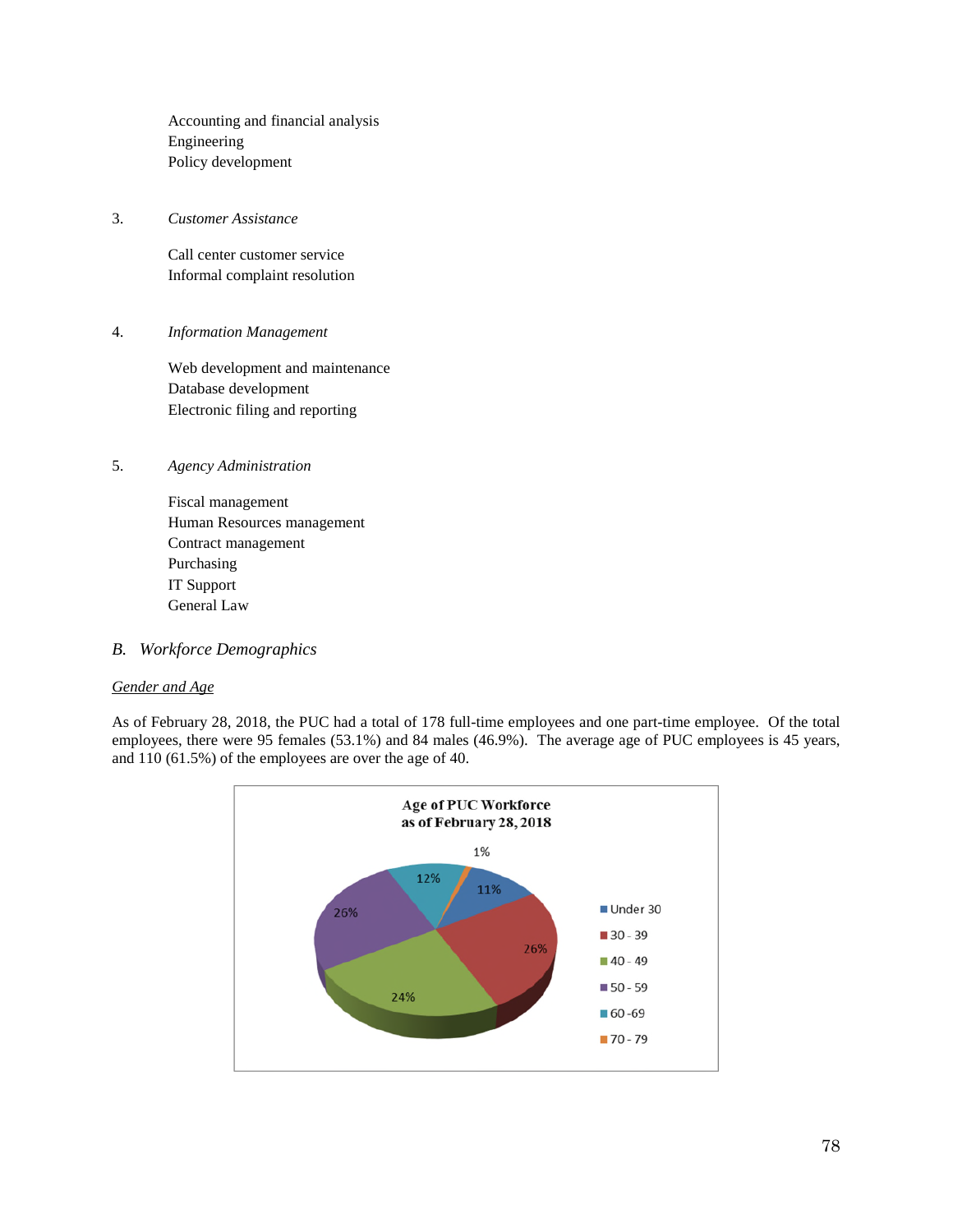#### *Tenure*

Of the PUC staff, 97 (54.2%) employees have fewer than five years of service with the agency. There are 44 employees (24.6%) with five to fourteen years of service with the PUC and 38 employees (21.2%) who have fifteen or more years of service with the PUC. The table below reflects tenure of PUC employees. Thirty-one employees (17.3%) have fewer than two years of agency service.



#### *Job Categories*

The main job categories of PUC employees are identified in the table below. The "Professional" category has the largest number of agency employees, which reflects the qualifications required to accomplish the Commission's business goals. As a result of these requirements, the PUC has a highly educated workforce with many of the employees holding advanced degrees and credentials.

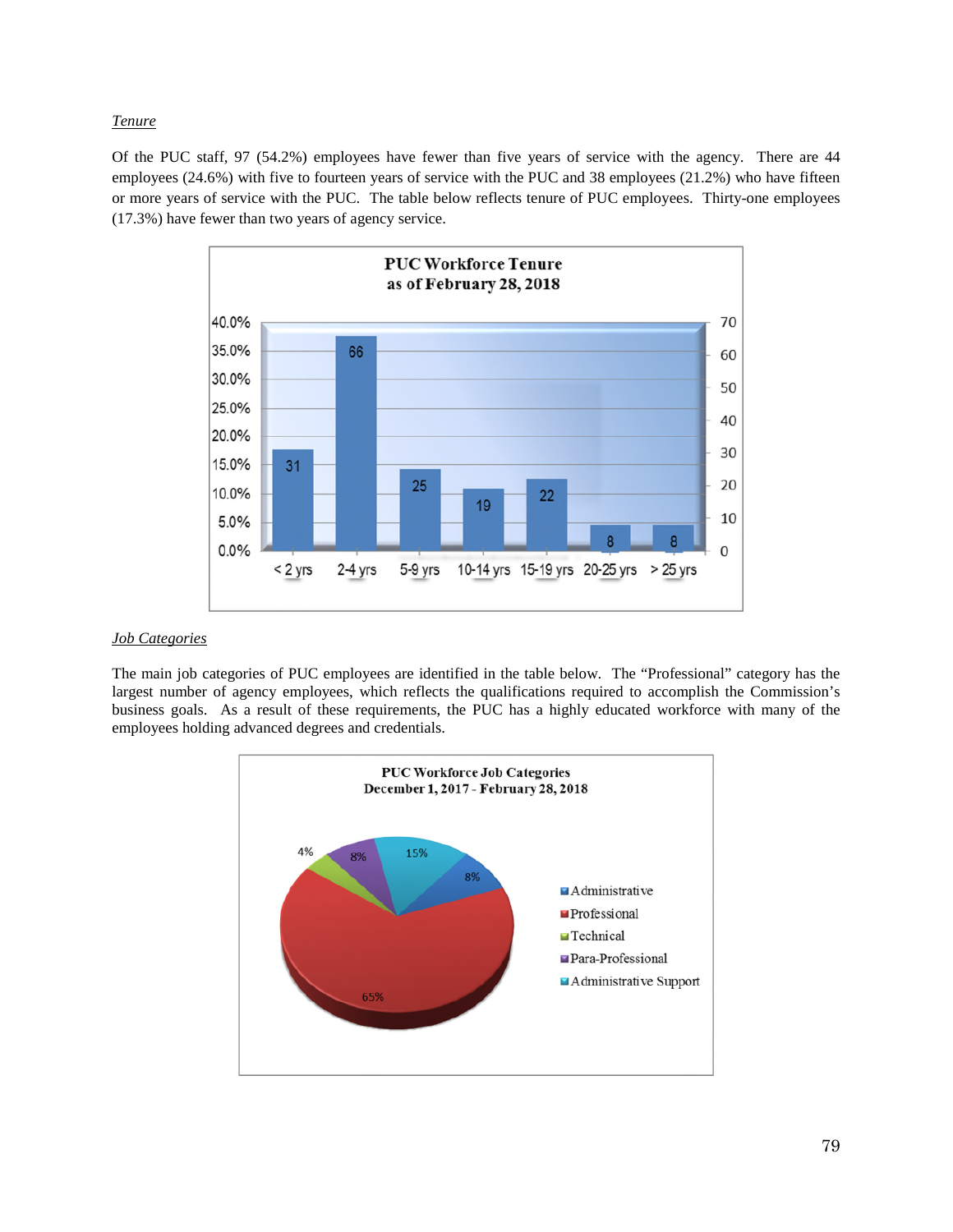#### *Diversity*

The following three tables profile the PUC's workforce of 179 employees for the second quarter of fiscal year 2018 (December 1, 2017 through February 28, 2018). The workforce comprises 53.1% female and 46.9% male, with an average age of 45 years. The tables compare the African American, Hispanic, and female employees in the Commission Workforce to the State Civilian Workforce, as reported by the Civil Rights Division (CRD) of the Texas Workforce Commission.

| <b>Gender – Racial – Ethnic Diversity</b><br><b>Fiscal Year 2018, Second Quarter</b> |        |                       |                            |                             |                   |              |              |
|--------------------------------------------------------------------------------------|--------|-----------------------|----------------------------|-----------------------------|-------------------|--------------|--------------|
| <b>Male</b>                                                                          | Female | Caucasian<br>American | <b>African</b><br>American | <b>Hispanic</b><br>American | Asian<br>American | <b>Other</b> | <b>Total</b> |
| 84                                                                                   | 95     | 106                   | 18                         | 46                          |                   |              | 179          |
| 46.9%                                                                                | 53.1%  | 59.22%                | 10.05%                     | 25.7%                       | 3.91%             | 1.12%        | 100%         |

All employees on payroll as of February 28, 2018.

| <b>Gender - Occupational Diversity</b> |                                         |        |                  |        |                    |  |  |
|----------------------------------------|-----------------------------------------|--------|------------------|--------|--------------------|--|--|
|                                        | <b>Fiscal Year 2018, Second Quarter</b> |        |                  |        |                    |  |  |
| <b>Job Category</b>                    | <b>Male</b>                             |        | <b>Female</b>    |        | <b>Female Goal</b> |  |  |
| Administrative                         | 9                                       | 60%    | 6                | 40%    | 37.48%             |  |  |
| <b>Administrative Support</b>          | 3                                       | 11.54% | 23               | 88.46% | $72.80\%$          |  |  |
| Para-Professional*                     | $\overline{4}$                          | 28.57% | 10               | 71.43% | N/A                |  |  |
| Professional                           | 62                                      | 52.99% | 55               | 47.01% | 54.88%             |  |  |
| Protective Services*                   | $\Omega$                                | 0%     | $\boldsymbol{0}$ | 0%     | 24.58%             |  |  |
| Service Maintenance*                   | $\Omega$                                | 0%     | $\theta$         | 0%     | 51.35%             |  |  |
| <b>Skilled Craft</b>                   | $\theta$                                | 0%     | $\Omega$         | 0%     | 51.31%             |  |  |
| Technical                              | 6                                       | 85.71% | $\mathbf{1}$     | 14.29% | 41.47%             |  |  |
| Total                                  | 84                                      |        | 95               |        |                    |  |  |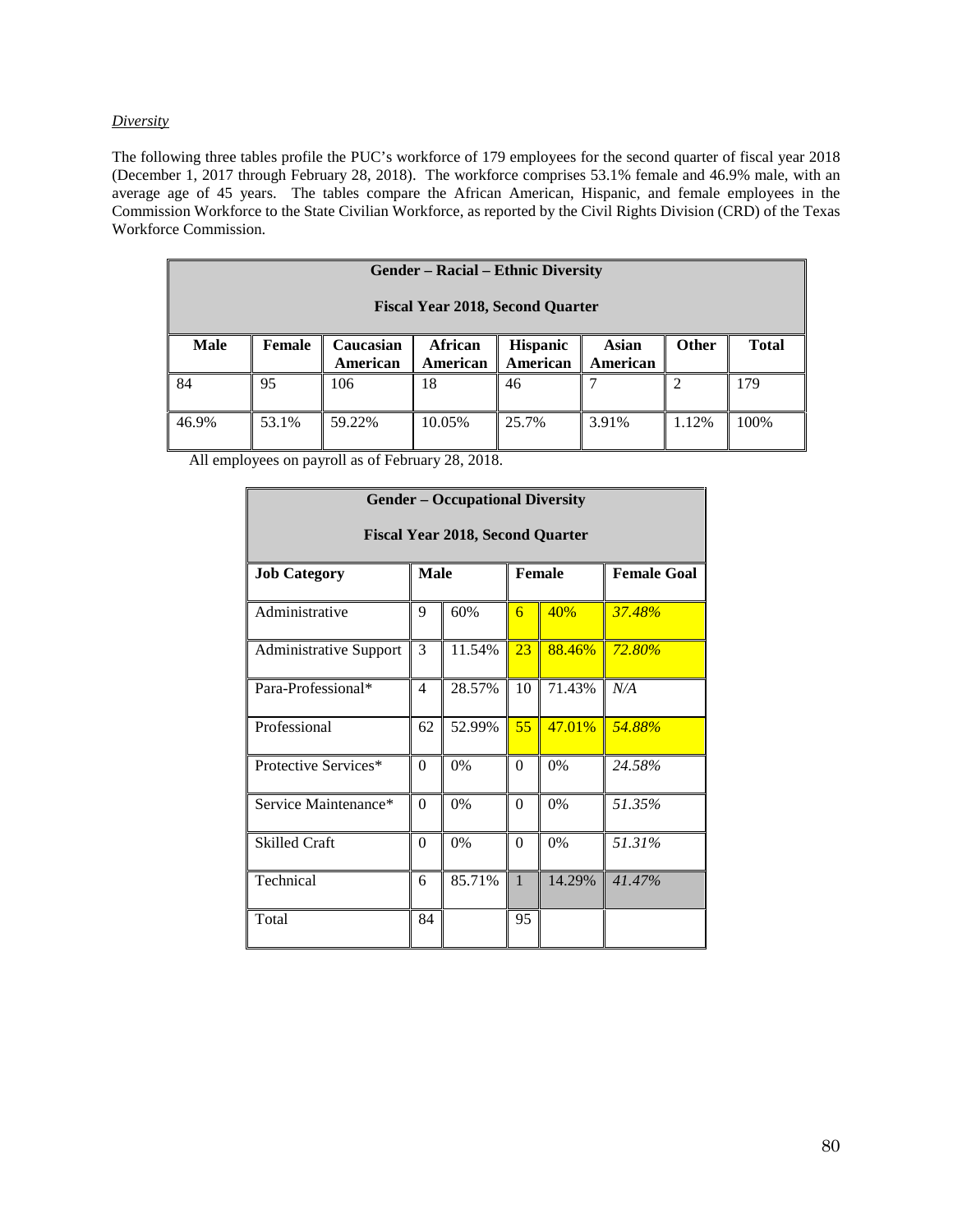| Racial – Ethnic – Occupational Diversity<br><b>Fiscal Year 2018, Second Quarter</b> |          |                       |                |                            |        |                |                      |        |                |                   |                  |         |
|-------------------------------------------------------------------------------------|----------|-----------------------|----------------|----------------------------|--------|----------------|----------------------|--------|----------------|-------------------|------------------|---------|
| <b>Job Category</b>                                                                 |          | Caucasian<br>American |                | <b>African</b><br>American | Goal   |                | Hispanic<br>American | Goal   |                | Asian<br>American |                  | Other   |
| Administrative                                                                      | 13       | 86.67%                | $\Omega$       | 0.0%                       | 7.12%  | $\overline{2}$ | 13.33%               | 20.90% | $\Omega$       | 0.0%              | $\boldsymbol{0}$ | $0.0\%$ |
| Administrative<br>Support                                                           | 10       | 38.46%                | 5              | 19.23%                     | 13.58% | 11             | 42.31%               | 33.00% | $\Omega$       | 0.0%              | $\theta$         | $0.0\%$ |
| Para-Professional*                                                                  | 3        | 21.42%                | $\overline{2}$ | 14.29%                     | N/A    | 9              | 64.29%               | N/A    | $\Omega$       | 0.0%              | $\theta$         | 0.0%    |
| Professional                                                                        | 75       | 64.10                 | 11             | 9.40%                      | 10.96% | 22             | 18.80%               | 18.5%  | $\overline{7}$ | 5.99%             | $\overline{2}$   | 1.71%   |
| Protective Services*                                                                | $\Omega$ | 0%                    | $\Omega$       | 0.0%                       | 16.96% | $\Omega$       | 0.0%                 | 30.01% | $\Omega$       | 0.0%              | $\Omega$         | 0.0%    |
| Service/Maintenance<br>*                                                            | $\theta$ | 0%                    | $\Omega$       | $0.0\%$                    | 12.22% | $\Omega$       | 0.0%                 | 53.71% | $\Omega$       | 0.0%              | $\Omega$         | 0.0%    |
| Skilled Craft*                                                                      | $\theta$ | 0%                    | $\Omega$       | 0.0%                       | 9.52%  | $\Omega$       | 0.0%                 | 49.26% | $\Omega$       | 0.0%              | $\Omega$         | 0.0%    |
| Technical                                                                           | 5        | 71.43%                | $\mathbf{0}$   | 0.0%                       | 13.75% | $\overline{2}$ | 28.57%               | 28.82% | $\Omega$       | 0.0%              | $\mathbf{0}$     | 0.0%    |

Percentage goals represent the State Civilian Workforce, as reported by the CRD of the Texas Workforce Commission in the EEO/Minority Hiring Practices Report in January 2015. The CRD analyzes the workforce using an 80% benchmark from the EEOC Uniform Guidelines on Employee Selection to determine utilization within each occupational category. Highlighted sections indicate areas in which the percentage of PUC employees in those categories meet or exceed the percentage in the State Civilian Workforce using the 80% benchmark. Shaded sections identify those areas where the percentage of PUC employees in those categories is below the percentage in the State Civilian Workforce using the 80% benchmark.

When using the EEOC Uniform Guidelines and applying the 80% benchmark, the PUC exceeded the percentage goal for Female employees in the Administrative, Administrative Support, and Professional occupations. In the ethnic categories, the PUC exceeded the goals for African American employees in the Administrative Support and Professional occupations and exceeded the goals for Hispanic American employees in the Administrative Support, Professional, and Technical occupations. The PUC did not attain the percentage goals and Female employees are underutilized in the Technical (18.89%) occupations. In the ethnic categories, African American employees are underutilized in the Administrative (5.7%) and Technical (11%) occupations and Hispanic American employees are underutilized in the Administrative (3.39%) occupations. The PUC does not employ staff for Protective Services, Service/Maintenance, and Skilled Craft occupations.

\*The State category "Para-Professional" is not included because this category is not referenced in the U.S. Bureau of the Census crosswalk. The State category "Protective Services" was extracted from the Census "Service Workers" to become a stand-alone category. The State category "Service and Maintenance" was created by combining the Census categories "Laborers and Helpers" and "Service Workers" (less the "Protective Services" workers and less the "Para-Professional" workers). Prior to 2014, these categories were under one group as "Service/Maintenance" and these categories have been modified to coincide with Chapter 21 of the Texas Labor Code.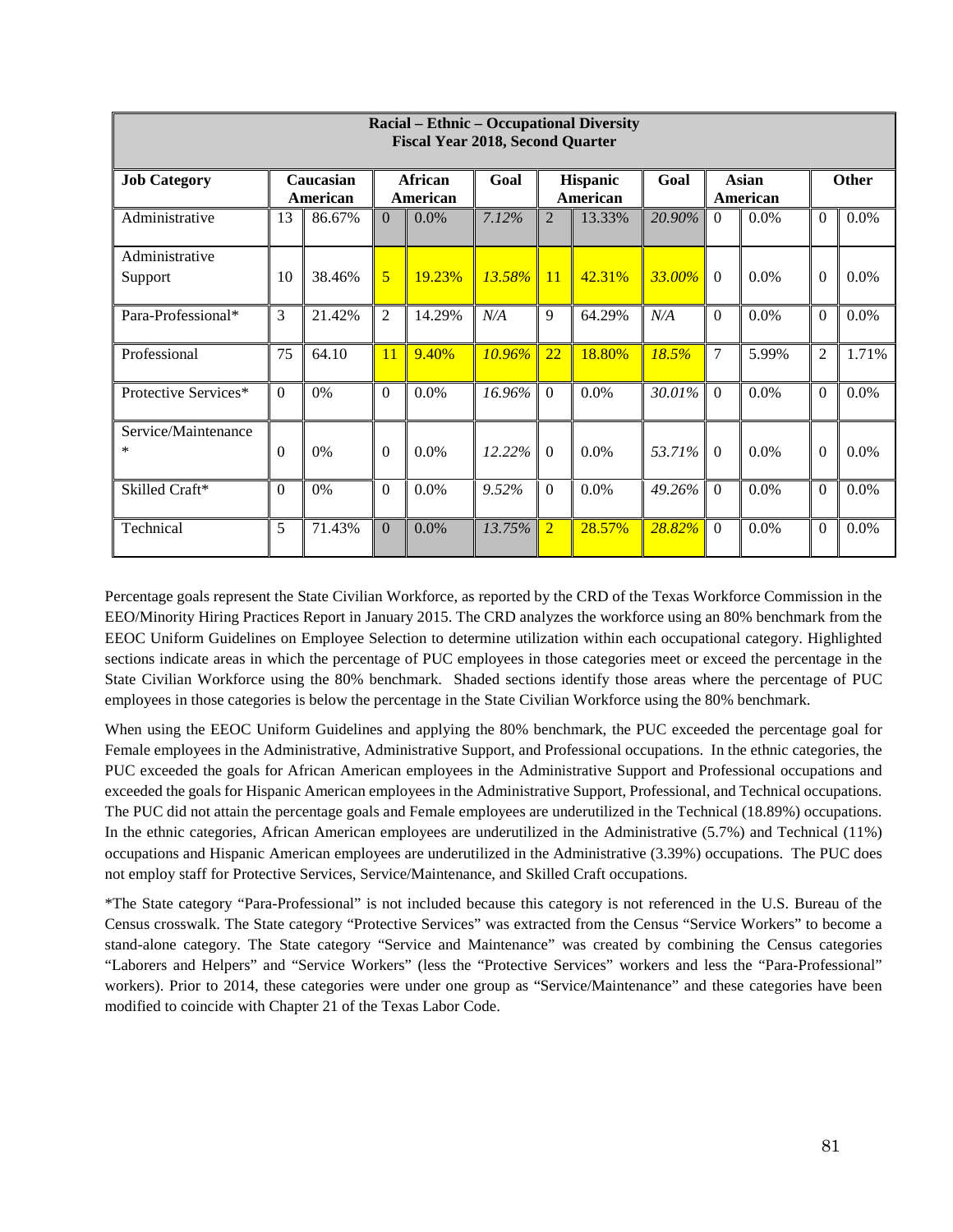#### *C. Employee Turnover and Projected Attrition*

Turnover is important in any organization and the PUC is no exception. Throughout its existence, the PUC has faced the difficult challenge of retaining qualified and experienced staff. The PUC turnover averaged 11% during FY 2008- 2012; however, turnover began to decline beginning in FY 2008 due to the economic recession. Turnover again increased in FY 2011 due primarily to a reduction in workforce and again increased in FY 2013 due in part to retirements and increased market opportunities. The following table compares the average PUC turnover to that of all state agencies for the last five years.

| <b>EMPLOYEE TURNOVER</b> |       |       |       |       |       |  |
|--------------------------|-------|-------|-------|-------|-------|--|
| <b>Fiscal Year</b>       | 2013  | 2014  | 2015  | 2016  | 2017  |  |
| <b>PUC</b>               | 13.7% | 12.7% | 16.6% | 12.6% | 16.8% |  |
| <b>All Agencies*</b>     | 18.9% | 19.1% | 19.0% | 21.4% | 32.4% |  |

\* Information obtained from the State Auditor's Office E-Class System.

Despite significant statutory post-employment restrictions that apply only to the PUC, the PUC generally experiences turnover due to more lucrative positions in industry-related firms. In FY 2017, the collective turnover in the Attorney, Administrative Law Judge, General Counsel classification series is 46%. The turnover in the same classifications averaged 33.3% during FY 2015-2017.

In addition, there are organizational areas in the PUC that generate turnover due to the stressful nature of the work and limited career ladder movement. In prior fiscal years, the Customer Protection Division had difficulty retaining qualified employees due to the stressful nature of the jobs in the PUC call center. Customer Care Representatives in the call center assist customers who are often angry about their telephone or electric service. "Burnout" is associated with call center jobs, and the PUC is continually challenged to minimize the negative effects associated with complaints-related jobs (including employee stress and turnover). In an effort to decrease the stress and turnover, the Customer Protection Division utilizes continuous improvement processes to make changes to work procedures. As a result, there has been a significant improvement in employee morale and drop in turnover in this area in recent years.

#### *Length of Service*

Among terminating employees in fiscal year 2017, those with two to four years of service had the highest turnover (30.3%), followed by 21.2% among employees with less than two years of service, and 18.1% among employees with five to nine years of service. Five employees retired from the agency in fiscal year 2017 and all had fifteen to twentyfive or more years of service with the PUC.

Efforts to decrease turnover and retain staff beyond the first five years should provide greater continuity for PUC operations and allow employees to develop critical agency knowledge for training entry-level personnel.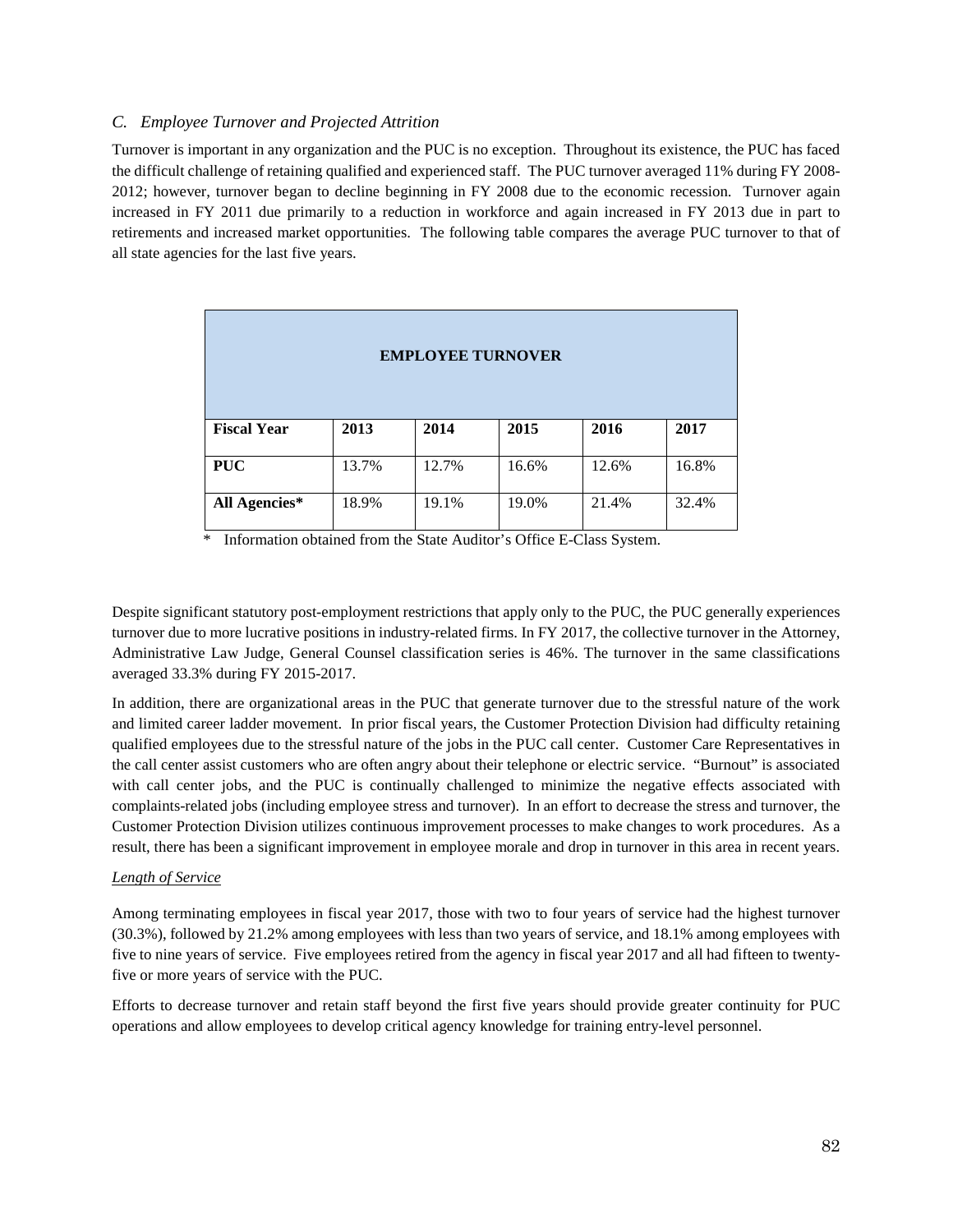| <b>Tenure of Terminating Employees Compared To</b><br><b>Tenure of All Employees</b><br><b>FY 2017</b> |                                        |                                   |                         |                           |  |
|--------------------------------------------------------------------------------------------------------|----------------------------------------|-----------------------------------|-------------------------|---------------------------|--|
| <b>Tenure in</b><br>Years                                                                              | <b>Terminating</b><br><b>Employees</b> | % Terminating<br><b>Employees</b> | All<br><b>Employees</b> | % All<br><b>Employees</b> |  |
| Less than 2                                                                                            |                                        | 21.2%                             | 34                      | 19%                       |  |
| $2 - 4$                                                                                                | 10                                     | 30.3%                             | 62                      | 34.6%                     |  |
| $5 - 9$                                                                                                | 6                                      | 18.1%                             | 26                      | 14.5%                     |  |
| $10 - 14$                                                                                              | $\overline{2}$                         | $6.1\%$                           | 18                      | 10.1%                     |  |
| $15 - 19$                                                                                              | $\overline{2}$                         | 6.1%                              | 23                      | 12.8%                     |  |
| $20 - 24$                                                                                              | $\mathfrak{D}$                         | $6.1\%$                           | 7                       | 4.0%                      |  |
| $25 +$                                                                                                 | 4                                      | 12.1%                             | 9                       | 5.0%                      |  |
| <b>Total</b>                                                                                           | 33                                     | 100%                              | 179                     | 100%                      |  |

#### *Age*

The highest percentage of turnover occurred among employees in the 30-39 years of age group. About 51.5% of the PUC's turnover in FY 2017 were under the age of 40 and 48.5% were over age 40.



#### *Occupations*

During fiscal year 2017, a total of 33 employees separated from employment with the PUC. The table below provides detail for this turnover activity by classification. Of the 33 terminations, the Attorney classification reflected the single greatest turnover rate (46%), followed by the Executive Assistant and Administrative Assistant (12%) classifications. The Program Specialist classification reflected a 9% turnover rate and the Engineering Specialist reflected 6%. Collectively, the total turnover rate for fiscal year 2017 was 16.8%.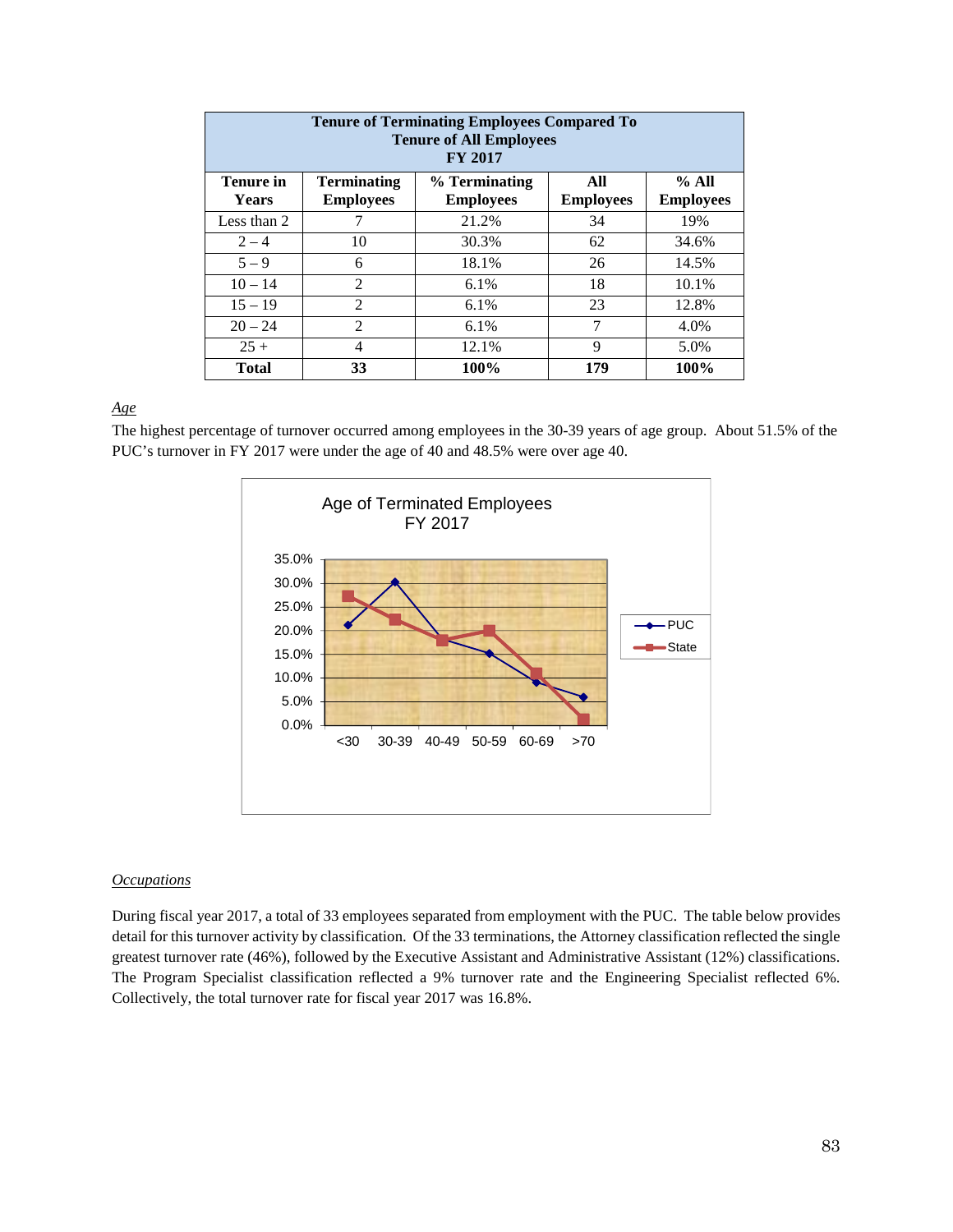

#### *D. Retirement Eligibility*

Five employees retired in fiscal year 2017. Of the employees potentially eligible to retire prior to FY 2018, 29 remain with the PUC. Based on PUC information, during FY 2018 – 2023, an additional 31 employees (17%) may become eligible to retire from state service. Between now and 2023, a total of 60 employees (34%) could potentially leave the PUC based on retirement eligibility.

Turnover due to retirement is important to PUC operations because of the loss of institutional knowledge and expertise. It also affects the level of succession planning the organization should implement to attract new employees and train existing staff in key competencies to assume important functions and leadership roles.

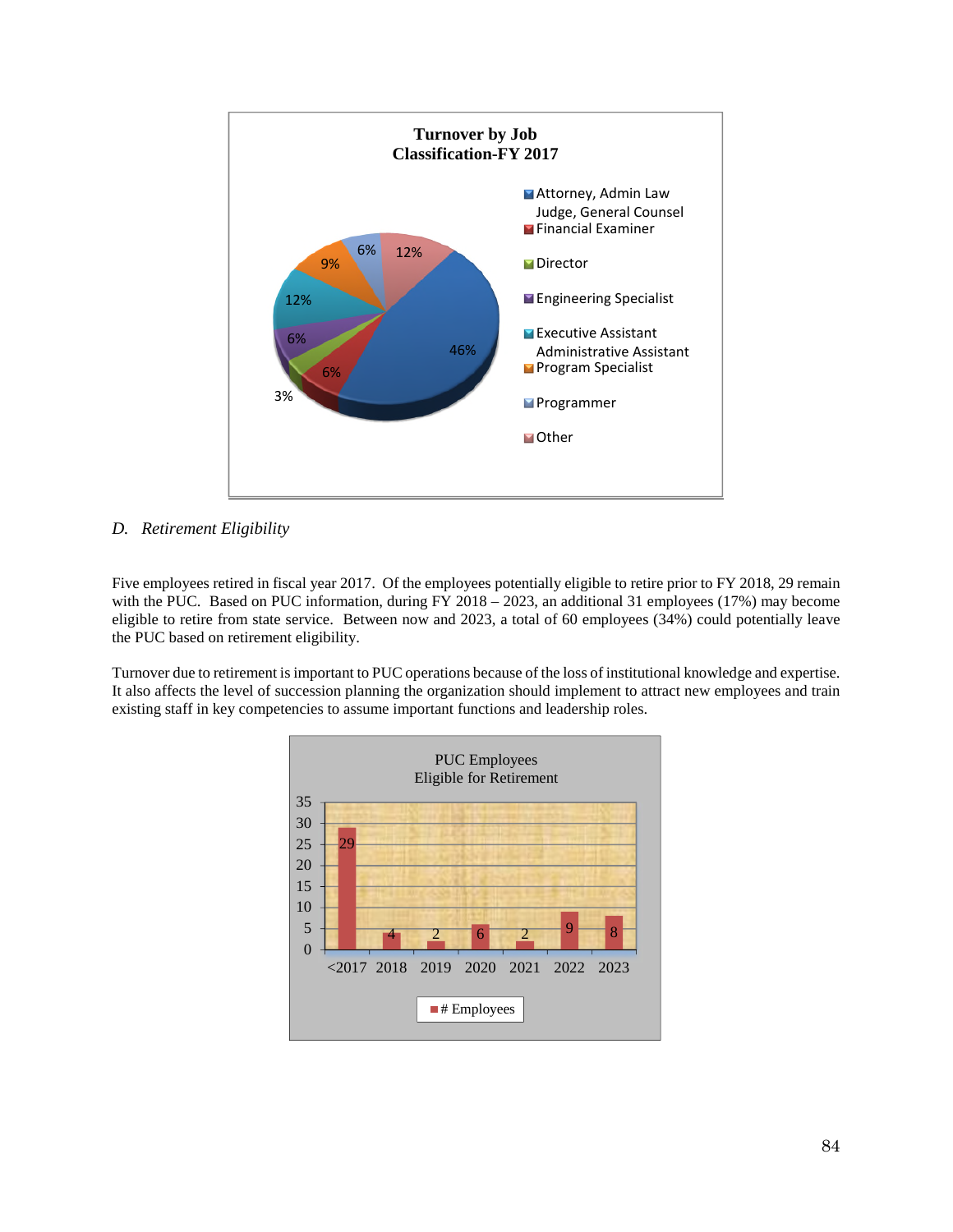#### *Retirees by Category*

The largest percentages of employees who may become eligible to retire over the next five years are in the *professional*  (55%) category. The second largest percentage of employees potentially eligible to retire is in the *clerical* (17%) and *para-professional* (10%) categories. Turnover as a result of retirement eligibility could have a significant impact on high-level key positions. Seven employees (12%) in key management positions could be eligible to retire over the next five years. All of the key management employees are in the *administrative* category and 8% will be eligible due to the Rule of 80 between 2016 and 2018.



#### *Projected Attrition*

In fiscal year 2017, the PUC had a 16.8% turnover rate that is a .2% increase from fiscal year 2016. As of May 31, 2018, 28 (24.4%) employees have terminated their employment with the PUC.

As market conditions begin to improve in central Texas over the next five years and as the economy strengthens, the PUC anticipates that retaining high quality staff will continue to be a challenge. Additionally, energy and communications industries are also experiencing a well-publicized aging of their workforces, potential leading to an increased demand in the private sector for the unique knowledge and skills that PUC employees possess. The decrease in state benefits provided to state employees also impacts the ability of state agencies to attract and keep qualified employees.

#### **Demand Analysis: Future Workforce Profile**

#### *A. Critical Functions*

- Economists and Market Analysts
- Regulatory Accountants and Financial Analysts
- Utility Infrastructure Analysts and Engineers
- Enforcement (Investigators and Attorneys)

#### *B. Expected Workforce Changes*

The changing demands in the PUC's oversight role in a market competition environment within the electric, telecommunication, and water and sewer utility industries will create more emphasis on recruiting and retaining employees as economists, market analysts, enforcement investigators, attorneys, and engineers.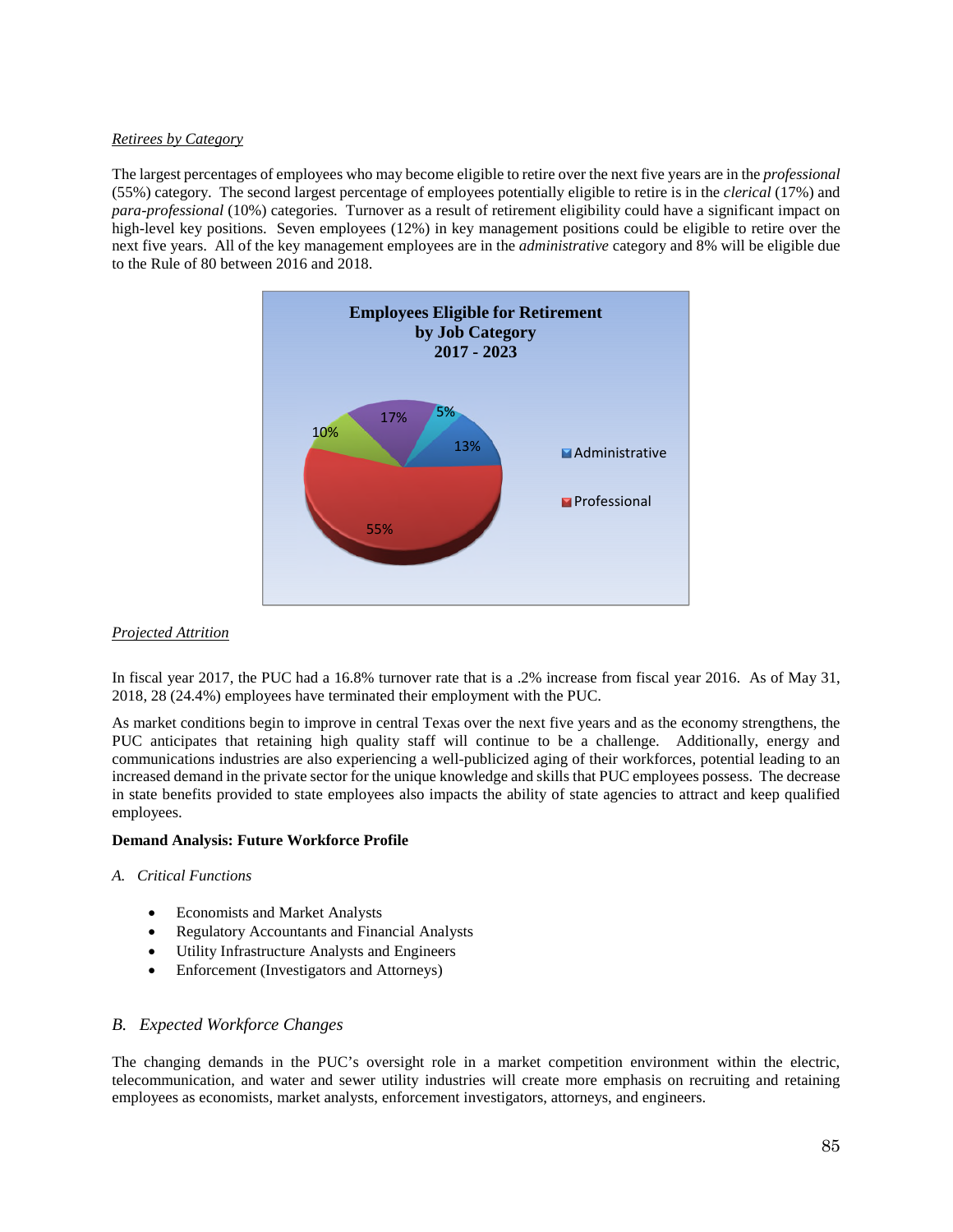Following the implementation of local telephone competition in September 1995 and electric utility restructuring in January 2002, the PUC has made changes to its workforce to ensure it has the necessary expertise to perform new functions. Many of the new functions are performed by employees with the requisite expertise whose job duties were modified to include the new functions. In some cases, the PUC used opportunities associated with attrition to eliminate positions that were no longer needed and create new jobs more aligned with the PUC's current mission.

During the 78<sup>th</sup> Legislative Session, the PUC's overall Full Time Employee (FTE) cap was decreased from 242 to 210.9. During the session, the legislature also passed HB 3442 that imposed new requirements related to state agency management-to-staff ratios. As a result of the legislation, the agency reviewed positions and made organizational changes to comply with the mandate.

During the 80<sup>th</sup> Legislative Session, the agency's FTE cap was decreased from 210.9 to 190 and the cap was reduced to 188.6 in the 81<sup>st</sup> Legislative Session. The FTE cap was reduced again in the  $82<sup>nd</sup>$  Legislative Session to 178 as of August 31, 2012 and 170.6 by August 31, 2013.

The Commission's FTE cap was increased to 181.0 beginning September 2014 as a result of the legislature approving an exceptional item for the PUC's Legislative Appropriations Request (LAR) to restore the PUC's FTEs cut from the previous legislative session. As a result of HB 1600 related to the transfer of water and sewer regulation during the 83<sup>rd</sup> Legislative Session, the FTE cap was increased to 201.0 as of September 1, 2015 to reflect the transfer of 20 FTEs from the TCEQ.

The PUC's FTE cap was increased to 217.0 beginning September 1, 2015. As was identified in the fiscal note for HB 1600, 12.0 additional FTEs are needed and were appropriated to implement the enhanced ratemaking function authorized in that legislation beginning in fiscal year 2016. Additionally, the PUC identified the need for 4.0 additional FTEs through the Speaker's Strategic Fiscal Review process to address unanticipated issues with the transfer of water and sewer regulation, such as increased customer complaints and inquiries, and increased enforcement activity.

Finally, the PUC's FTE cap was reduced by 2.0 to 215.0 as part of the mandatory 4% appropriation reduction taken by the agency during the 85th Legislative Session. This FTE reduction was taken by the PUC's water and wastewater utility division.

## *C. Future Skills Needed*

The PUC will continue to maintain a highly educated professional workforce. Knowledge, skills and abilities central to the core functions of the PUC will remain an integral part of employee qualifications. The PUC does not anticipate significant changes in the critical workforce skills required of its workforce over the next five years.

## *D. Anticipated Employee Increases/Decreases*

The PUC has experienced an increased workload associated with water and wastewater regulation that is considerably greater than was anticipated at the time oversight authority for that industry was transferred to the PUC from TCEQ. The PUC devotes more staff to water and wastewater activities than the number of FTEs that were allocated for that regulatory function. Accordingly, the PUC is evaluating current staffing levels to determine if additional resources, including FTEs, are necessary to more effectively carry out the PUC's statutory obligations in the Water Code. The PUC anticipates discussing this matter in greater detail in its 2020-2021 Legislative Appropriations Request submission.

## *E. Future Critical Functions*

The changing demands in the PUC's oversight role in a market competition environment within the electric and telecommunication industries will drive changes to the PUC's future critical functions relating to those two industries. Fewer resources are allocated for traditional regulatory functions, such as ratemaking activities, than in the past. More resources are being allocated for market oversight, enforcement, and customer assistance.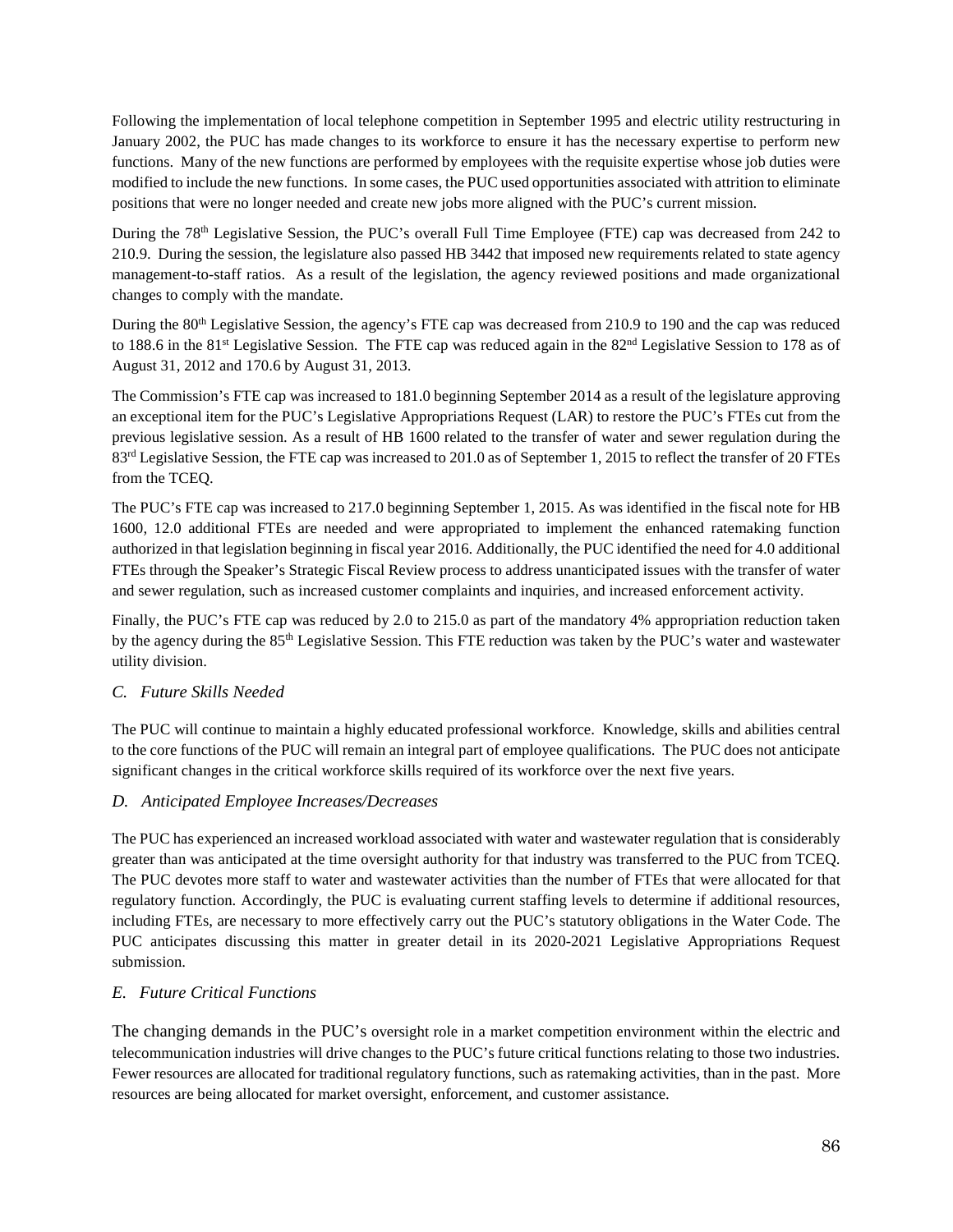Additionally, resources historically devoted to electric and telecommunications market activities are being reallocated to providing regulatory oversight of the water and wastewater industries. Ensuring that the PUC has adequate resources to fulfill its obligations to effectively regulate the water and wastewater industries is critical to the PUC achieving its goals in effectively overseeing all of the industries under its purview.

## **Gap Analysis**

An examination of the workforce data indicates the PUC may face the loss of its institutional knowledge and expertise through retirements and loss of employees to the private sector. The ability to offer a combination of salary and employee benefits that will attract employees with the necessary education and experience will be a key factor in the success of the PUC's workforce.

## **Strategy Development**

The PUC has developed workforce goals to address the potential deficit between the current workforce and future demands. The strategies will need to be assessed periodically to determine their effectiveness in achieving the PUC's workforce goals.

| <b>GOAL ONE:</b>     | Recruit professionals with the requisite skills to complement the PUC's existing workforce<br>and take steps to retain these professionals.                                                                                                                                                                                                                                                                                                                                                                                                                                                                                                                                                                                                                                                                                                                                                                                                                                                                                                                |
|----------------------|------------------------------------------------------------------------------------------------------------------------------------------------------------------------------------------------------------------------------------------------------------------------------------------------------------------------------------------------------------------------------------------------------------------------------------------------------------------------------------------------------------------------------------------------------------------------------------------------------------------------------------------------------------------------------------------------------------------------------------------------------------------------------------------------------------------------------------------------------------------------------------------------------------------------------------------------------------------------------------------------------------------------------------------------------------|
| Rationale:           | The demand for educated, licensed or certified staff in the electric and telecommunication<br>industries requires special agency efforts. Competition with the private sector for the same<br>labor supply creates a disadvantage for state agencies due to salary differences.                                                                                                                                                                                                                                                                                                                                                                                                                                                                                                                                                                                                                                                                                                                                                                            |
| <b>Action Steps:</b> | Continue to market the "total" state compensation and benefits program to potential<br>$\bullet$<br>employees.<br>Human Resources and division directors will participate in university sponsored<br>$\bullet$<br>career fairs, locate free advertising with associated and minority organizations,<br>appropriate technical educational institutions, and Work In Texas (Texas Workforce<br>Commission) to aggressively recruit qualified minority males, females, and people<br>with disabilities.<br>Expand the PUC's volunteer internship program to alert and encourage qualified<br>$\bullet$<br>minority males, females, and people with disabilities to apply.<br>Improve recruiting techniques by streamlining application procedures and reviewing<br>$\bullet$<br>applicant flow data to target sources that will assist with hiring employees in<br>underutilized job categories.<br>Require managers to work with new employees to attempt to align PUC employment<br>$\bullet$<br>opportunities with the employee's individual career goals. |
| <b>GOAL TWO:</b>     | Retain qualified and experienced staff ensuring smooth business operations and excellent<br>customer service.                                                                                                                                                                                                                                                                                                                                                                                                                                                                                                                                                                                                                                                                                                                                                                                                                                                                                                                                              |
| <b>Rationale:</b>    | The PUC's experience with high turnover in a competitive market for certain skills<br>supports the need for this goal.                                                                                                                                                                                                                                                                                                                                                                                                                                                                                                                                                                                                                                                                                                                                                                                                                                                                                                                                     |
| <b>Action Steps:</b> | Increase employee career planning assistance through training programs and<br>participation in continuous professional development initiatives that enhance the<br>employee's current job performance and future opportunities within the PUC.<br>Ensure that managers and supervisors, especially those new to these responsibilities,<br>$\bullet$<br>have adequate training in how to recruit, train, and retain quality staff.                                                                                                                                                                                                                                                                                                                                                                                                                                                                                                                                                                                                                         |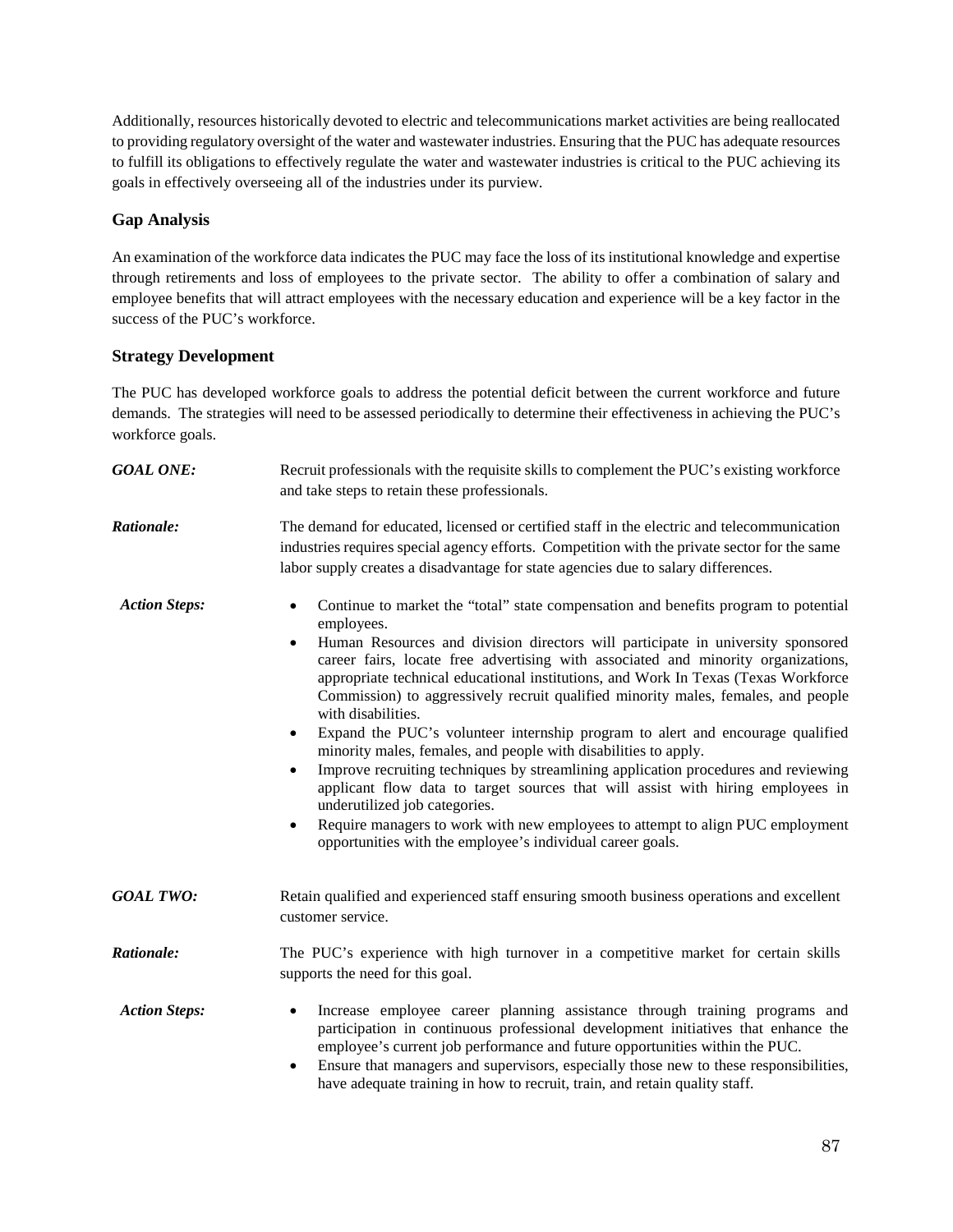|                      | Manage available funds to award merit increases to provide a fair balance of rewarding<br>$\bullet$<br>employee performance and maximizing retention of key personnel.                                                                                                                                                                                                                                                                                                                                                                        |
|----------------------|-----------------------------------------------------------------------------------------------------------------------------------------------------------------------------------------------------------------------------------------------------------------------------------------------------------------------------------------------------------------------------------------------------------------------------------------------------------------------------------------------------------------------------------------------|
| <b>GOAL THREE:</b>   | Review FTE allocations to ensure conformance to current PUC priorities and workload.                                                                                                                                                                                                                                                                                                                                                                                                                                                          |
| Rationale:           | Varying workload demands and shifting priorities can change the appropriate allocation of<br>PUC resources.                                                                                                                                                                                                                                                                                                                                                                                                                                   |
| <b>Action Steps:</b> | Continue to assess all vacancies created by employee departures to determine whether<br>$\bullet$<br>the position should be modified or relocated in the PUC.<br>When a need for additional staffing in a given area is identified and vacant positions<br>$\bullet$<br>are not available, offer current employees the opportunity to relocate within the<br>agency.<br>Encourage employees to cross train in related skill areas to provide flexibility in staff<br>$\bullet$<br>assignments.                                                |
| <b>GOAL FOUR:</b>    | Develop a formal PUC succession plan.                                                                                                                                                                                                                                                                                                                                                                                                                                                                                                         |
| Rationale:           | It is critical that the PUC have a leadership development program and identify potential<br>staff with leadership and other critical skills in the event the PUC experiences the loss of<br>key staff members in critical positions (through retirement or otherwise).                                                                                                                                                                                                                                                                        |
| <b>Action Steps:</b> | Continue to concentrate on leadership development across the PUC.<br>$\bullet$<br>Identify training programs that focus on development of needed critical skills and<br>$\bullet$<br>competencies.<br>Develop skills of staff level employees through training and mentoring to provide in-<br>$\bullet$<br>house candidates for management positions that become available.<br>Identify capable successor candidates interested in leadership and critical positions<br>$\bullet$<br>early and provide appropriate opportunities for growth. |

## **Conclusion**

During the next five years, the PUC must ensure that it does not experience a deficit in leadership and knowledge talent. As the labor force segment age 25 to 34 years declines, there will be fewer younger workers to fill vacant positions. Also, Texas population is projected to grow from 27.9 in 2016 to more than 54.0 million by 2050, increasing demands for state and local government services.

Available talent, as well as the state's ability to develop and retain a competent, qualified workforce will be a limiting or enabling factor for state government in general. An effective workforce plan will translate into successful strategic goal achievement, program initiatives and sustained momentum for efficient, well-run agencies. The PUC's strategies encompass a realigned workforce plan to meet future business objectives by developing an effective succession management and talent retention program.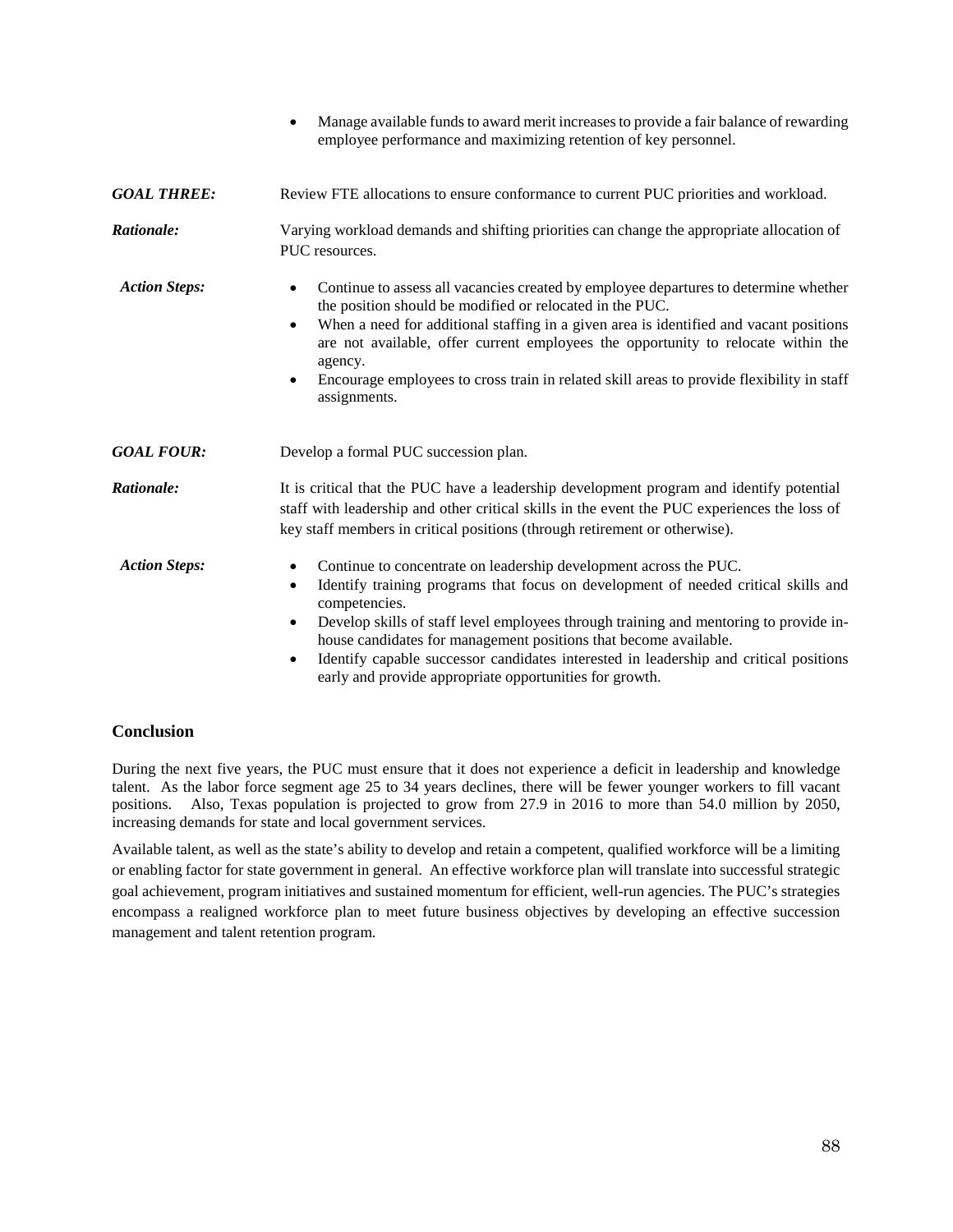# **PUBLIC UTILITY COMMISSION OF TEXAS**

## **Report on Customer Service**



**June 1, 2018**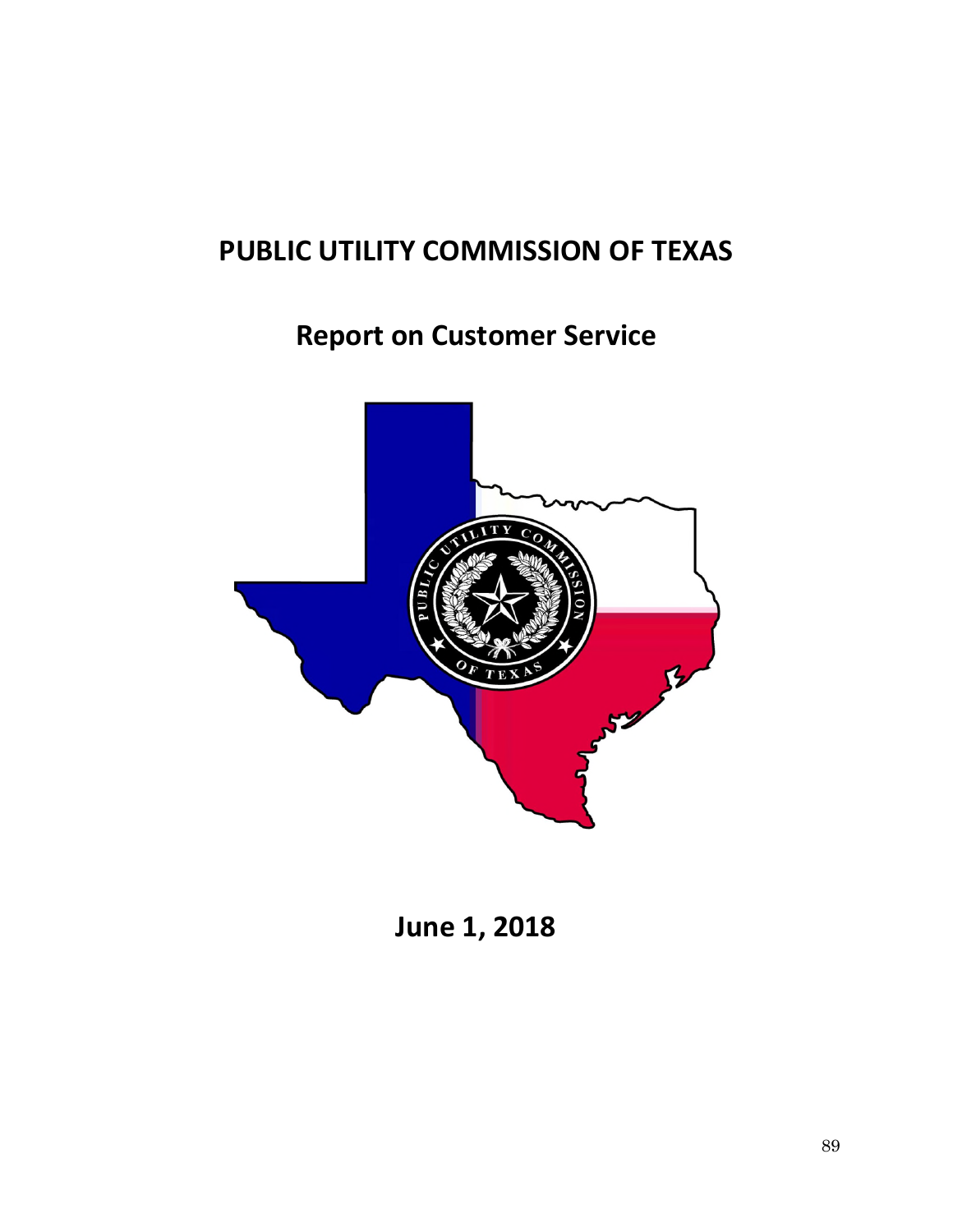## **CUSTOMER SERVICE ANALYSIS**

In accordance with Texas Government Code, Chapter 2114, the Public Utility Commission of Texas (PUC) has completed a survey on customer service to measure customer satisfaction with the PUC during the period of 2017-2018. This analysis examines the responses received from customers who interacted with the PUC since the last Report on Customer Service was completed in June of 2016, and was conducted between September 1, 2017 and April 9, 2018.

## **Significant Findings**

The most recent survey yielded the following results:

- The PUC received 664 responses to the survey
- 51% of respondents have interacted with the PUC for three or more years
- A majority of respondents were satisfied with the overall experience
- A majority of respondents agreed or strongly agreed that the website is well organized and provides clear and accurate information
- A majority of respondents agreed or strongly agreed that their call, email, or letter inquiry was routed to the proper person and was answered in a timely manner

## **External Customers**

The chart below categorizes the PUC's customer base into the following seven categories and displays the number and percentage of survey respondents by those categories.

| <b>Customer Category</b>                   | <b>Number of Responses</b> | <b>Percentage of Responses</b> |
|--------------------------------------------|----------------------------|--------------------------------|
| <b>Electric Service Provider</b>           | 68                         | 10.24%                         |
| <b>Telecommunications Service Provider</b> | 70                         | 10.54%                         |
| Law Firm                                   | 10                         | 1.51%                          |
| Consultant                                 | 27                         | 4.07%                          |
| <b>Utility Consumer</b>                    | 349                        | 52.56%                         |
| <b>Public Interest Group</b>               |                            | 0.75%                          |
| Other                                      | 135                        | 20.33%                         |

Consistent with previous surveys, the number of utility consumers responding greatly exceeded any other category of respondents. Although the PUC aims to provide similar, high-quality services to all customers, services and interactions are tailored to meet the specific needs of customers in each category.

## **PUC-Specific Performance Measures**

The chart below displays PUC Intake Center statistics for the survey period of September 1, 2017 through April 9, 2018. These statistics provide insight into the PUC's interactions with utility consumers, the category of customer that provided the most responses to the customer service survey.

| Category                                      | <b>Performance Output</b> |
|-----------------------------------------------|---------------------------|
| Number of Calls Answered                      | 17,837                    |
| Average Time in Queue                         | 18 seconds                |
| Average Talk Time                             | 4 minutes and 12 seconds  |
| % of Calls Answered within Service Level Goal | 93%                       |
| <b>Total Number of Emails Received</b>        | 2.613                     |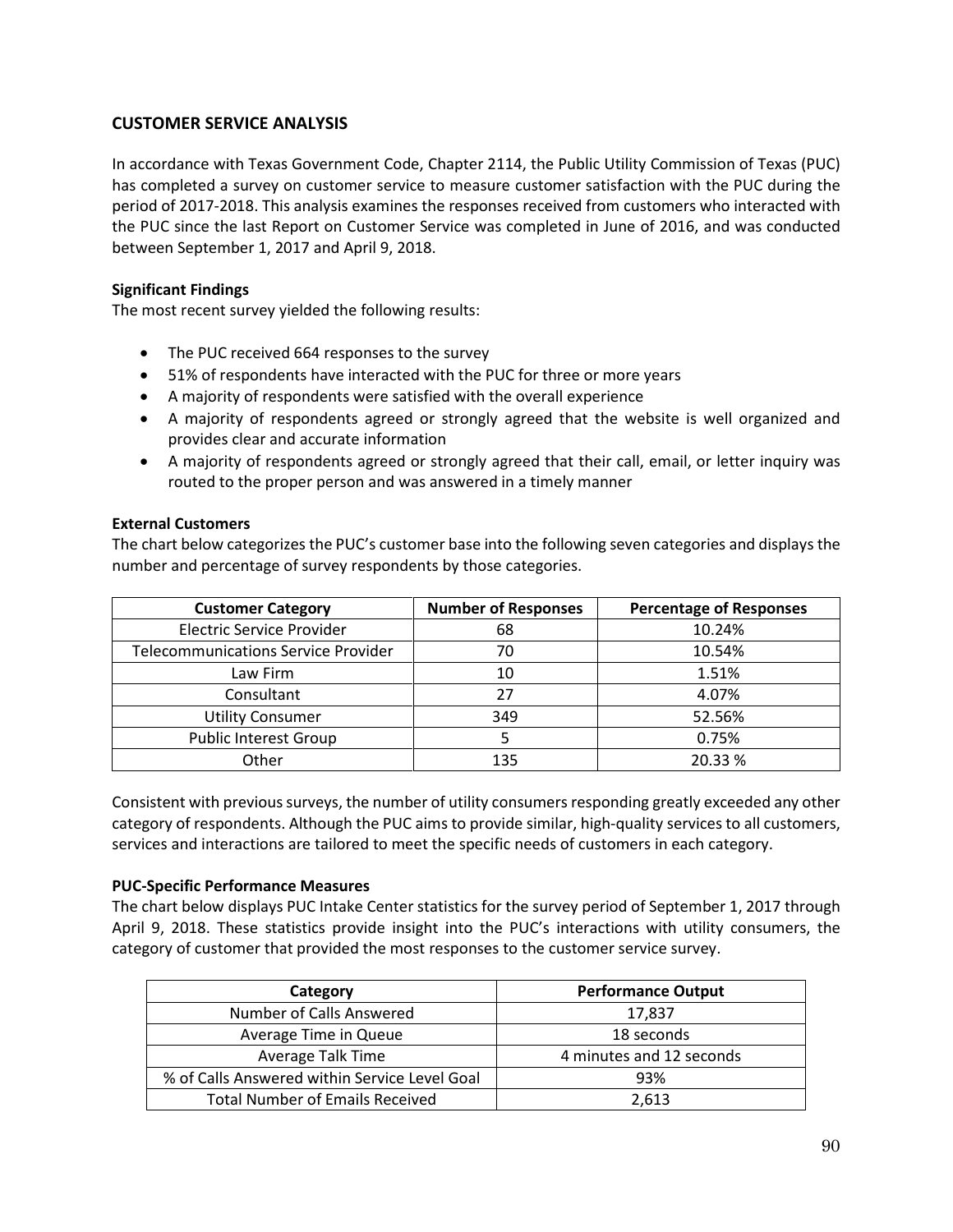## **Opportunities for Survey Improvements**

The PUC currently maintains an electronic version of the survey and posts it on the PUC website. The PUC believes this is the most effective and efficient surveying method to reach the largest customer population. In the future, the PUC would like to use a longer surveying period, lasting at least 12 months. The PUC was unable to achieve this length of time in these results due to moving the surveying functions from an outside contract to inside the agency.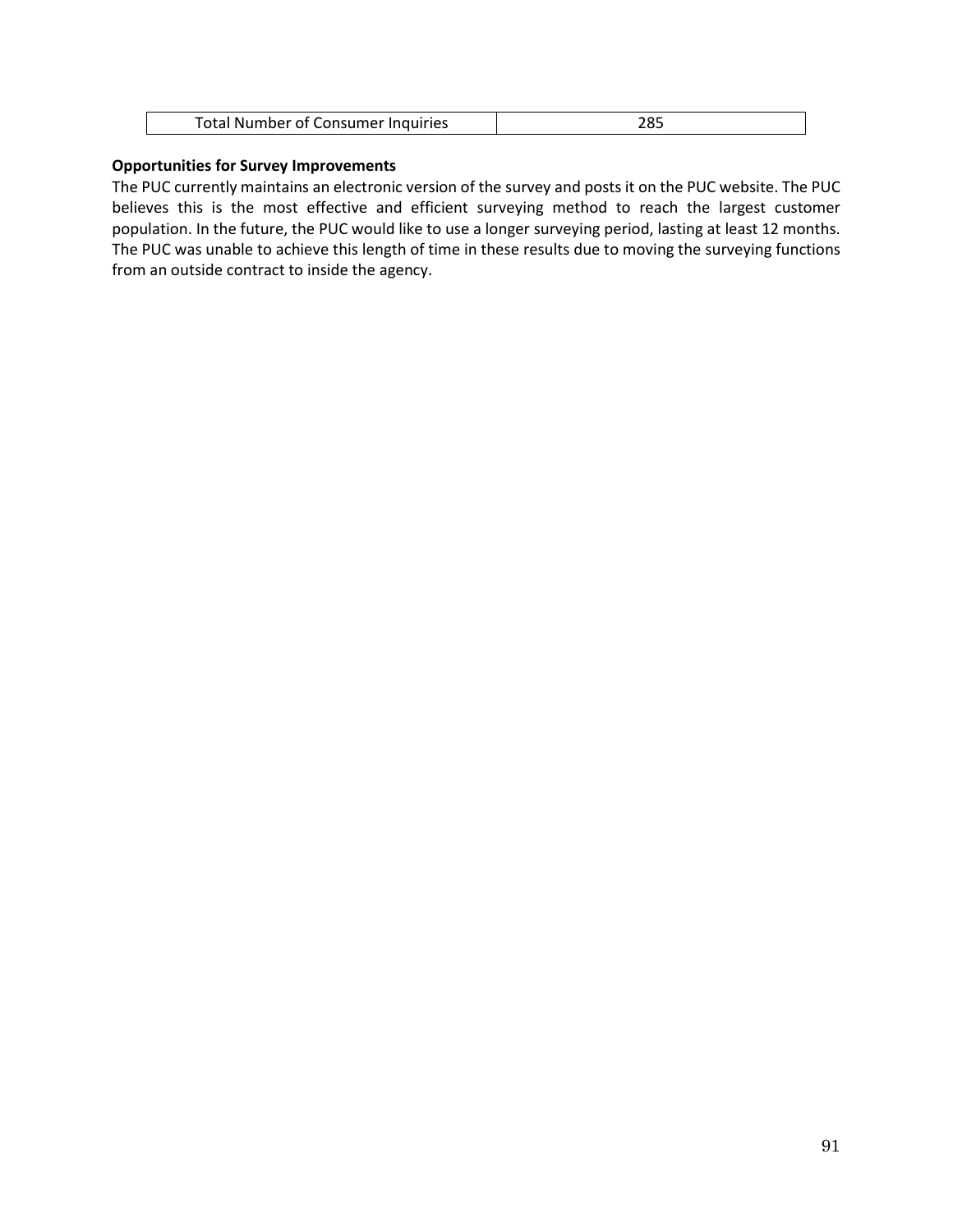Survey Results for

# **Public Utility Commission**

for

473-Public Utility Commission

September 1, 2017 Through April 9, 2018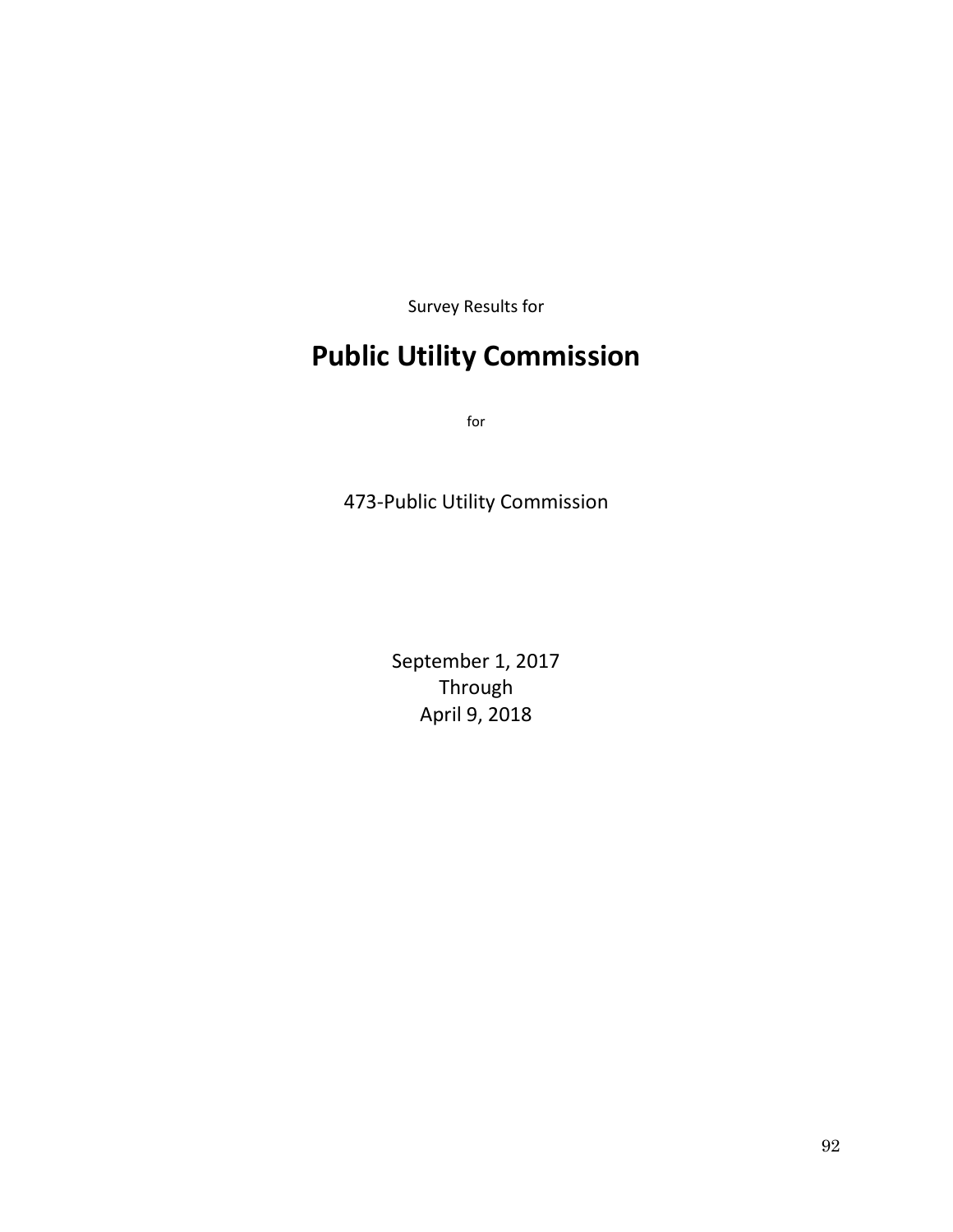## **Survey Respondents**

## Total Number of Respondents: 664

| My age:                    |       |            |  |
|----------------------------|-------|------------|--|
| Number of Respondents: 620 |       |            |  |
| <b>Item Response</b>       | Count | Percentage |  |
| Under 20 years             | 0     | 0.00%      |  |
| $20 - 29$ years            | 21    | 3.16%      |  |
| $30 - 39$ years            | 76    | 11.45%     |  |
| $40 - 49$ years            | 105   | 15.81%     |  |
| $50 - 59$ years            | 180   | 27.11%     |  |
| 60 years or older          | 282   | 42.47%     |  |

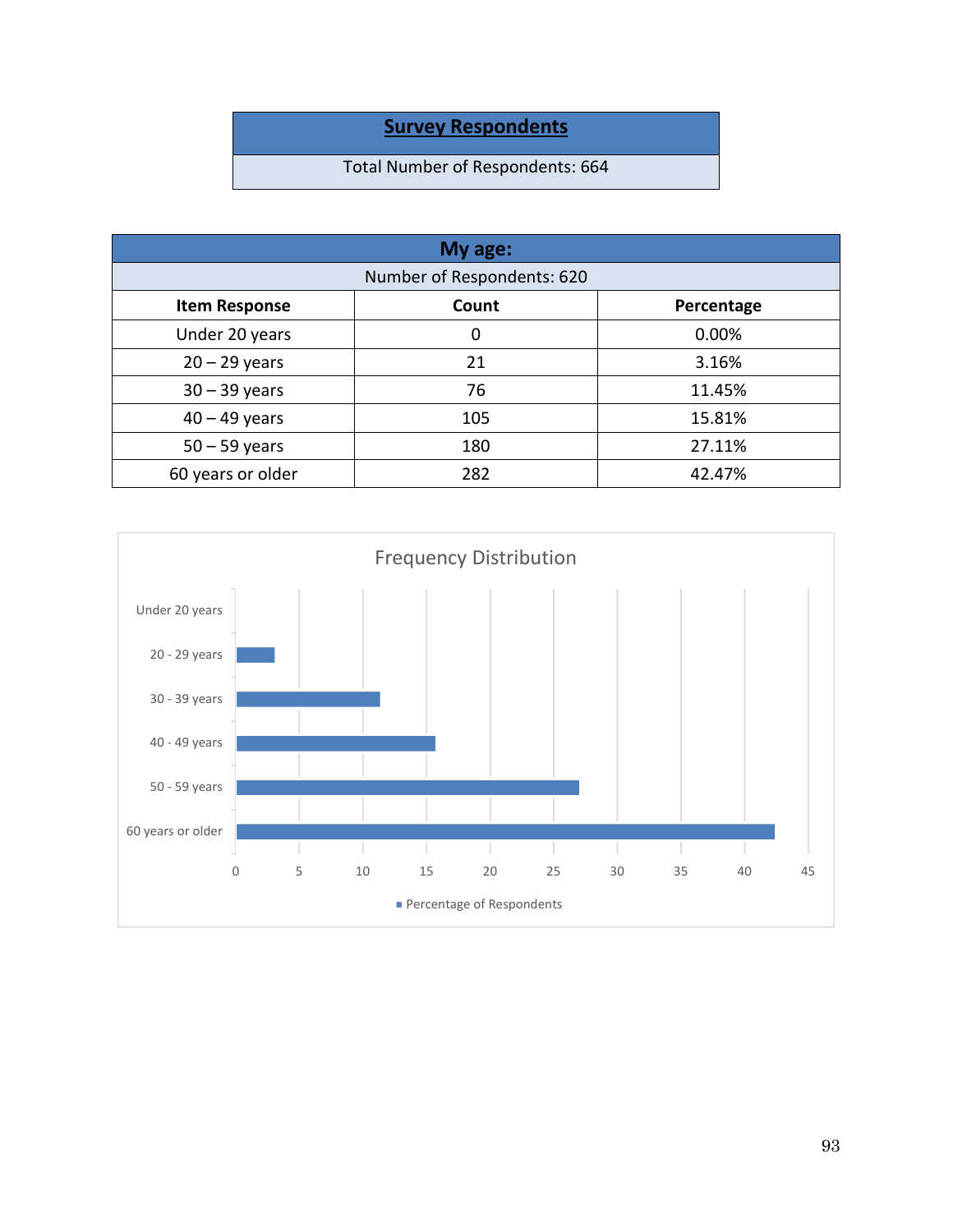| I am a:                    |       |            |  |
|----------------------------|-------|------------|--|
| Number of Respondents: 606 |       |            |  |
| <b>Item Response</b>       | Count | Percentage |  |
| Male                       | 397   | 59.79%     |  |
| Female                     | 267   | 40.21%     |  |

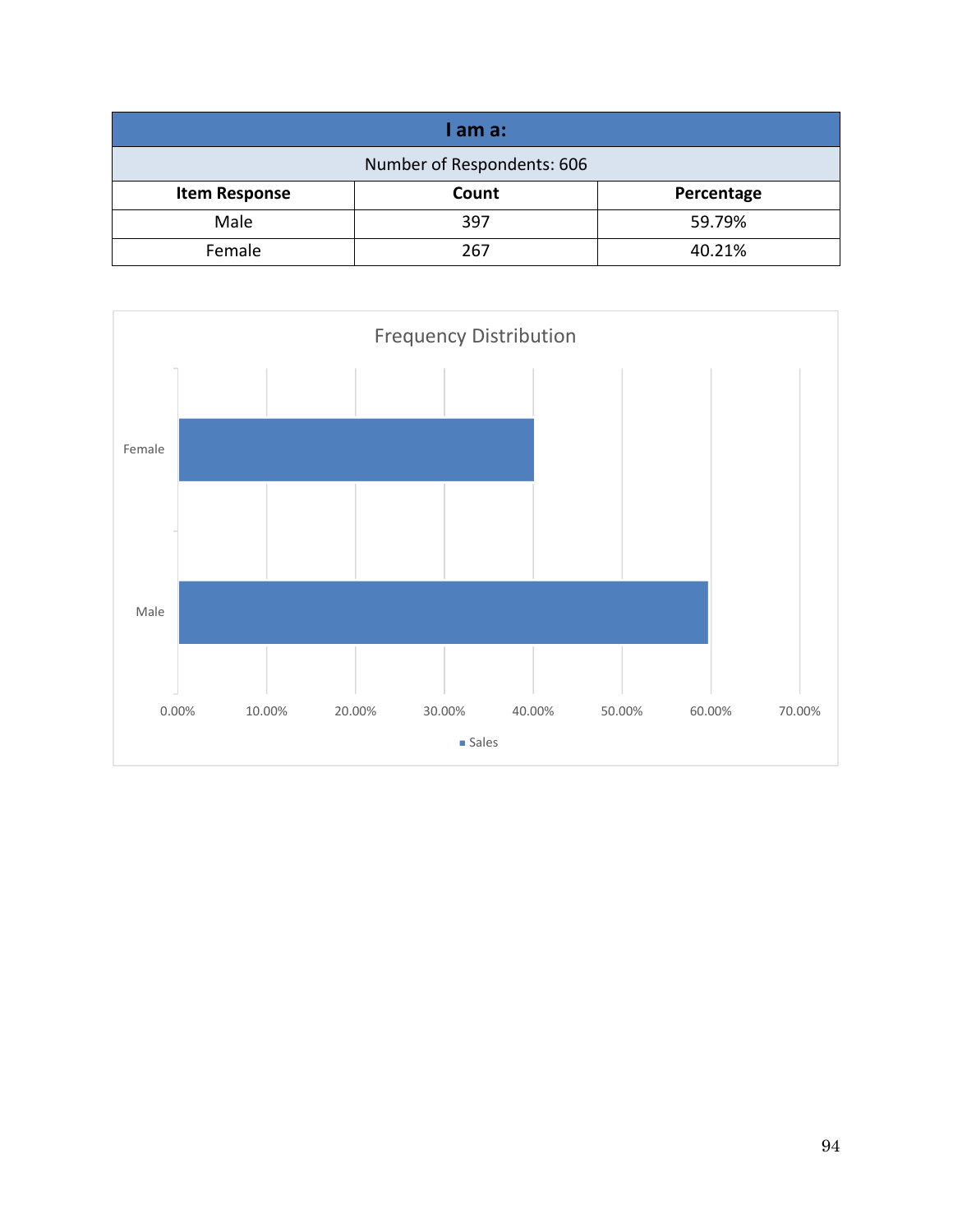| My race/ethnicity is:          |       |            |  |
|--------------------------------|-------|------------|--|
| Number of Respondents: 664     |       |            |  |
| <b>Item Response</b>           | Count | Percentage |  |
| African-American/Black         | 38    | 5.72%      |  |
| Hispanic/Latino                | 46    | 6.93%      |  |
| Anglo-American/White           | 487   | 73.34%     |  |
| Asian-American/Native American | 32    | 4.82%      |  |
| Multiracial/Other              | 61    | 9.19%      |  |

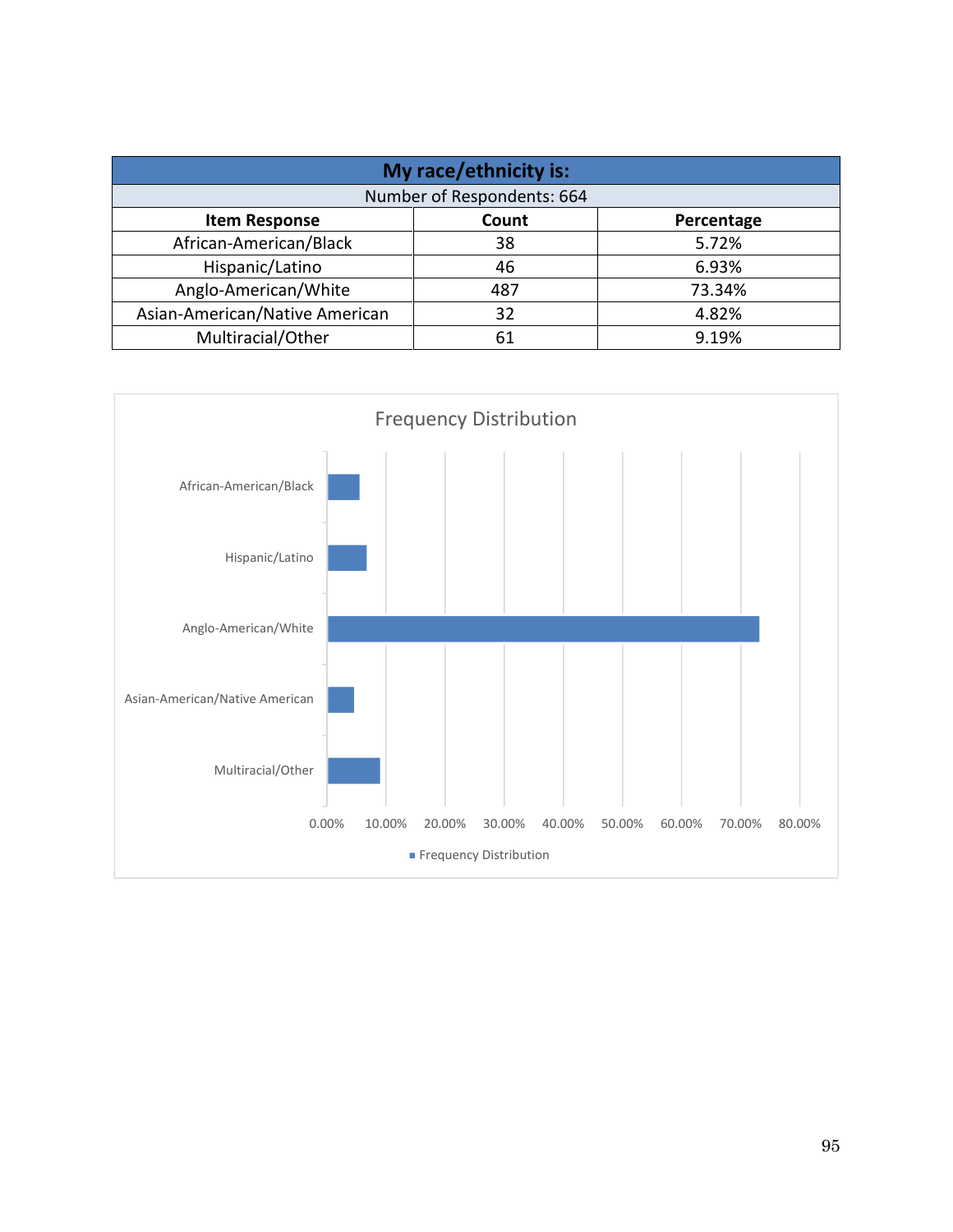| Number of years interacting with this agency: |            |            |
|-----------------------------------------------|------------|------------|
| Number of Respondents: 622                    |            |            |
| <b>Item Response</b>                          | Count      | Percentage |
| Less than 1 year                              | 223        | 35.85%     |
| 1 to 3 years                                  | 77         | 12.38%     |
| More than 3 years                             | <b>3JJ</b> | 51.77%     |

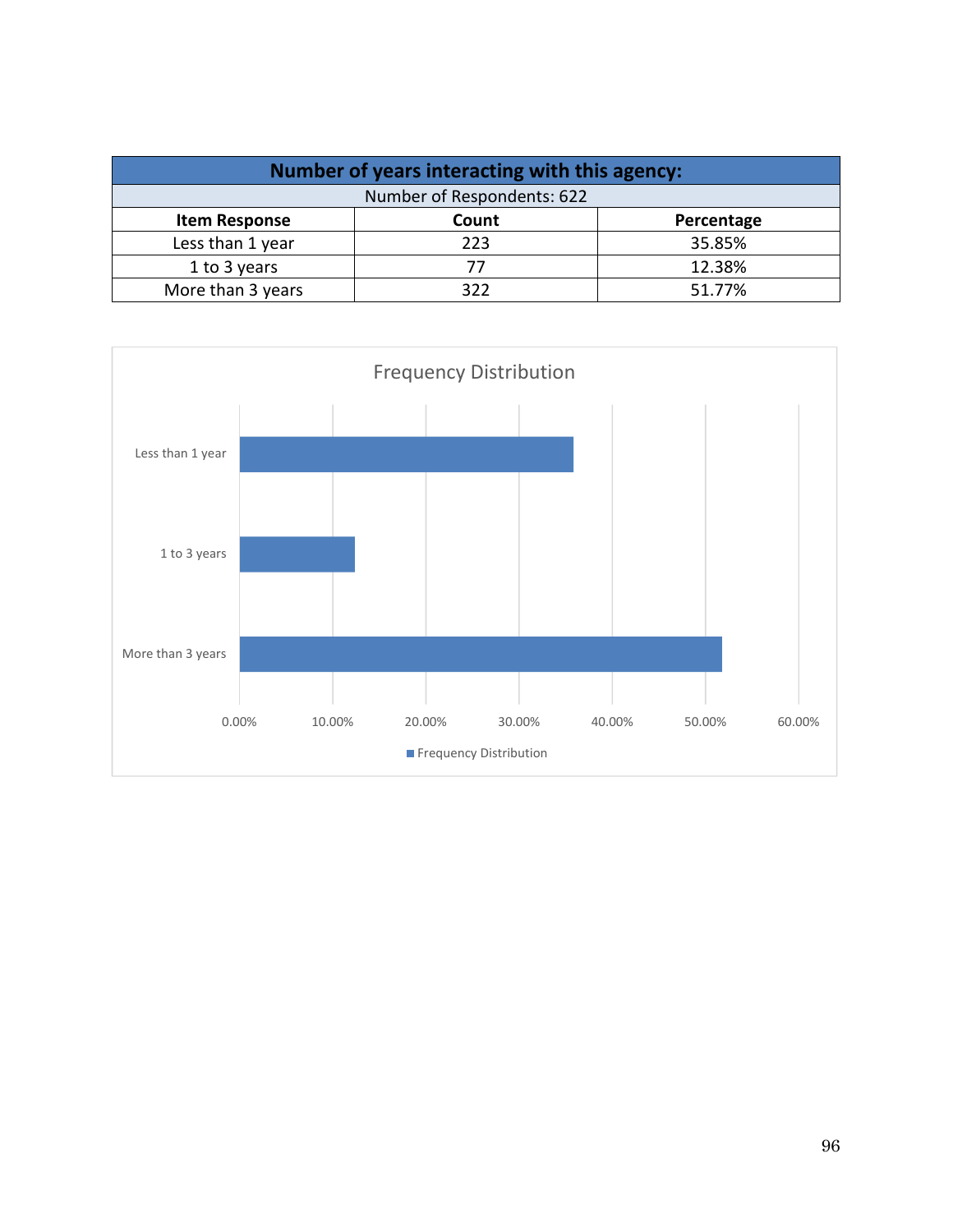| Time in contact with this agency in the last 12 months: |       |            |
|---------------------------------------------------------|-------|------------|
| Number of Respondents: 584                              |       |            |
| <b>Item Response</b>                                    | Count | Percentage |
| Once                                                    | 305   | 49.04%     |
| 2 to 3 times                                            | 175   | 28.14%     |
| More than 3 times                                       | 142   | 22.83%     |

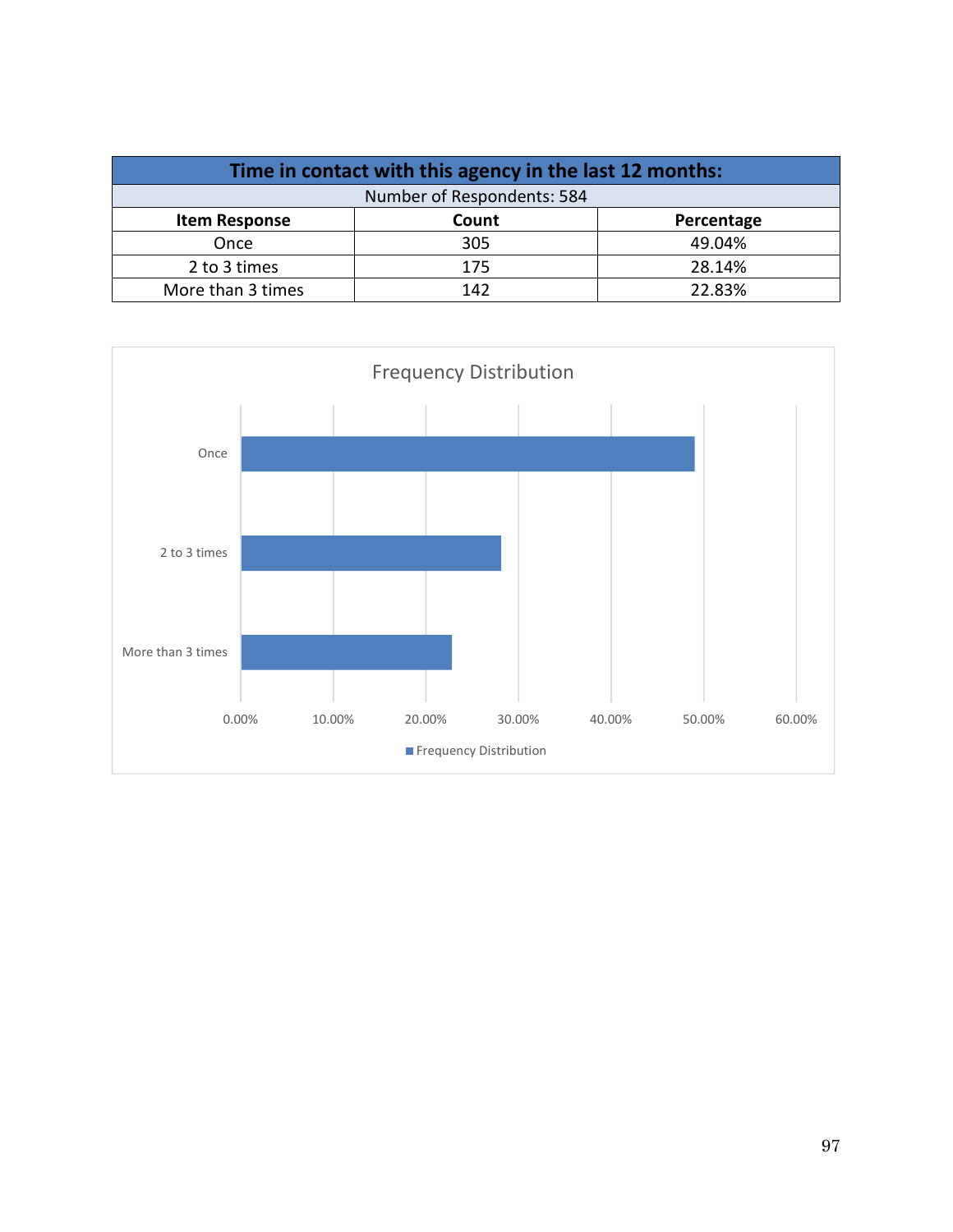| Indicate the category which best describes you:   |       |            |
|---------------------------------------------------|-------|------------|
| Number of Respondents: 664                        |       |            |
| <b>Item Response</b>                              | Count | Percentage |
| Electric Service Provider or Potential Provider   | 68    | 10.24%     |
| Telecommunications Provider or Potential Provider | 70    | 10.54%     |
| Law Firm                                          | 10    | 1.51%      |
| Consultant                                        | 27    | 4.07%      |
| <b>Utility Consumer</b>                           | 349   | 52.56%     |
| <b>Public Interest Group</b>                      | 5     | 0.75%      |
| Other                                             | 135   | 20.33%     |

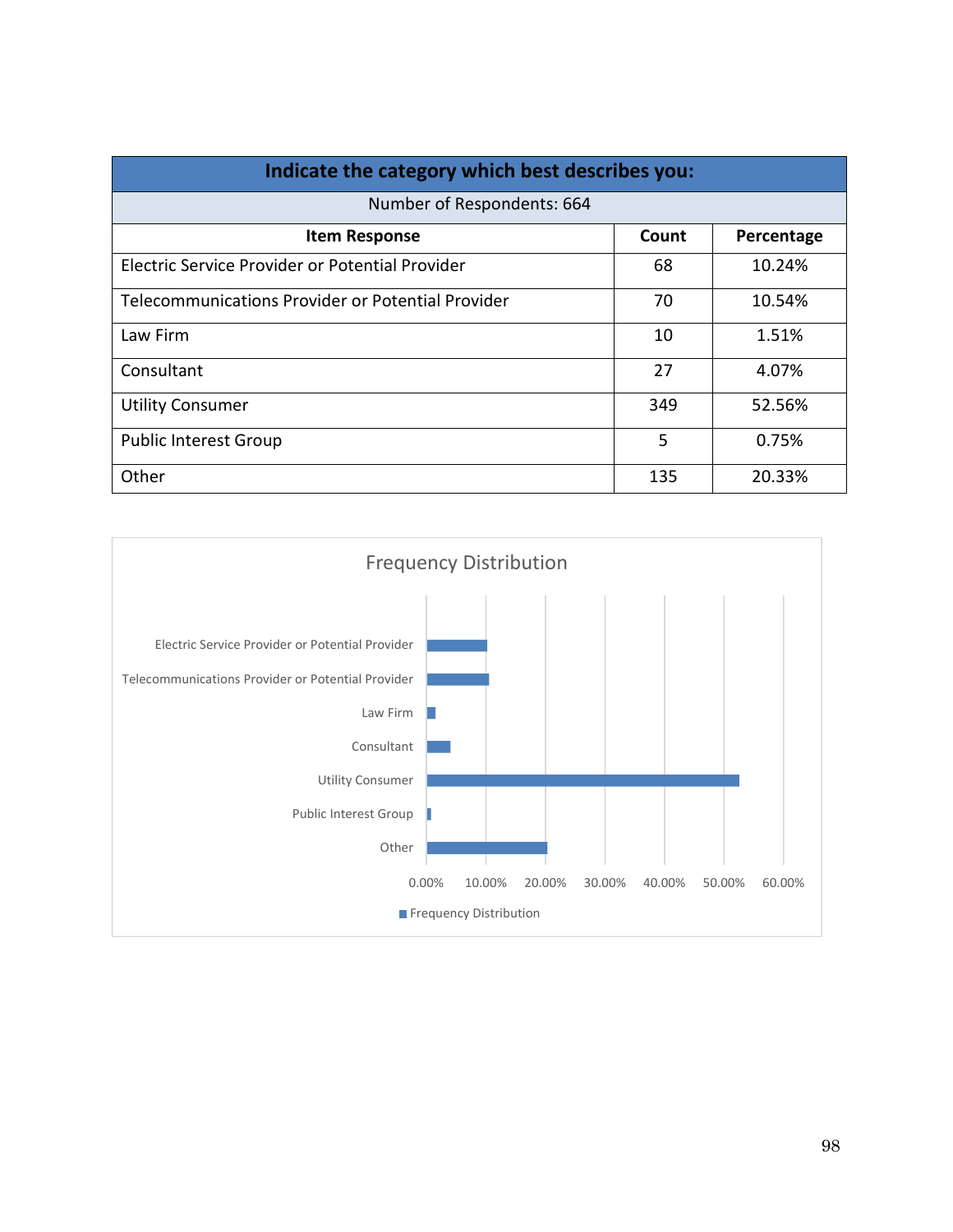| The facility was clean, orderly, and accessible. |       |            |
|--------------------------------------------------|-------|------------|
| Number of Respondents: 622                       |       |            |
| <b>Item Response</b>                             | Count | Percentage |
| <b>Strongly Agree</b>                            | 49    | 7.88%      |
| Agree                                            | 46    | 7.40%      |
| Neutral                                          | 50    | 8.04%      |
| <b>Disagree</b>                                  | 6     | 0.96%      |
| <b>Strongly Disagree</b>                         | 17    | 2.73%      |
| Not Applicable                                   | 454   | 72.99%     |

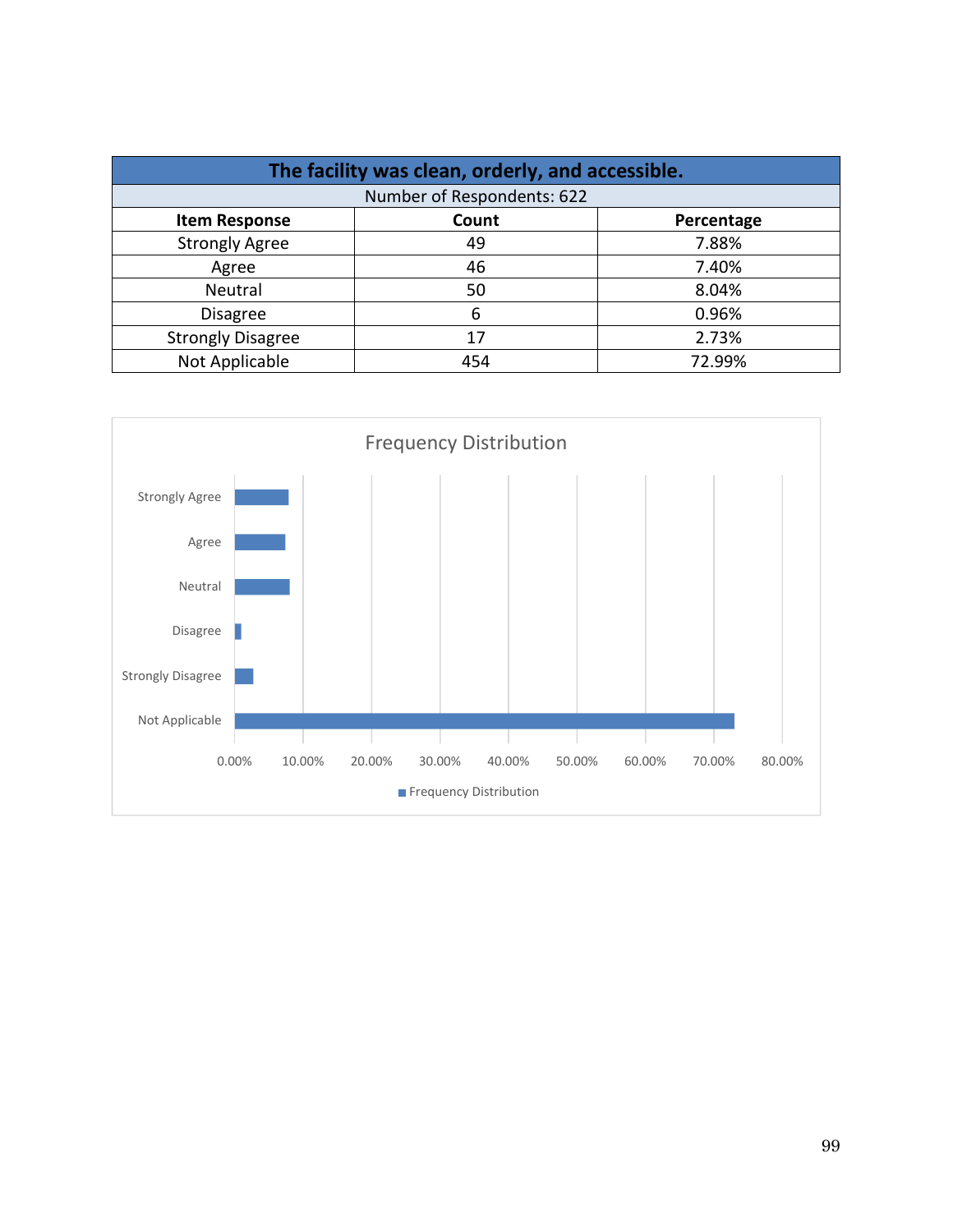| Staff members were knowledgeable, helpful, and readily identified<br>themselves. |       |            |
|----------------------------------------------------------------------------------|-------|------------|
| Number of Respondents: 622                                                       |       |            |
| <b>Item Response</b>                                                             | Count | Percentage |
| <b>Strongly Agree</b>                                                            | 98    | 15.76%     |
| Agree                                                                            | 116   | 18.65%     |
| Neutral                                                                          | 70    | 11.25%     |
| <b>Disagree</b>                                                                  | 44    | 7.07%      |
| <b>Strongly Disagree</b>                                                         | 62    | 9.97%      |
| Not Applicable                                                                   | 232   | 37.30%     |

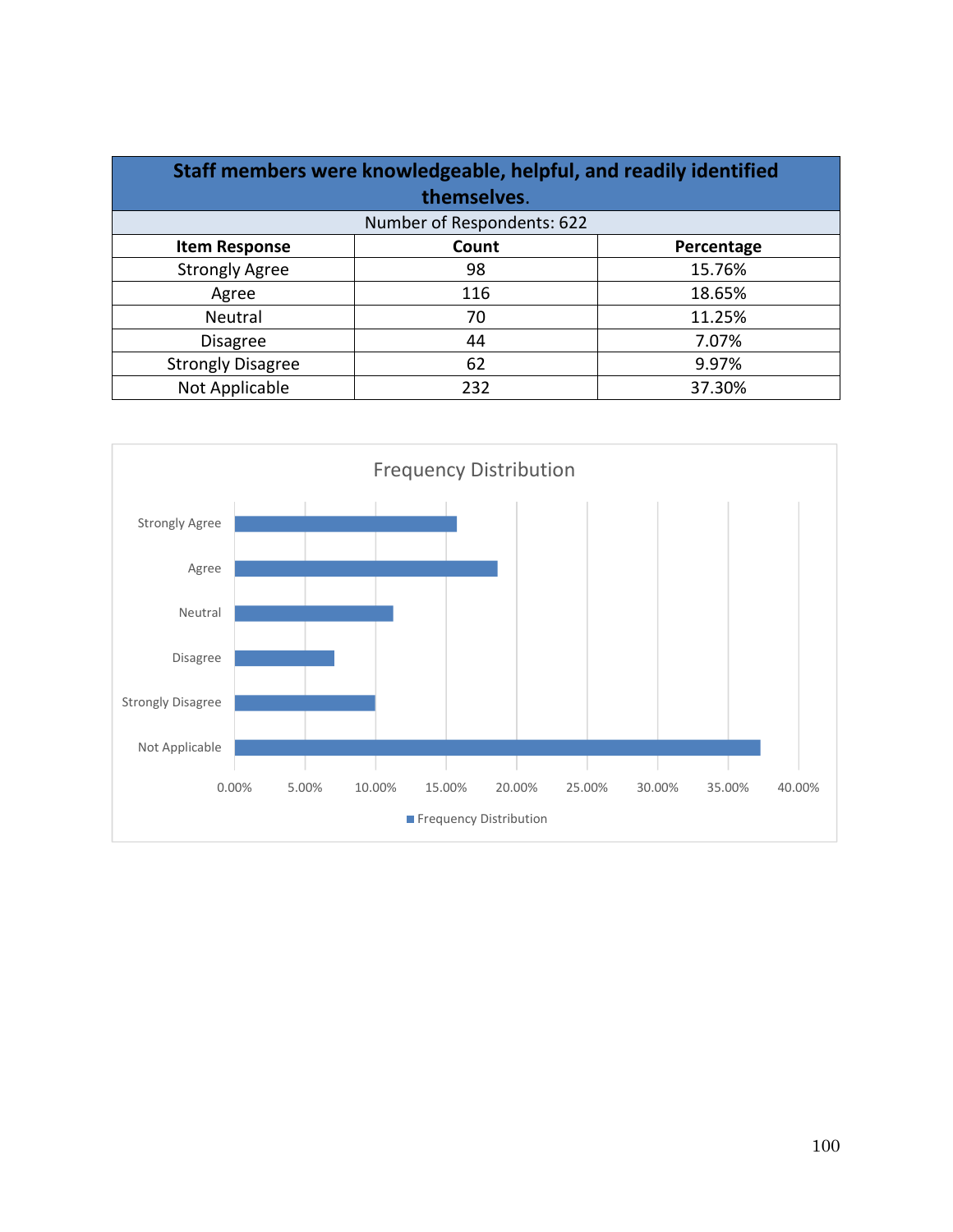| The web site was easy to use and well organized. |                            |            |  |
|--------------------------------------------------|----------------------------|------------|--|
|                                                  | Number of Respondents: 622 |            |  |
| <b>Item Response</b>                             | Count                      | Percentage |  |
| <b>Strongly Agree</b>                            | 102                        | 16.40%     |  |
| Agree                                            | 237                        | 38.10%     |  |
| Neutral                                          | 138                        | 22.19%     |  |
| <b>Disagree</b>                                  | 48                         | 7.72%      |  |
| <b>Strongly Disagree</b>                         | 43                         | 6.91%      |  |
| Not Applicable                                   | 54                         | 8.68%      |  |

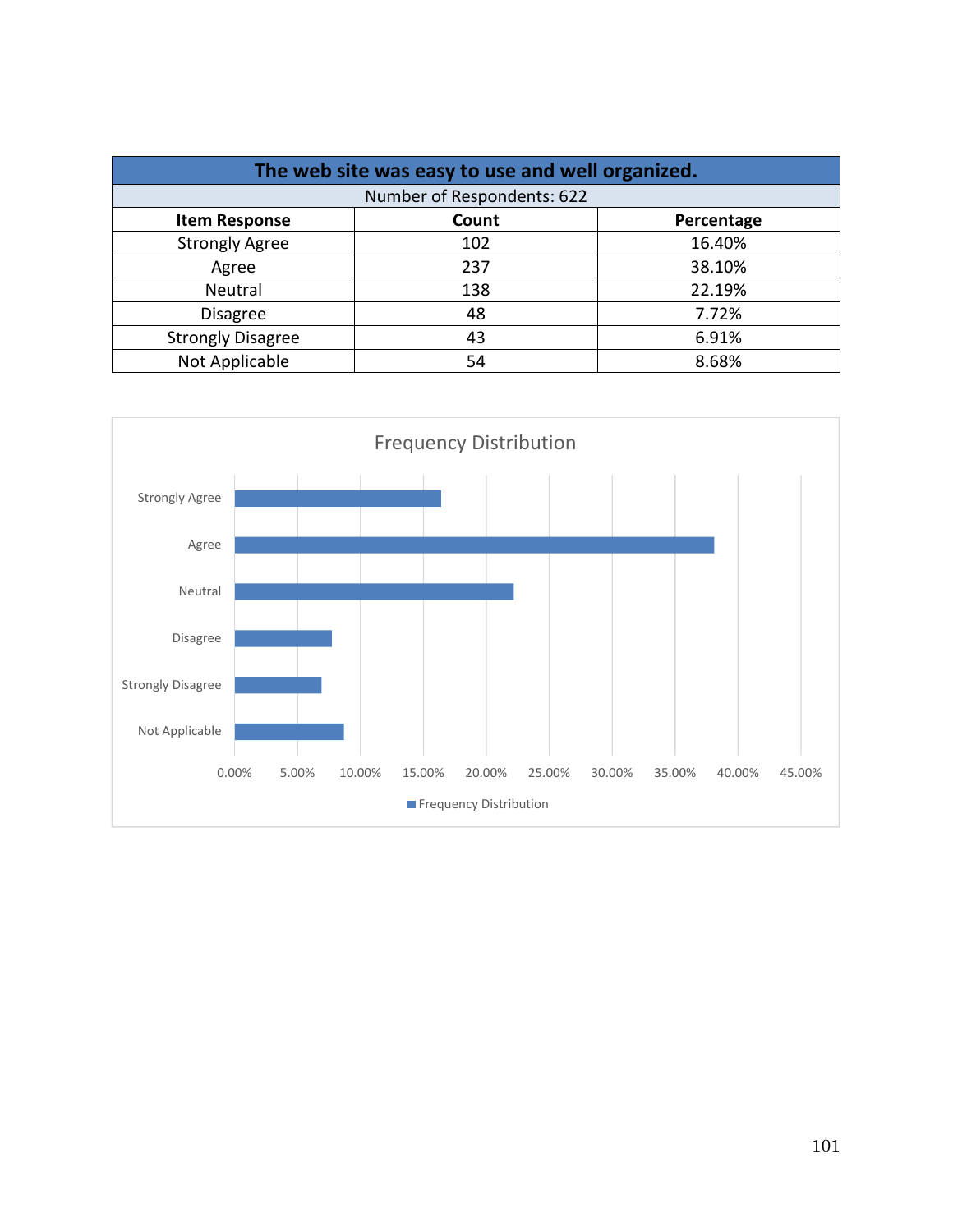| The web site contained clear and accurate information on events, services, |                            |            |  |
|----------------------------------------------------------------------------|----------------------------|------------|--|
| and contact information.                                                   |                            |            |  |
|                                                                            | Number of Respondents: 622 |            |  |
| <b>Item Response</b>                                                       | Count                      | Percentage |  |
| <b>Strongly Agree</b>                                                      | 98                         | 15.76%     |  |
| Agree                                                                      | 223                        | 35.85%     |  |
| Neutral                                                                    | 127                        | 20.42%     |  |
| <b>Disagree</b>                                                            | 60                         | 9.65%      |  |
| <b>Strongly Disagree</b>                                                   | 45                         | 7.23%      |  |
| Not Applicable                                                             | 69                         | 11.09%     |  |

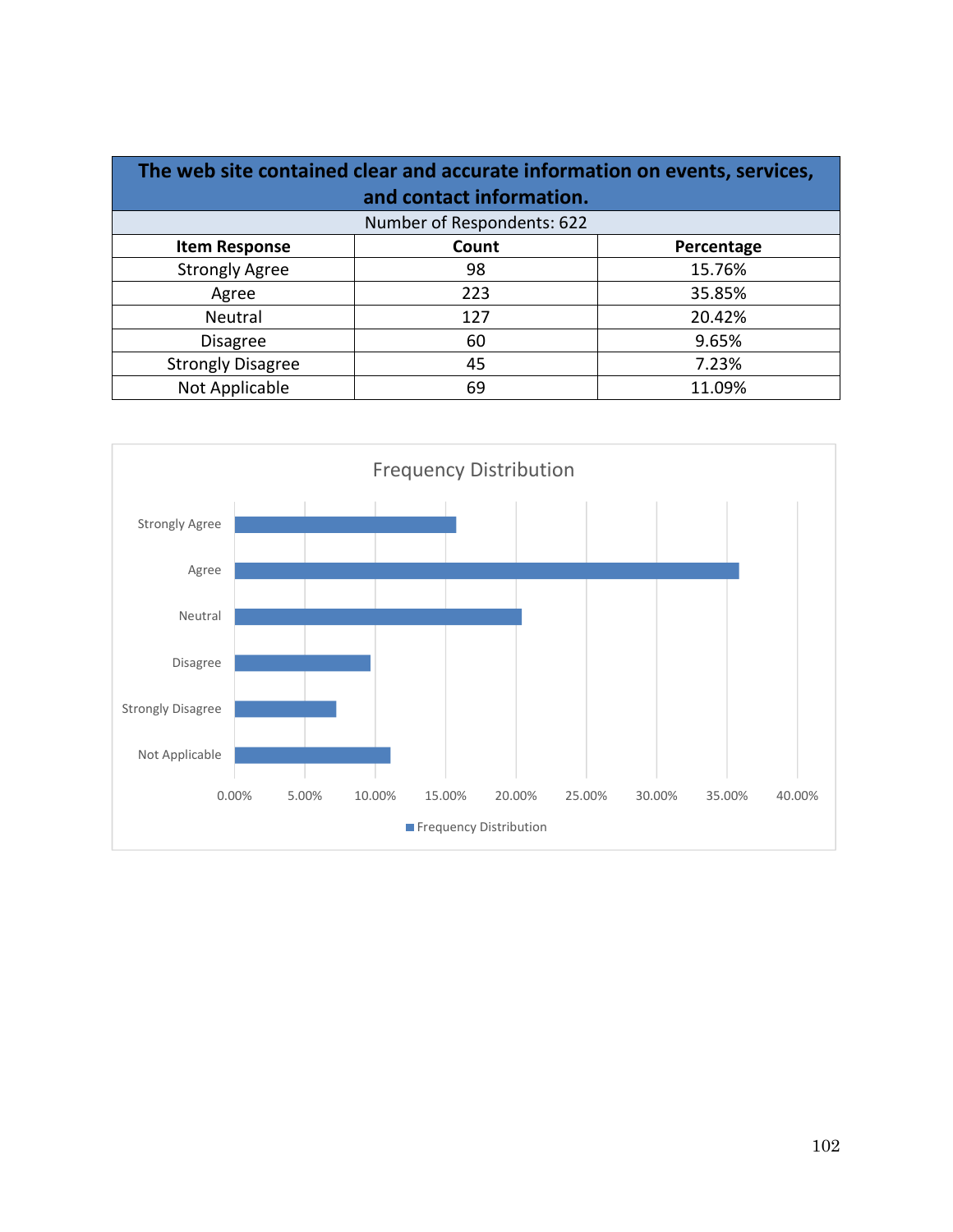| My telephone call, e-mail, or letter inquiry was routed to the proper person. |                            |            |
|-------------------------------------------------------------------------------|----------------------------|------------|
|                                                                               | Number of Respondents: 622 |            |
| <b>Item Response</b>                                                          | Count                      | Percentage |
| <b>Strongly Agree</b>                                                         | 135                        | 21.70%     |
| Agree                                                                         | 225                        | 36.17%     |
| Neutral                                                                       | 89                         | 14.31%     |
| <b>Disagree</b>                                                               | 58                         | 9.32%      |
| <b>Strongly Disagree</b>                                                      | 57                         | 9.16%      |
| Not applicable                                                                | 58                         | 9.32%      |

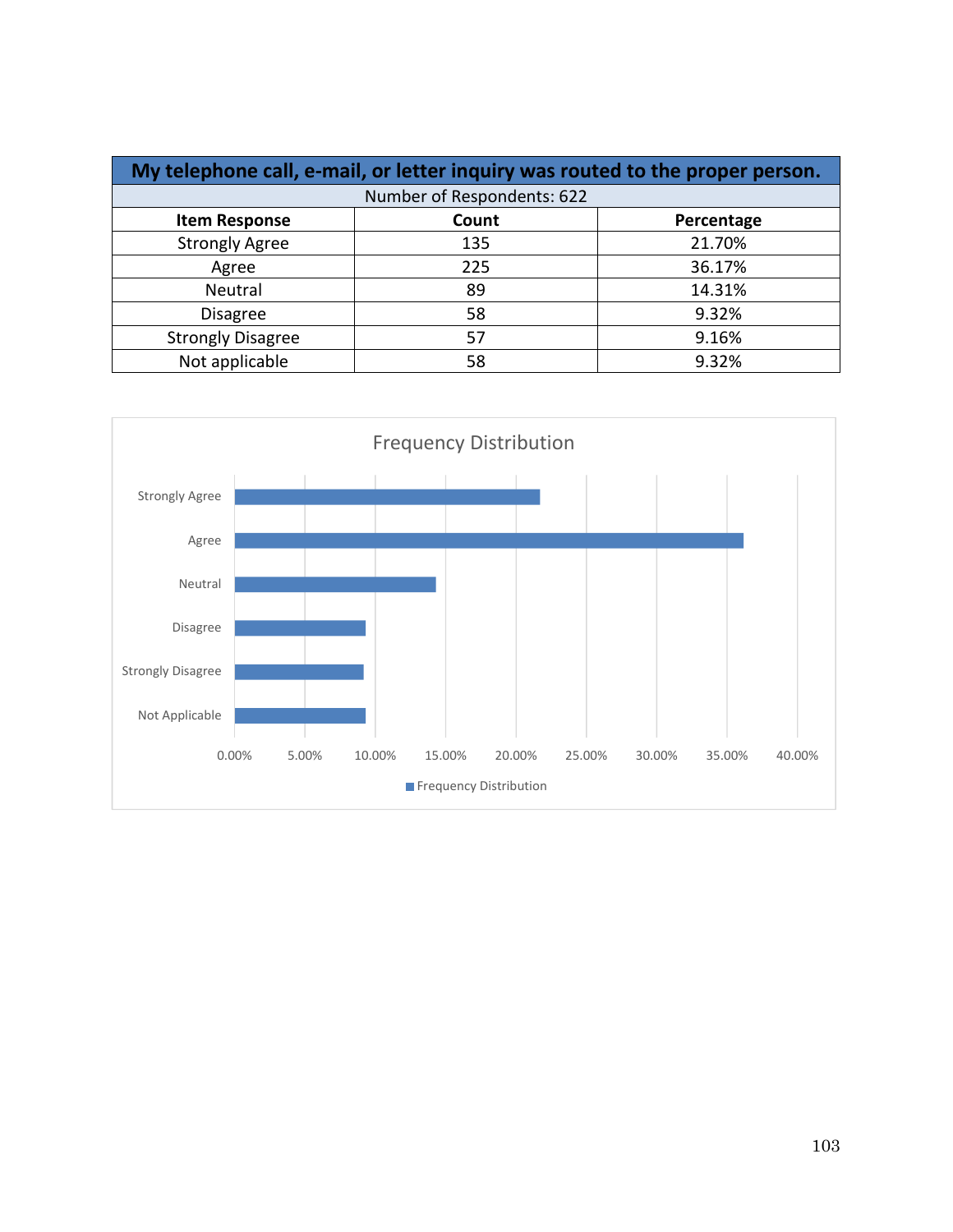| My telephone call, letter or e-mail inquiry was answered in a reasonable |                            |            |
|--------------------------------------------------------------------------|----------------------------|------------|
|                                                                          | amount of time.            |            |
|                                                                          | Number of Respondents: 622 |            |
| <b>Item Response</b>                                                     | Count                      | Percentage |
| <b>Strongly Agree</b>                                                    | 144                        | 23.15%     |
| Agree                                                                    | 238                        | 38.26%     |
| Neutral                                                                  | 75                         | 12.06%     |
| <b>Disagree</b>                                                          | 46                         | 7.40%      |
| <b>Strongly Disagree</b>                                                 | 69                         | 11.09%     |
| Not Applicable                                                           | 50                         | 8.04%      |

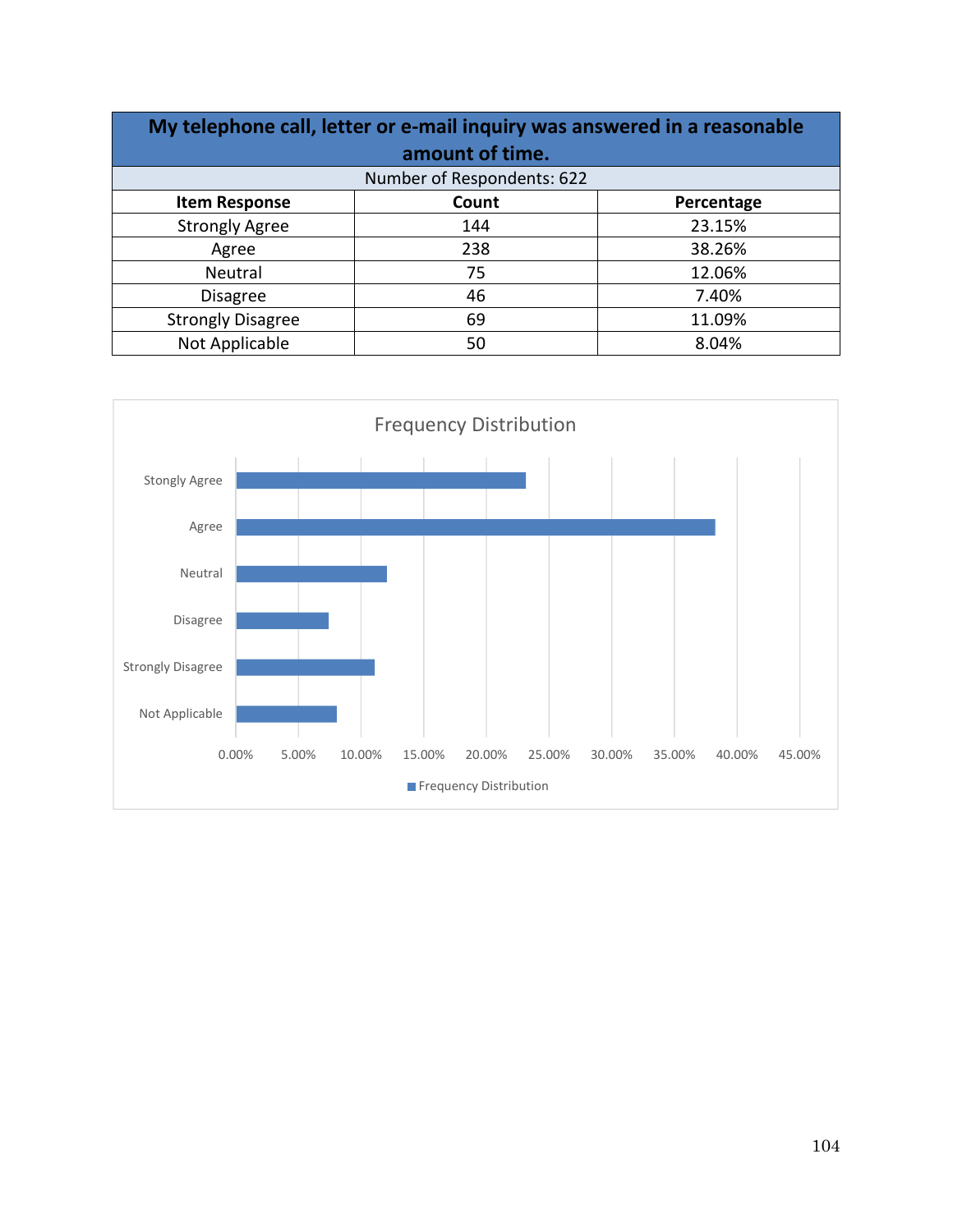| Printed brochures or written material provided thorough and accurate |       |            |
|----------------------------------------------------------------------|-------|------------|
| information.                                                         |       |            |
| Number of Respondents: 622                                           |       |            |
| <b>Item Response</b>                                                 | Count | Percentage |
| <b>Strongly Agree</b>                                                | 59    | 9.49%      |
| Agree                                                                | 105   | 16.88%     |
| Neutral                                                              | 104   | 16.72%     |
| <b>Disagree</b>                                                      | 36    | 5.79%      |
| <b>Strongly Disagree</b>                                             | 45    | 7.23%      |
| Not Applicable                                                       | 273   | 43.89%     |

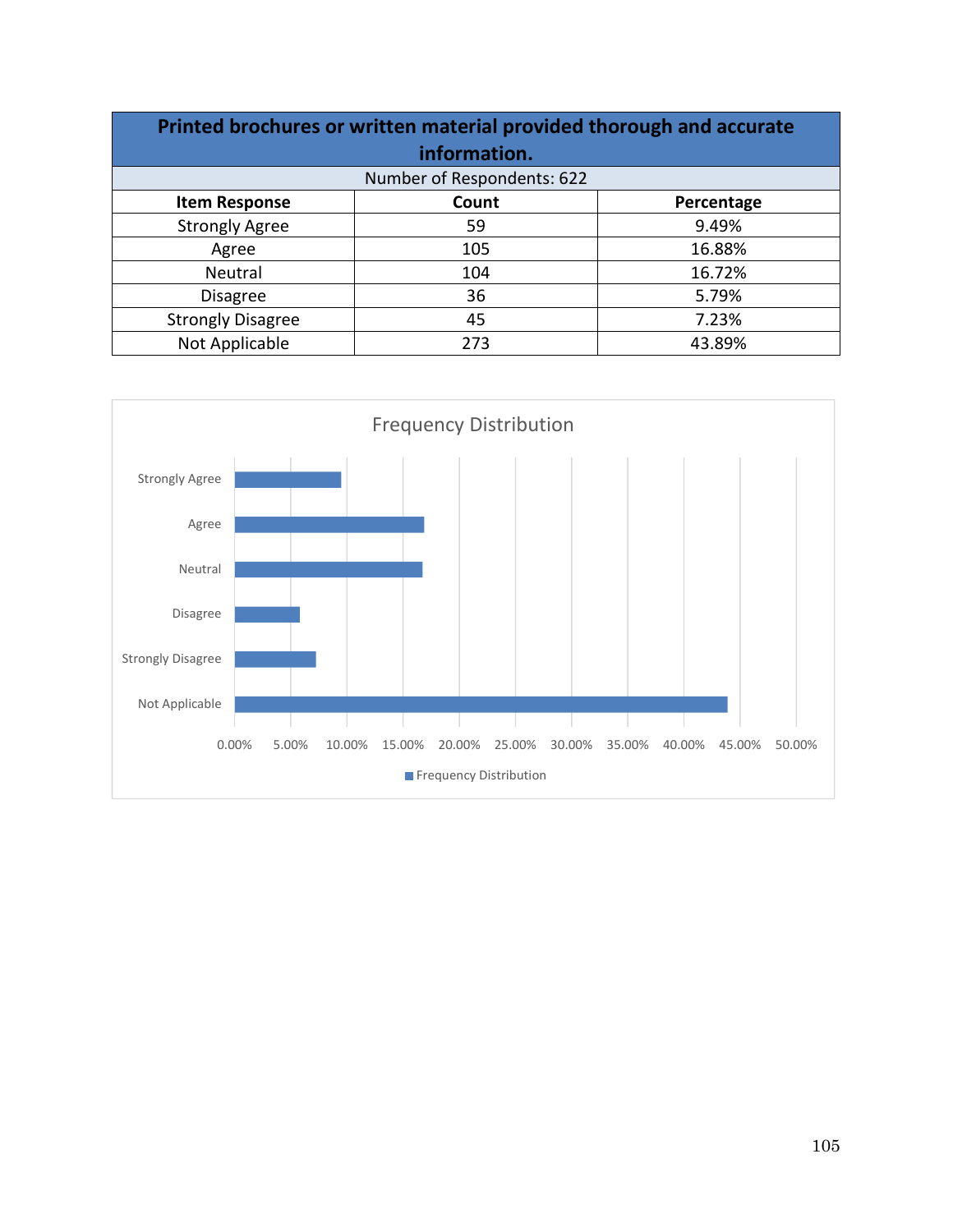| My inquiry to the agency was addressed in a reasonable manner. |       |            |  |  |
|----------------------------------------------------------------|-------|------------|--|--|
| Number of Respondents: 622                                     |       |            |  |  |
| <b>Item Response</b>                                           | Count | Percentage |  |  |
| <b>Strongly Agree</b>                                          | 127   | 20.42%     |  |  |
| Agree                                                          | 192   | 30.87%     |  |  |
| Neutral                                                        | 79    | 12.70%     |  |  |
| <b>Disagree</b>                                                | 64    | 10.29%     |  |  |
| <b>Strongly Disagree</b>                                       | 116   | 18.65%     |  |  |
| Not Applicable                                                 | 44    | 7.07%      |  |  |

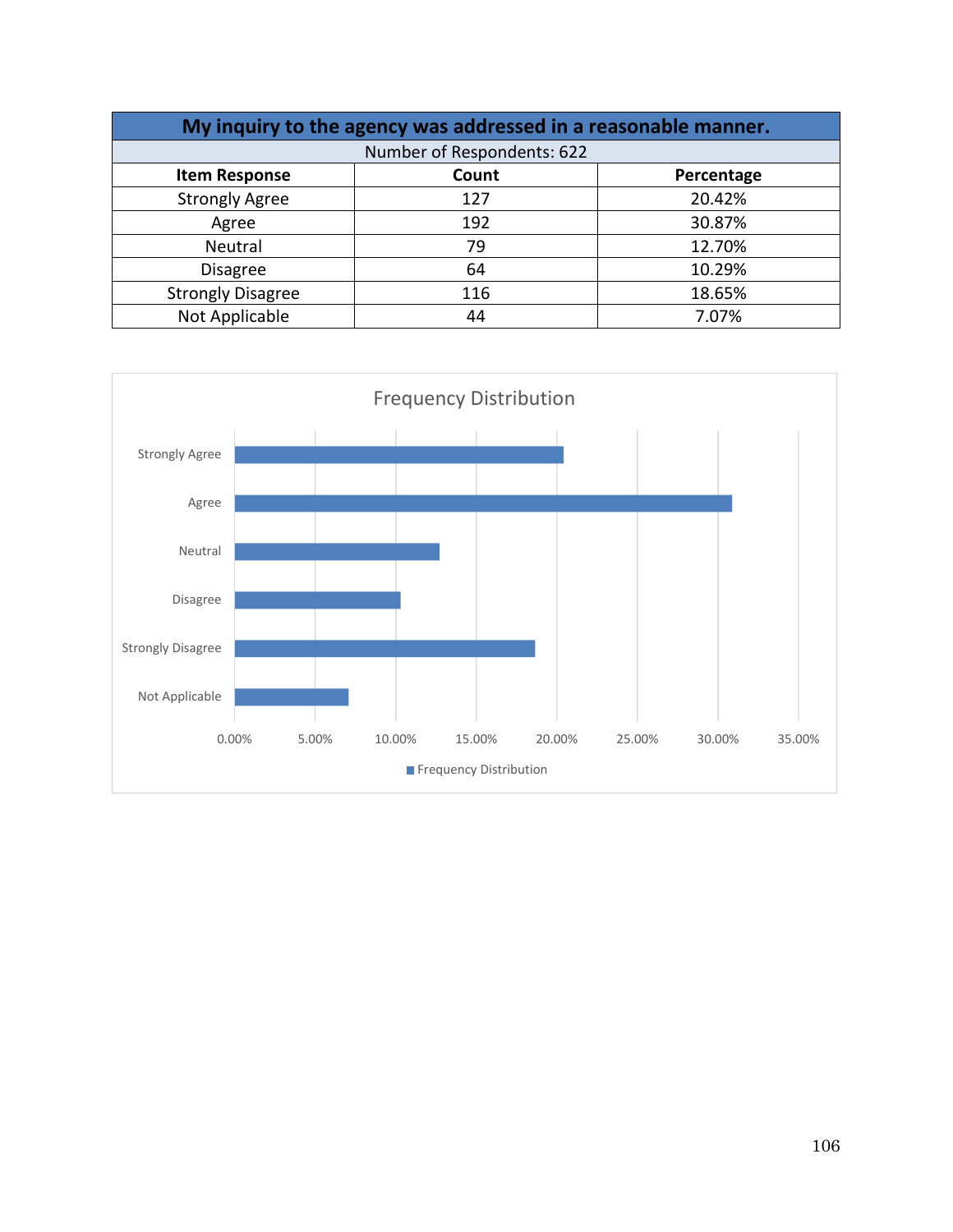| This organization makes it easy to give suggestions or make a complaint. |       |            |  |  |
|--------------------------------------------------------------------------|-------|------------|--|--|
| Number of Respondents: 622                                               |       |            |  |  |
| <b>Item Response</b>                                                     | Count | Percentage |  |  |
| <b>Strongly Agree</b>                                                    | 113   | 18.17%     |  |  |
| Agree                                                                    | 176   | 28.30%     |  |  |
| Neutral                                                                  | 101   | 16.24%     |  |  |
| <b>Disagree</b>                                                          | 66    | 10.61%     |  |  |
| <b>Strongly Disagree</b>                                                 | 106   | 17.04%     |  |  |
| Not Applicable                                                           | 60    | 9.65%      |  |  |